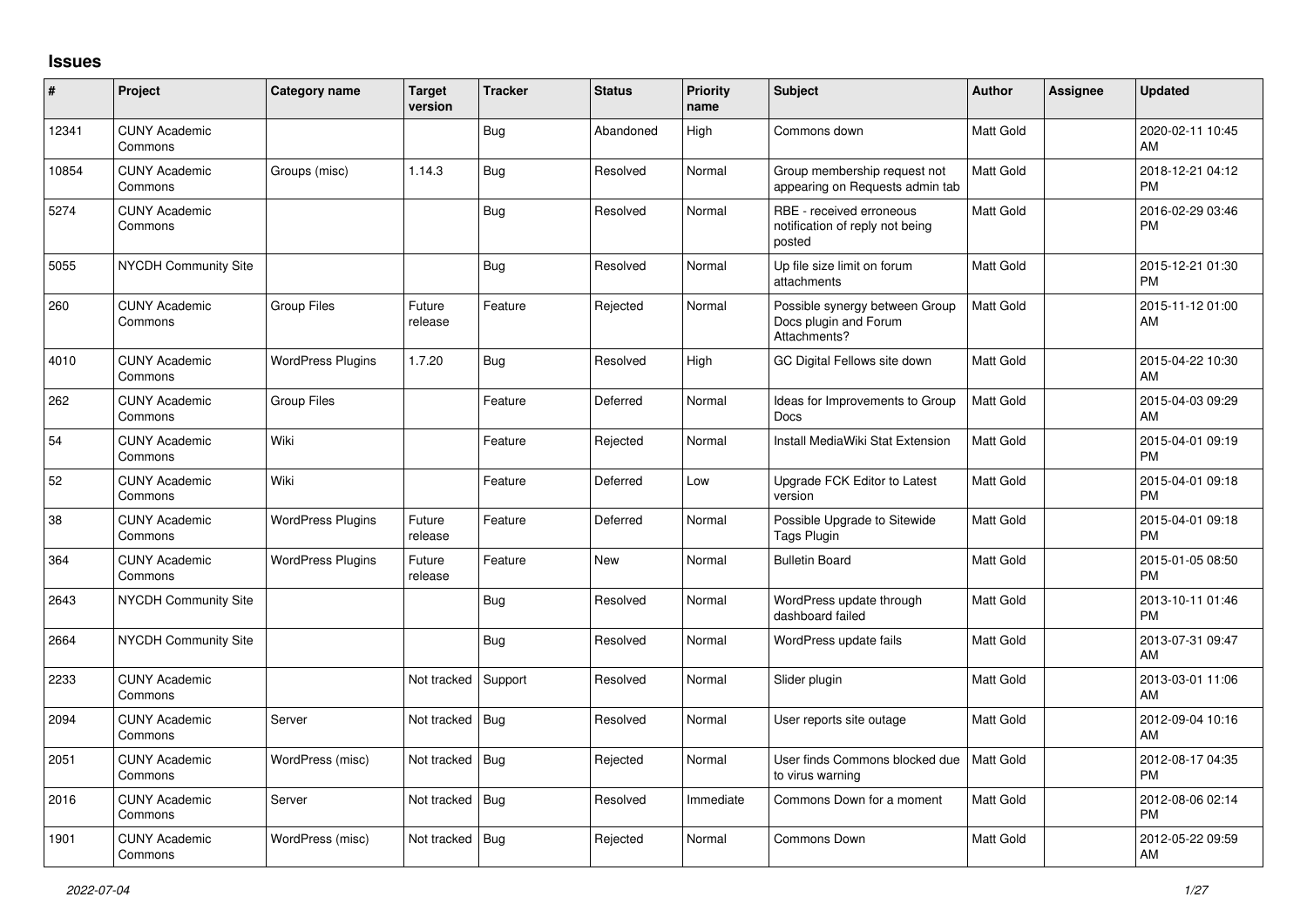| #    | Project                         | Category name     | Target<br>version | <b>Tracker</b> | <b>Status</b> | <b>Priority</b><br>name | <b>Subject</b>                                                      | <b>Author</b>    | Assignee | <b>Updated</b>                |
|------|---------------------------------|-------------------|-------------------|----------------|---------------|-------------------------|---------------------------------------------------------------------|------------------|----------|-------------------------------|
| 1853 | <b>CUNY Academic</b><br>Commons | WordPress (misc)  | Not tracked       | Bug            | Resolved      | Normal                  | CDev public?                                                        | Matt Gold        |          | 2012-04-24 06:20<br><b>PM</b> |
| 1827 | <b>CUNY Academic</b><br>Commons | WordPress (misc)  | Not tracked       | Feature        | Resolved      | Normal                  | Domain mapping request                                              | <b>Matt Gold</b> |          | 2012-04-16 01:20<br><b>PM</b> |
| 1657 | <b>CUNY Academic</b><br>Commons | BuddyPress (misc) | 1.3.10            | <b>Bug</b>     | Resolved      | Normal                  | Caching Issues                                                      | <b>Matt Gold</b> |          | 2012-04-04 10:17<br>AM        |
| 1679 | <b>CUNY Academic</b><br>Commons | WordPress (misc)  | Not tracked       | Support        | Resolved      | Immediate               | Remove password-protection<br>from JITP                             | Matt Gold        |          | 2012-03-06 09:48<br>AM        |
| 762  | <b>CUNY Academic</b><br>Commons | BuddyPress (misc) |                   | <b>Bug</b>     | Resolved      | Normal                  | <b>Resolve Email Notification</b><br>Problems with Lehman addresses | <b>Matt Gold</b> |          | 2012-02-28 10:52<br>AM        |
| 1568 | <b>CUNY Academic</b><br>Commons | BuddyPress (misc) | Not tracked       | Bug            | Resolved      | Normal                  | Member reports problem with<br>email notifications                  | <b>Matt Gold</b> |          | 2012-02-28 10:51<br>AM        |
| 1648 | <b>CUNY Academic</b><br>Commons | BuddyPress (misc) | 1.3.9             | Feature        | Resolved      | Urgent                  | <b>Add Password Protect WordPress</b><br>Plugin                     | <b>Matt Gold</b> |          | 2012-02-24 10:22<br>AM        |
| 1362 | <b>CUNY Academic</b><br>Commons | WordPress (misc)  | Not tracked       | Bug            | Resolved      | High                    | Google Malware Warning                                              | <b>Matt Gold</b> |          | 2011-11-23 12:15<br><b>PM</b> |
| 1231 | <b>CUNY Academic</b><br>Commons | WordPress (misc)  | Not tracked       | Bug            | Duplicate     | High                    | Inaccessible Site on the<br>Commons                                 | <b>Matt Gold</b> |          | 2011-10-13 08:56<br>AM        |
| 1143 | <b>CUNY Academic</b><br>Commons | BuddyPress (misc) | 1.2.5             | <b>Bug</b>     | Resolved      | Normal                  | Notifications of Old Posts                                          | <b>Matt Gold</b> |          | 2011-08-30 09:56<br><b>PM</b> |
| 1116 | <b>CUNY Academic</b><br>Commons | WordPress (misc)  | Not tracked       | Bug            | Resolved      | High                    | Image Upload Error                                                  | <b>Matt Gold</b> |          | 2011-08-27 08:44<br>AM        |
| 125  | <b>CUNY Academic</b><br>Commons | Redmine           | Not tracked   Bug |                | Rejected      | Normal                  | Prevent Issues Site from Showing<br>up in Google Searches           | <b>Matt Gold</b> |          | 2010-12-28 05:45<br>PM        |
| 285  | <b>CUNY Academic</b><br>Commons | WordPress (misc)  | Not tracked       | Bug            | Rejected      | Normal                  | <b>Check Commons mailserver</b><br>configuration                    | <b>Matt Gold</b> |          | 2010-12-21 11:58<br>AM        |
| 297  | <b>CUNY Academic</b><br>Commons | Wiki              |                   | Bug            | Resolved      | Normal                  | Lost write privileges to wiki<br>images directory                   | <b>Matt Gold</b> |          | 2010-08-25 05:47<br><b>PM</b> |
| 298  | <b>CUNY Academic</b><br>Commons | WordPress (misc)  |                   | <b>Bug</b>     | Resolved      | Normal                  | User Reports Problem Uploading<br>Images to Blog                    | Matt Gold        |          | 2010-08-25 12:10<br><b>PM</b> |
| 263  | <b>CUNY Academic</b><br>Commons | WordPress (misc)  |                   | <b>Bug</b>     | Resolved      | Normal                  | site is slooooooow                                                  | <b>Matt Gold</b> |          | 2010-06-21 03:01<br><b>PM</b> |
| 170  | <b>CUNY Academic</b><br>Commons | WordPress (misc)  |                   | Bug            | Resolved      | Normal                  | Security Certificate Out of Date                                    | <b>Matt Gold</b> |          | 2010-05-11 05:28<br><b>PM</b> |
| 211  | <b>CUNY Academic</b><br>Commons |                   |                   | <b>Bug</b>     | Resolved      | Normal                  | Weird Display of Text on<br>Homepage Load                           | Matt Gold        |          | 2010-05-06 11:45<br>AM        |
| 162  | CUNY Academic<br>Commons        | WordPress (misc)  |                   | <b>Bug</b>     | Resolved      | Normal                  | File Size Error on Upload                                           | <b>Matt Gold</b> |          | 2010-03-22 03:49<br>PM        |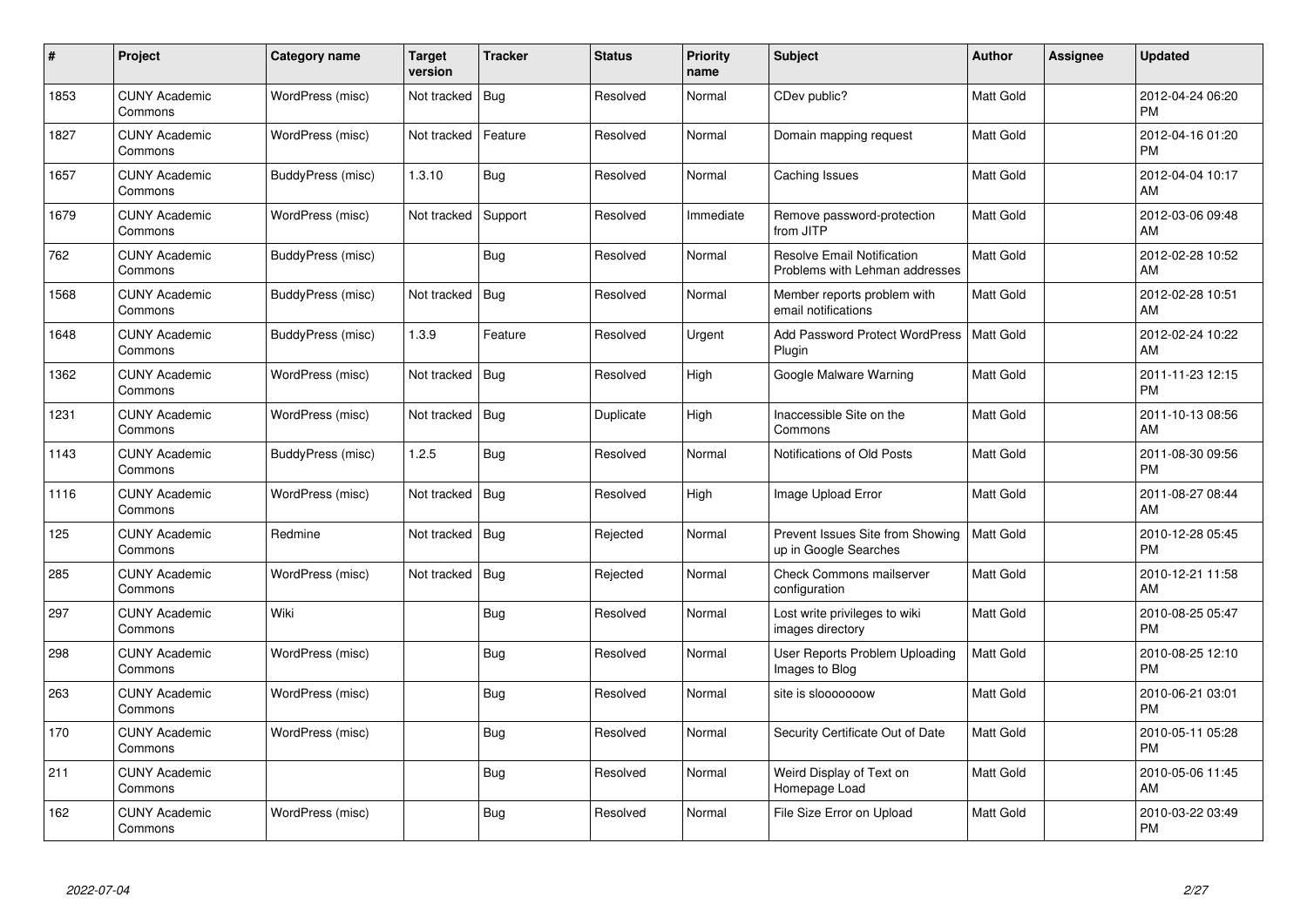| $\pmb{\sharp}$ | Project                         | Category name              | <b>Target</b><br>version | <b>Tracker</b> | <b>Status</b> | <b>Priority</b><br>name | <b>Subject</b>                                                        | <b>Author</b>    | Assignee            | <b>Updated</b>                |
|----------------|---------------------------------|----------------------------|--------------------------|----------------|---------------|-------------------------|-----------------------------------------------------------------------|------------------|---------------------|-------------------------------|
| 172            | <b>CUNY Academic</b><br>Commons | BuddyPress (misc)          |                          | <b>Bug</b>     | Resolved      | Normal                  | Forum Notifications not working                                       | Matt Gold        |                     | 2010-03-04 07:28<br>AM        |
| 121            | <b>CUNY Academic</b><br>Commons | Upgrades                   |                          | Feature        | Resolved      | Normal                  | Create Domain Aliasing for<br><b>UserVoice Account</b>                | <b>Matt Gold</b> |                     | 2010-03-01 12:34<br><b>PM</b> |
| 68             | <b>CUNY Academic</b><br>Commons |                            |                          | Feature        | Resolved      | Normal                  | Email Addresses for the<br>Commons                                    | Matt Gold        |                     | 2010-03-01 12:18<br><b>PM</b> |
| 47             | <b>CUNY Academic</b><br>Commons | BuddyPress (misc)          |                          | <b>Bug</b>     | Resolved      | Normal                  | Request to Join Group Lost                                            | Matt Gold        |                     | 2009-10-19 04:08<br><b>PM</b> |
| 16307          | <b>CUNY Academic</b><br>Commons |                            |                          | Bug            | New           | Normal                  | Add brief messaging to<br>accept/decline group membership<br>requests | <b>Matt Gold</b> | <b>Boone Gorges</b> | 2022-06-27 06:13<br>PM        |
| 13739          | <b>CUNY Academic</b><br>Commons | <b>Directories</b>         | 2.0.0                    | <b>Bug</b>     | Resolved      | Normal                  | My Sites and My Groups take<br>user to the profile page               | Matt Gold        | Boone Gorges        | 2022-05-26 11:36<br>AM        |
| 15604          | <b>CUNY Academic</b><br>Commons | <b>Email Notifications</b> | Future<br>release        | Feature        | Assigned      | Normal                  | <b>Restructure Commons Group</b><br>Digest Email Messages             | <b>Matt Gold</b> | <b>Boone Gorges</b> | 2022-05-26 10:45<br>AM        |
| 16020          | <b>CUNY Academic</b><br>Commons |                            |                          | Support        | Rejected      | Normal                  | Metaslider Pro                                                        | Matt Gold        | Boone Gorges        | 2022-05-10 10:43<br>AM        |
| 14719          | <b>CUNY Academic</b><br>Commons | Responsive Design          |                          | <b>Bug</b>     | Abandoned     | Normal                  | Overlapping text in mobile views                                      | <b>Matt Gold</b> | Boone Gorges        | 2022-04-27 04:30<br><b>PM</b> |
| 8900           | <b>CUNY Academic</b><br>Commons | Accessibility              | Future<br>release        | Feature        | Assigned      | Normal                  | Look into tools to enforce<br>accessibility in WP environment         | <b>Matt Gold</b> | Boone Gorges        | 2022-04-26 11:59<br>AM        |
| 8901           | <b>CUNY Academic</b><br>Commons | Accessibility              | Future<br>release        | Feature        | Assigned      | Normal                  | Theme analysis for accessibility                                      | Matt Gold        | Boone Gorges        | 2022-04-26 11:59<br>AM        |
| 15646          | <b>CUNY Academic</b><br>Commons | Group Forums               |                          | Feature        | Duplicate     | Normal                  | Forum improvements                                                    | Matt Gold        | Boone Gorges        | 2022-04-08 02:21<br><b>PM</b> |
| 15123          | <b>CUNY Academic</b><br>Commons | BuddyPress (misc)          | 1.19.1                   | Feature        | Resolved      | Low                     | Actions in notification list unclear?                                 | <b>Matt Gold</b> | <b>Boone Gorges</b> | 2022-01-11 04:41<br><b>PM</b> |
| 15135          | <b>CUNY Academic</b><br>Commons | Toolbar                    | 1.19.1                   | <b>Bug</b>     | Resolved      | High                    | Header design spacing                                                 | <b>Matt Gold</b> | <b>Boone Gorges</b> | 2022-01-11 04:41<br><b>PM</b> |
| 15137          | <b>CUNY Academic</b><br>Commons | Search                     | Not tracked              | Bug            | Resolved      | Normal                  | Google search not working?                                            | Matt Gold        | Boone Gorges        | 2022-01-04 04:17<br><b>PM</b> |
| 15087          | <b>CUNY Academic</b><br>Commons | Group Forums               | 1.18.24                  | <b>Bug</b>     | Resolved      | Normal                  | Forum file limit                                                      | Matt Gold        | Boone Gorges        | 2021-12-14 11:39<br>AM        |
| 14951          | <b>CUNY Academic</b><br>Commons |                            | Not tracked              | Bug            | Resolved      | Normal                  | Commons down                                                          | <b>Matt Gold</b> | Boone Gorges        | 2021-11-23 04:21<br><b>PM</b> |
| 14896          | <b>CUNY Academic</b><br>Commons |                            |                          | <b>Bug</b>     | Resolved      | Urgent                  | site down for maintenance                                             | <b>Matt Gold</b> | Boone Gorges        | 2021-10-26 11:01<br>AM        |
| 14450          | <b>CUNY Academic</b><br>Commons | Courses                    | Not tracked              | Bug            | Rejected      | Low                     | Misclassified site                                                    | Matt Gold        | Boone Gorges        | 2021-09-15 10:53<br><b>PM</b> |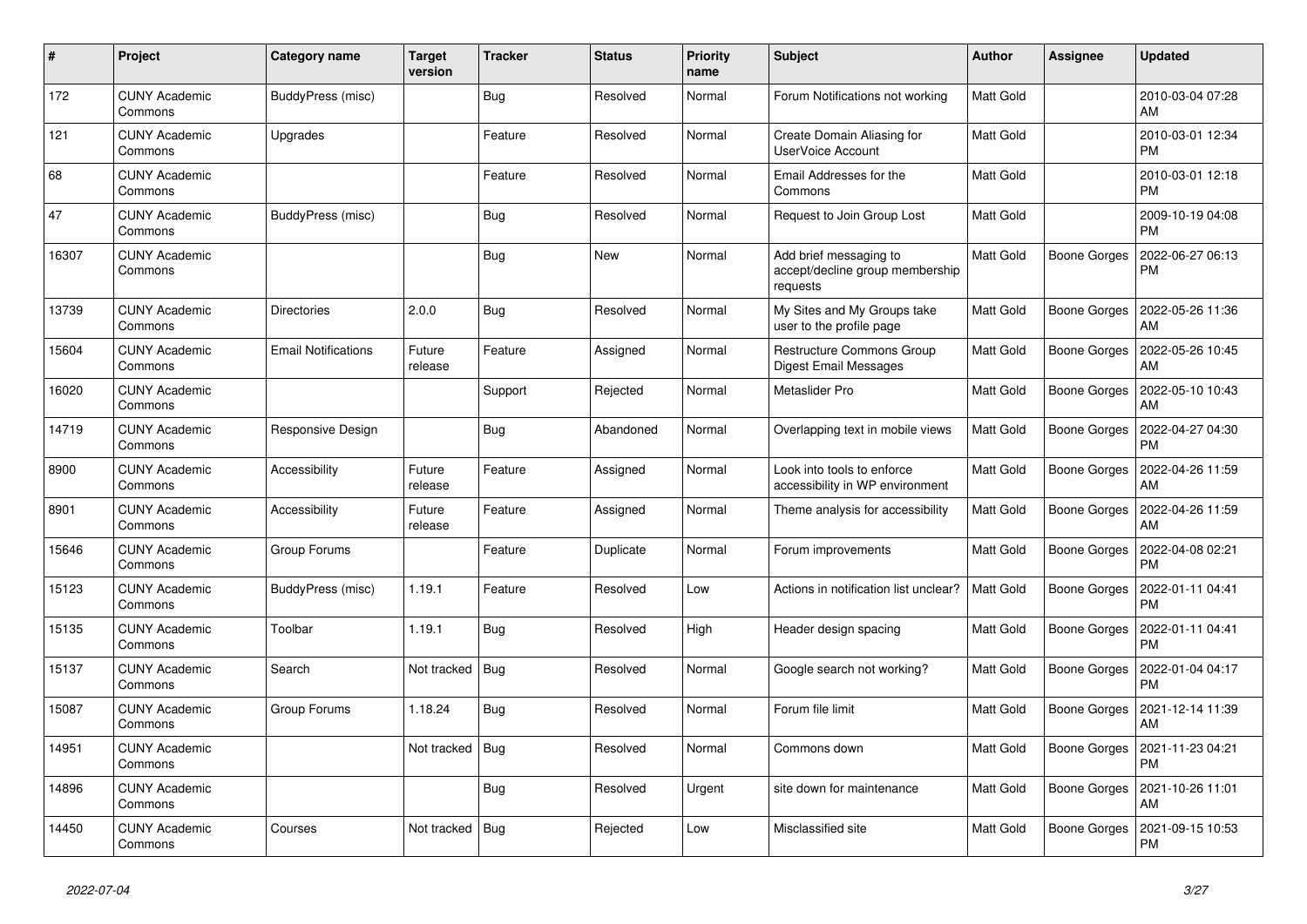| $\pmb{\#}$ | Project                         | Category name              | Target<br>version | <b>Tracker</b> | <b>Status</b> | <b>Priority</b><br>name | <b>Subject</b>                                                       | <b>Author</b>    | Assignee            | <b>Updated</b>                |
|------------|---------------------------------|----------------------------|-------------------|----------------|---------------|-------------------------|----------------------------------------------------------------------|------------------|---------------------|-------------------------------|
| 13949      | <b>CUNY Academic</b><br>Commons |                            | Not tracked       | Bug            | <b>New</b>    | Normal                  | Continued debugging of runaway<br>MySQL connections                  | <b>Matt Gold</b> | <b>Boone Gorges</b> | 2021-09-14 10:42<br>AM        |
| 14737      | CUNY Academic<br>Commons        |                            |                   | <b>Bug</b>     | Duplicate     | Normal                  | Final step of group/site clone<br>reloads page                       | Matt Gold        | <b>Boone Gorges</b> | 2021-08-31 11:41<br>AM        |
| 14221      | <b>CUNY Academic</b><br>Commons | Group Forums               |                   | Feature        | Rejected      | Normal                  | Allow .ics files to be posted as<br>forum attachments                | <b>Matt Gold</b> | <b>Boone Gorges</b> | 2021-03-23 08:53<br><b>PM</b> |
| 13913      | <b>CUNY Academic</b><br>Commons | Groups (misc)              |                   | <b>Bug</b>     | Rejected      | Normal                  | Group Avatar lost after group<br>creation process                    | Matt Gold        | Boone Gorges        | 2021-02-23 10:45<br>AM        |
| 13934      | <b>CUNY Academic</b><br>Commons | cuny.is                    | 1.18.4            | <b>Bug</b>     | Resolved      | Low                     | Error message on group settings<br>change                            | <b>Matt Gold</b> | Boone Gorges        | 2021-02-09 11:05<br>AM        |
| 13862      | <b>CUNY Academic</b><br>Commons |                            |                   | <b>Bug</b>     | Resolved      | Normal                  | Under maintenance message                                            | Matt Gold        | <b>Boone Gorges</b> | 2021-01-28 08:56<br><b>PM</b> |
| 13669      | <b>CUNY Academic</b><br>Commons | DiRT Integration           | 1.18.1            | Bug            | Resolved      | Normal                  | Digital Research Tools showing<br>up in top nav for logged out users | <b>Matt Gold</b> | <b>Boone Gorges</b> | 2020-12-08 05:11<br><b>PM</b> |
| 13458      | <b>CUNY Academic</b><br>Commons | Registration               | 1.18.0            | Feature        | Resolved      | Normal                  | Simplifying/Reducing verbiage on<br><b>Registration Page</b>         | <b>Matt Gold</b> | Boone Gorges        | 2020-12-08 11:31<br>AM        |
| 13347      | <b>CUNY Academic</b><br>Commons | <b>Public Portfolio</b>    | 1.18.0            | Feature        | Resolved      | Normal                  | Add Preferred Gender Pronouns<br>to CAC Profile                      | <b>Matt Gold</b> | <b>Boone Gorges</b> | 2020-12-08 11:31<br>AM        |
| 12136      | <b>CUNY Academic</b><br>Commons | <b>Group Files</b>         | 1.18.0            | Bug            | Resolved      | Normal                  | 'You must login" group file<br>warning shows after log in            | Matt Gold        | <b>Boone Gorges</b> | 2020-12-08 11:31<br>AM        |
| 12155      | <b>CUNY Academic</b><br>Commons | DiRT Integration           | 1.18.0            | Feature        | Resolved      | Normal                  | Update DiRT Tools with new API                                       | Matt Gold        | Boone Gorges        | 2020-12-08 11:06<br>AM        |
| 13243      | <b>CUNY Academic</b><br>Commons | Group Library              | Not tracked       | Support        | Resolved      | Normal                  | Request to copy group library                                        | <b>Matt Gold</b> | <b>Boone Gorges</b> | 2020-08-27 06:05<br><b>PM</b> |
| 13242      | <b>CUNY Academic</b><br>Commons | cuny.is                    |                   | <b>Bug</b>     | Rejected      | Normal                  | Unable to edit a cuny is shortlink                                   | <b>Matt Gold</b> | <b>Boone Gorges</b> | 2020-08-26 01:30<br>AM        |
| 10263      | <b>CUNY Academic</b><br>Commons | Groups (misc)              | 1.17.0            | Feature        | Resolved      | Normal                  | Accept multiple group<br>membership requests                         | <b>Matt Gold</b> | <b>Boone Gorges</b> | 2020-07-28 11:09<br>AM        |
| 3176       | <b>CUNY Academic</b><br>Commons | Group Library              | 1.17.0            | Design/UX      | Resolved      | Normal                  | Consolidate Doc/File/Forum<br>Attachment interface                   | <b>Matt Gold</b> | <b>Boone Gorges</b> | 2020-07-14 01:06<br><b>PM</b> |
| 12581      | <b>CUNY Academic</b><br>Commons | cuny.is                    | Not tracked   Bug |                | Rejected      | High                    | YOURLS shortlinks not working                                        | <b>Matt Gold</b> | Boone Gorges        | 2020-03-27 10:25<br>AM        |
| 12353      | <b>CUNY Academic</b><br>Commons | BuddyPress (misc)          | Not tracked       | Bug            | Abandoned     | Normal                  | Member filtering not working                                         | <b>Matt Gold</b> | Boone Gorges        | 2020-03-10 11:14<br>AM        |
| 12351      | <b>CUNY Academic</b><br>Commons | <b>Email Notifications</b> | 1.16.5            | <b>Bug</b>     | Resolved      | Normal                  | No email notification for forum<br>post                              | Matt Gold        | <b>Boone Gorges</b> | 2020-02-03 02:33<br><b>PM</b> |
| 12335      | <b>CUNY Academic</b><br>Commons | cuny.is                    |                   | <b>Bug</b>     | Rejected      | Normal                  | cuny.is issue                                                        | Matt Gold        | Boone Gorges        | 2020-01-30 12:47<br>AM        |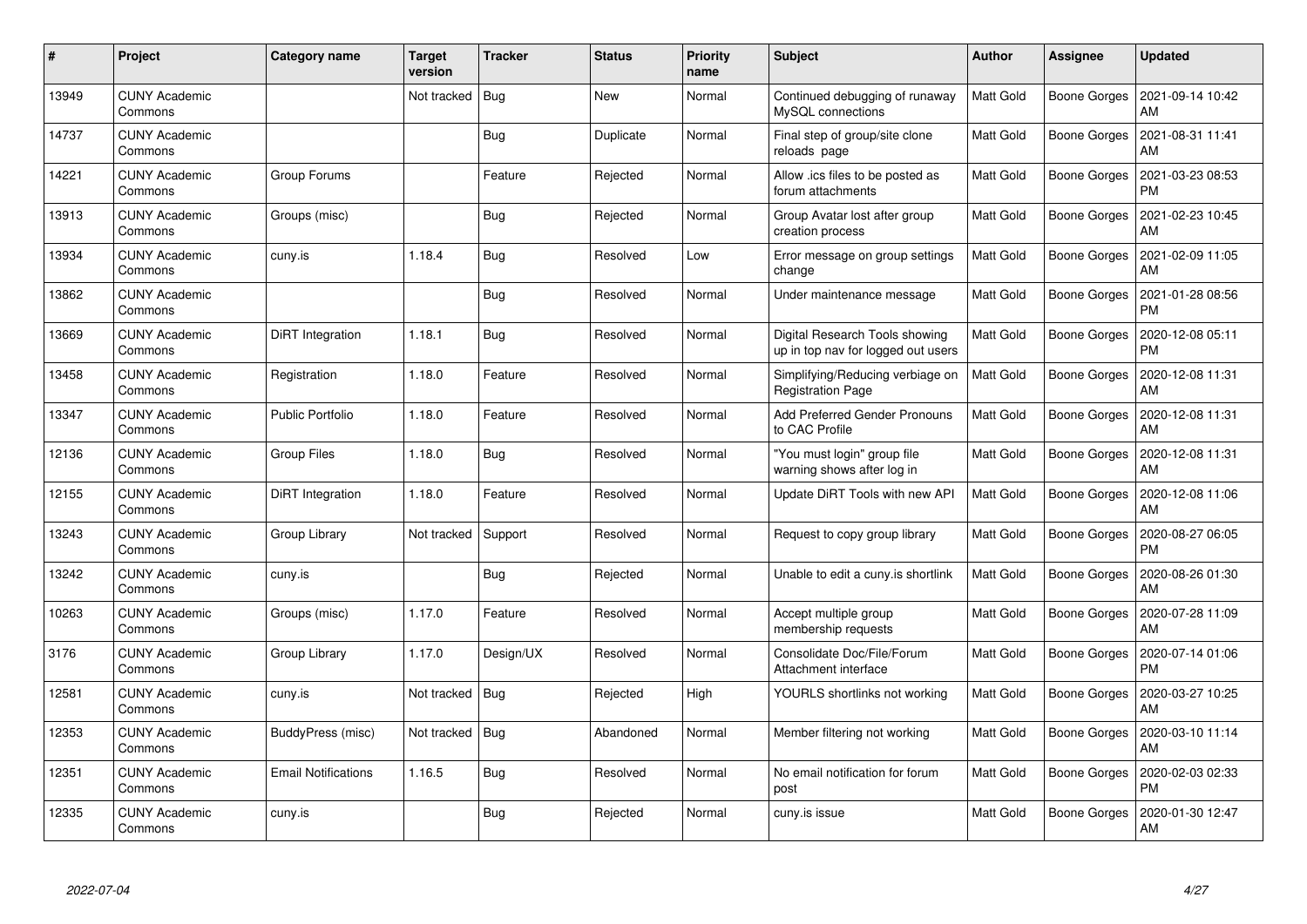| $\#$  | Project                         | Category name              | Target<br>version | <b>Tracker</b> | <b>Status</b> | <b>Priority</b><br>name | <b>Subject</b>                                                       | <b>Author</b>    | Assignee            | <b>Updated</b>                |
|-------|---------------------------------|----------------------------|-------------------|----------------|---------------|-------------------------|----------------------------------------------------------------------|------------------|---------------------|-------------------------------|
| 12185 | <b>CUNY Academic</b><br>Commons |                            | 1.16.1            | <b>Bug</b>     | Resolved      | Immediate               | Group links not working                                              | <b>Matt Gold</b> | <b>Boone Gorges</b> | 2019-12-10 10:35<br>AM        |
| 342   | <b>CUNY Academic</b><br>Commons | Blogs (BuddyPress)         | 1.10.2            | Feature        | Resolved      | Low                     | <b>Blog Listing Displays User</b><br>Avatars Instead of Blog Avatars | <b>Matt Gold</b> | <b>Boone Gorges</b> | 2019-12-06 11:08<br>AM        |
| 10531 | <b>CUNY Academic</b><br>Commons | Reckoning                  | Not tracked       | Bug            | Rejected      | Normal                  | Problem with the Reckoning<br>plugin                                 | Matt Gold        | <b>Boone Gorges</b> | 2019-10-04 02:31<br><b>PM</b> |
| 8836  | <b>CUNY Academic</b><br>Commons | Blogs (BuddyPress)         | Future<br>release | Feature        | Assigned      | Normal                  | Redesign site launch process                                         | Matt Gold        | Boone Gorges        | 2019-10-03 02:49<br><b>PM</b> |
| 11864 | <b>CUNY Academic</b><br>Commons | Events                     | Not tracked       | Support        | Resolved      | Normal                  | Calendar notification question                                       | <b>Matt Gold</b> | <b>Boone Gorges</b> | 2019-09-16 05:39<br><b>PM</b> |
| 11808 | <b>CUNY Academic</b><br>Commons | Messages                   | 1.15.9            | <b>Bug</b>     | Resolved      | Normal                  | Search function on messages not<br>working                           | <b>Matt Gold</b> | Boone Gorges        | 2019-08-30 11:03<br>AM        |
| 11800 | <b>CUNY Academic</b><br>Commons | Groups (misc)              | 1.15.9            | <b>Bug</b>     | Resolved      | Normal                  | 'CUNY-wide' Campus option not<br>saving on groups/sites              | <b>Matt Gold</b> | <b>Boone Gorges</b> | 2019-08-27 04:17<br><b>PM</b> |
| 11610 | <b>CUNY Academic</b><br>Commons |                            | 1.15.5            | <b>Bug</b>     | Resolved      | Normal                  | Homepage thumbnails not loading   Matt Gold                          |                  | <b>Boone Gorges</b> | 2019-06-29 10:38<br><b>PM</b> |
| 11121 | <b>CUNY Academic</b><br>Commons | Design                     | 1.15              | <b>Bug</b>     | Resolved      | Low                     | Overlapping elements on mobile<br>view of CAC                        | <b>Matt Gold</b> | <b>Boone Gorges</b> | 2019-04-23 03:55<br><b>PM</b> |
| 10955 | <b>CUNY Academic</b><br>Commons | Home Page                  | 1.14.5            | Support        | Resolved      | Normal                  | Homepage help link                                                   | <b>Matt Gold</b> | Boone Gorges        | 2019-01-22 11:53<br>AM        |
| 10859 | <b>CUNY Academic</b><br>Commons | WordPress (misc)           |                   | Support        | Resolved      | Low                     | Prevent trackbacks on previously<br>published pages and posts        | <b>Matt Gold</b> | <b>Boone Gorges</b> | 2018-12-23 07:17<br><b>PM</b> |
| 10789 | <b>CUNY Academic</b><br>Commons | <b>Email Notifications</b> | 1.14.2            | Bug            | Resolved      | High                    | Forum Posts not generating email<br>notifications                    | <b>Matt Gold</b> | Boone Gorges        | 2018-12-10 07:19<br><b>PM</b> |
| 9801  | <b>CUNY Academic</b><br>Commons | Courses                    | 1.14              | Feature        | Resolved      | Normal                  | Add courses item to main<br>Commons nav                              | <b>Matt Gold</b> | Boone Gorges        | 2018-11-13 02:15<br>PM        |
| 10597 | <b>CUNY Academic</b><br>Commons | cuny.is                    | Not tracked       | Bug            | Resolved      | Normal                  | cuny.is admin unavailable                                            | <b>Matt Gold</b> | <b>Boone Gorges</b> | 2018-10-25 01:44<br><b>PM</b> |
| 10553 | <b>CUNY Academic</b><br>Commons | Group Files                | 1.13.12           | Bug            | Resolved      | Normal                  | File category view persists after<br>clicking away                   | Matt Gold        | <b>Boone Gorges</b> | 2018-10-23 11:47<br>AM        |
| 10563 | <b>CUNY Academic</b><br>Commons |                            | 1.13.12           | <b>Bug</b>     | Resolved      | Urgent                  | cllicking on links from site menu<br>leads to 500 error              | Matt Gold        | Boone Gorges        | 2018-10-23 10:48<br>AM        |
| 10538 | <b>CUNY Academic</b><br>Commons |                            |                   | <b>Bug</b>     | Resolved      | Normal                  | "This Site Can't be Reached"                                         | <b>Matt Gold</b> | <b>Boone Gorges</b> | 2018-10-16 09:39<br><b>PM</b> |
| 10360 | <b>CUNY Academic</b><br>Commons | Groups (misc)              |                   | Support        | Resolved      | Normal                  | Pruning groups                                                       | <b>Matt Gold</b> | <b>Boone Gorges</b> | 2018-09-20 02:57<br><b>PM</b> |
| 10357 | <b>CUNY Academic</b><br>Commons | Onboarding                 |                   | <b>Bug</b>     | Rejected      | Normal                  | Invitation snafu                                                     | Matt Gold        | Boone Gorges        | 2018-09-20 02:14<br>PM        |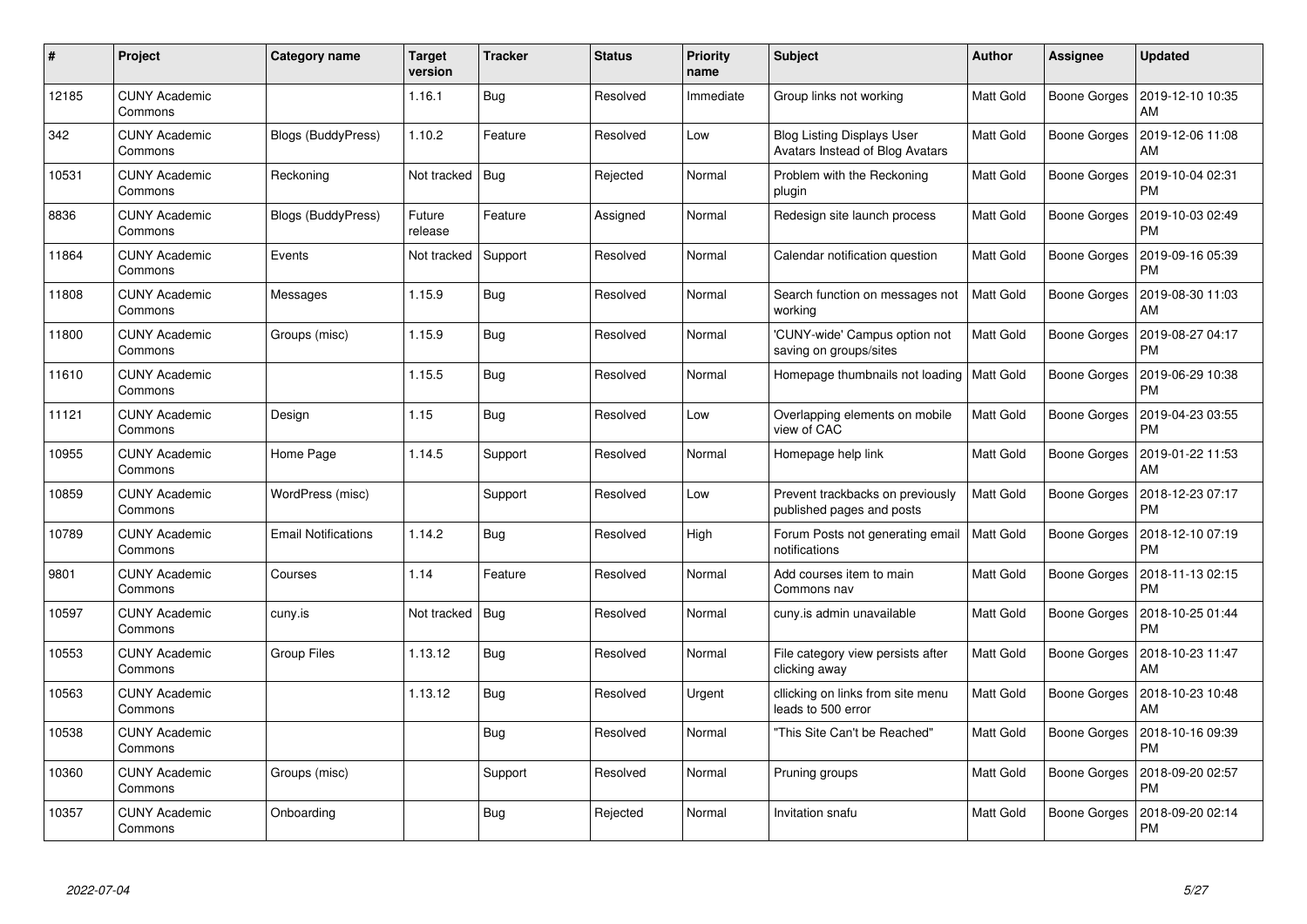| #     | Project                         | Category name              | <b>Target</b><br>version | <b>Tracker</b> | <b>Status</b>        | <b>Priority</b><br>name | <b>Subject</b>                                                                     | <b>Author</b>    | Assignee            | <b>Updated</b>                |
|-------|---------------------------------|----------------------------|--------------------------|----------------|----------------------|-------------------------|------------------------------------------------------------------------------------|------------------|---------------------|-------------------------------|
| 9947  | <b>CUNY Academic</b><br>Commons | <b>WordPress Plugins</b>   | Future<br>release        | Feature        | Reporter<br>Feedback | Normal                  | Install H5P quiz plugin                                                            | Matt Gold        | <b>Boone Gorges</b> | 2018-09-11 11:01<br>AM        |
| 9894  | <b>CUNY Academic</b><br>Commons | Onboarding                 |                          | Bug            | Rejected             | Normal                  | Super Admin can't add user to site   Matt Gold                                     |                  | <b>Boone Gorges</b> | 2018-09-11 09:57<br>AM        |
| 9979  | <b>CUNY Academic</b><br>Commons | <b>Email Notifications</b> | Not tracked              | Bua            | Reporter<br>Feedback | Normal                  | Reports of slow email activation<br>emails                                         | <b>Matt Gold</b> | <b>Boone Gorges</b> | 2018-08-29 09:40<br><b>PM</b> |
| 10210 | <b>CUNY Academic</b><br>Commons | Onboarding                 | 1.13.8                   | Bug            | Resolved             | Normal                  | Spacing wonky on invite screen                                                     | Matt Gold        | <b>Boone Gorges</b> | 2018-08-29 05:39<br><b>PM</b> |
| 10228 | <b>CUNY Academic</b><br>Commons | <b>WordPress Plugins</b>   | Not tracked              | Bug            | Rejected             | Normal                  | NS Cloner network activated                                                        | <b>Matt Gold</b> | <b>Boone Gorges</b> | 2018-08-27 09:27<br>AM        |
| 10164 | <b>CUNY Academic</b><br>Commons | Group Forums               | 1.13.8                   | <b>Bug</b>     | Resolved             | Normal                  | A few oddities related to a<br>cross-posted forum post                             | Matt Gold        | <b>Boone Gorges</b> | 2018-08-17 10:12<br>AM        |
| 10040 | <b>CUNY Academic</b><br>Commons | WordPress (misc)           | Not tracked              | Bug            | Reporter<br>Feedback | Normal                  | User doesn't see full list of themes                                               | Matt Gold        | <b>Boone Gorges</b> | 2018-07-25 10:12<br>AM        |
| 9977  | <b>CUNY Academic</b><br>Commons | <b>WordPress Plugins</b>   | 1.13.5                   | <b>Bug</b>     | Rejected             | High                    | ACERT website down                                                                 | Matt Gold        | Boone Gorges        | 2018-07-03 02:09<br><b>PM</b> |
| 9941  | <b>CUNY Academic</b><br>Commons | Wiki                       | Not tracked              | Support        | Assigned             | Normal                  | Wiki functionality                                                                 | Matt Gold        | <b>Boone Gorges</b> | 2018-06-26 10:57<br>AM        |
| 9875  | <b>CUNY Academic</b><br>Commons | Messages                   | 1.13.3                   | <b>Bug</b>     | Resolved             | Low                     | Can't mark message as read                                                         | <b>Matt Gold</b> | <b>Boone Gorges</b> | 2018-06-01 07:54<br><b>PM</b> |
| 9876  | <b>CUNY Academic</b><br>Commons | Messages                   | 1.13.3                   | <b>Bug</b>     | Resolved             | Normal                  | System erroneously indicates<br>super-admin is part of private<br>message exchange | Matt Gold        | <b>Boone Gorges</b> | 2018-06-01 07:36<br><b>PM</b> |
| 9749  | <b>CUNY Academic</b><br>Commons | Onboarding                 | 1.13.2                   | <b>Bug</b>     | Resolved             | Normal                  | New invitation message mentions<br>username as opposed to<br>First/Last Name       | <b>Matt Gold</b> | Boone Gorges        | 2018-05-22 10:49<br>AM        |
| 9782  | <b>CUNY Academic</b><br>Commons | Groups (misc)              | 1.13.2                   | Bug            | Resolved             | Normal                  | Site loads/skips last step of group<br>creation                                    | <b>Matt Gold</b> | <b>Boone Gorges</b> | 2018-05-22 10:45<br>AM        |
| 9748  | <b>CUNY Academic</b><br>Commons | Onboarding                 | Not tracked              | Support        | Resolved             | Normal                  | Non-CUNY codes and the new<br>invitation system                                    | <b>Matt Gold</b> | Boone Gorges        | 2018-05-14 12:54<br><b>PM</b> |
| 8899  | <b>CUNY Academic</b><br>Commons | Accessibility              | 1.13                     | Feature        | Resolved             | Normal                  | <b>Accessibility Fixes</b>                                                         | <b>Matt Gold</b> | Boone Gorges        | 2018-04-23 10:55<br>AM        |
| 3768  | <b>CUNY Academic</b><br>Commons | <b>Public Portfolio</b>    | Future<br>release        | Feature        | Assigned             | Normal                  | Institutions/Past positions on<br>public portfolios                                | <b>Matt Gold</b> | <b>Boone Gorges</b> | 2018-04-23 10:44<br>AM        |
| 9622  | <b>CUNY Academic</b><br>Commons | WordPress (misc)           | 1.12.13                  | Feature        | Resolved             | Normal                  | <b>Redirect site URL</b>                                                           | <b>Matt Gold</b> | <b>Boone Gorges</b> | 2018-04-19 11:45<br>AM        |
| 8935  | <b>CUNY Academic</b><br>Commons | <b>Public Portfolio</b>    | 1.13                     | Feature        | Resolved             | Normal                  | Create a better-looking null state<br>for Portfolios without About You<br>sections | Matt Gold        | <b>Boone Gorges</b> | 2018-03-23 04:37<br><b>PM</b> |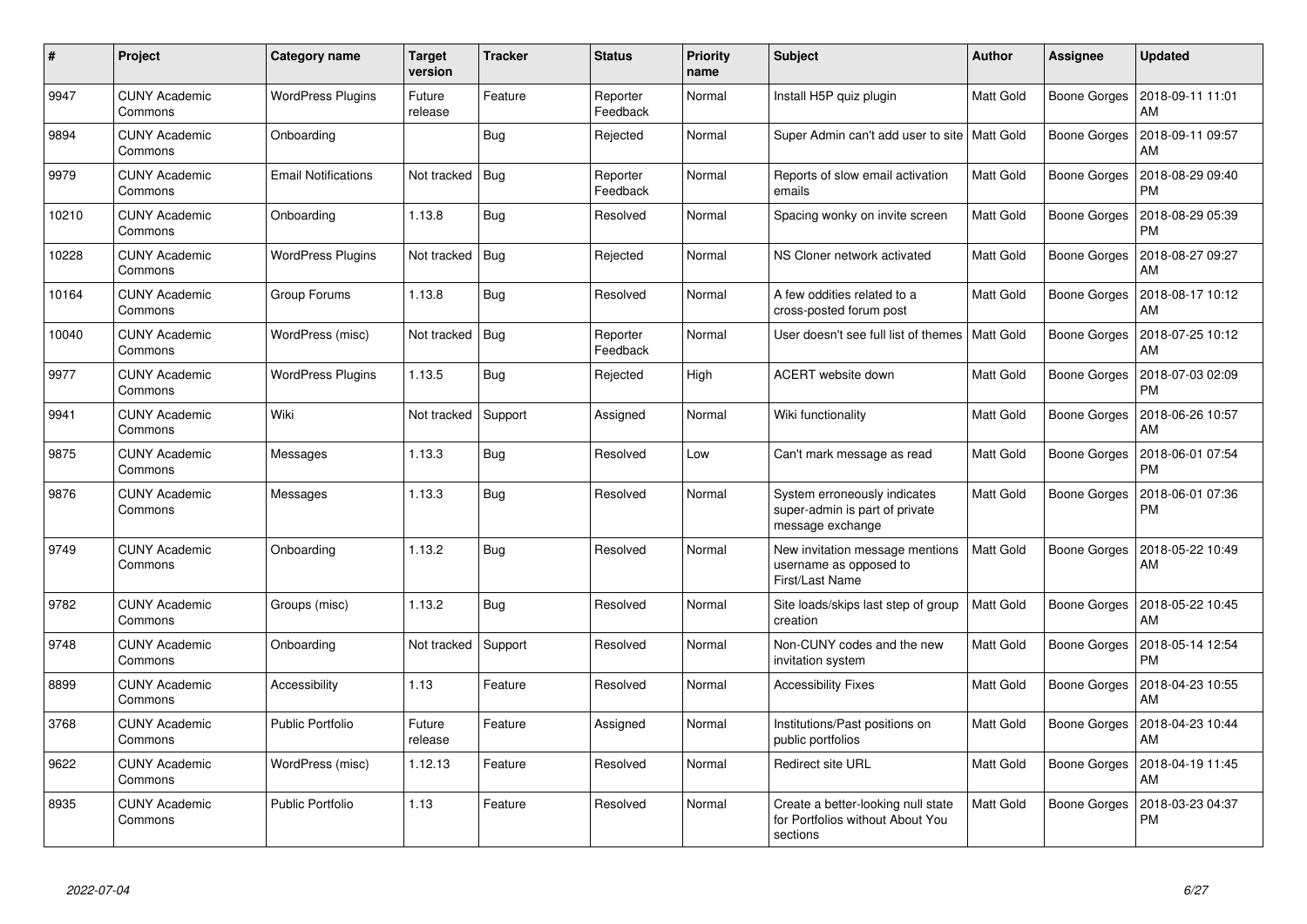| #    | Project                         | Category name             | <b>Target</b><br>version | <b>Tracker</b> | <b>Status</b> | <b>Priority</b><br>name | <b>Subject</b>                                                              | <b>Author</b>    | Assignee            | <b>Updated</b>                |
|------|---------------------------------|---------------------------|--------------------------|----------------|---------------|-------------------------|-----------------------------------------------------------------------------|------------------|---------------------|-------------------------------|
| 9319 | <b>CUNY Academic</b><br>Commons | Group Blogs               |                          | Bug            | Duplicate     | Normal                  | Question about group/site<br>connections                                    | <b>Matt Gold</b> | <b>Boone Gorges</b> | 2018-02-28 01:45<br><b>PM</b> |
| 9149 | <b>CUNY Academic</b><br>Commons | <b>BuddyPress Docs</b>    | 1.12.8                   | Bug            | Resolved      | Normal                  | Doc listing layout issue                                                    | <b>Matt Gold</b> | <b>Boone Gorges</b> | 2018-02-13 10:36<br>AM        |
| 9144 | <b>CUNY Academic</b><br>Commons | WordPress Themes          | Not tracked              | Support        | Resolved      | Normal                  | CSS question                                                                | Matt Gold        | Boone Gorges        | 2018-01-30 10:23<br><b>PM</b> |
| 9114 | <b>CUNY Academic</b><br>Commons | Home Page                 | 1.12.8                   | <b>Bug</b>     | Resolved      | Normal                  | group with long name messes up<br>homepage layout                           | <b>Matt Gold</b> | Boone Gorges        | 2018-01-24 05:17<br><b>PM</b> |
| 9112 | <b>CUNY Academic</b><br>Commons |                           | Not tracked              | Bug            | Resolved      | High                    | <b>GCDI</b> site down                                                       | Matt Gold        | <b>Boone Gorges</b> | 2018-01-23 10:18<br><b>PM</b> |
| 9107 | <b>CUNY Academic</b><br>Commons | Non-CUNY sign up<br>codes | 1.12.7                   | Bug            | Resolved      | Normal                  | Can't add group to non-CUNY<br>sign-up code                                 | <b>Matt Gold</b> | <b>Boone Gorges</b> | 2018-01-23 04:15<br><b>PM</b> |
| 9105 | <b>CUNY Academic</b><br>Commons | <b>BuddyPress Docs</b>    | 1.12.7                   | Bug            | Resolved      | Urgent                  | BP doc titles/dates messed up                                               | Matt Gold        | Boone Gorges        | 2018-01-23 11:00<br>AM        |
| 8945 | <b>CUNY Academic</b><br>Commons | <b>BuddyPress Docs</b>    | Not tracked              | Support        | Duplicate     | Normal                  | Spam report                                                                 | Matt Gold        | <b>Boone Gorges</b> | 2017-11-28 01:39<br><b>PM</b> |
| 6456 | <b>CUNY Academic</b><br>Commons | Documentation             | Not tracked              | Documentation  | Resolved      | Normal                  | Update Dev Blog Free Software<br><b>Contributions Page</b>                  | <b>Matt Gold</b> | <b>Boone Gorges</b> | 2017-11-15 05:09<br><b>PM</b> |
| 1200 | <b>CUNY Academic</b><br>Commons | WordPress (misc)          | Not tracked              | Feature        | Rejected      | Normal                  | Create Changelog for the<br>Commons                                         | <b>Matt Gold</b> | Boone Gorges        | 2017-11-15 05:06<br><b>PM</b> |
| 6467 | <b>CUNY Academic</b><br>Commons | BuddyPress (misc)         | Not tracked              | Support        | Resolved      | Normal                  | Question about what happens<br>when people leave/are removed<br>from groups | Matt Gold        | <b>Boone Gorges</b> | 2017-11-15 01:24<br><b>PM</b> |
| 8756 | <b>CUNY Academic</b><br>Commons | Group Blogs               | Future<br>release        | Feature        | Hold          | Normal                  | Connect multiple blogs to one<br>group?                                     | Matt Gold        | <b>Boone Gorges</b> | 2017-09-30 10:42<br>AM        |
| 8702 | <b>CUNY Academic</b><br>Commons | Homepage Slides           | 1.11.13                  | <b>Bug</b>     | Resolved      | Normal                  | Homepage slider doesn't offer<br>option to move through slides              | Matt Gold        | <b>Boone Gorges</b> | 2017-09-14 11:37<br><b>PM</b> |
| 8660 | <b>CUNY Academic</b><br>Commons | <b>WordPress Themes</b>   | 1.11.12                  | Bug            | Resolved      | Normal                  | Search within theme directory<br>issue                                      | Matt Gold        | <b>Boone Gorges</b> | 2017-09-05 11:48<br>AM        |
| 8625 | <b>CUNY Academic</b><br>Commons | Group Blogs               | 1.11.11                  | Support        | Resolved      | Normal                  | Group / Blog user role syncing not<br>working                               | <b>Matt Gold</b> | <b>Boone Gorges</b> | 2017-08-30 04:07<br>PM        |
| 8510 | <b>CUNY Academic</b><br>Commons | <b>Public Portfolio</b>   | 1.11.10                  | <b>Bug</b>     | Resolved      | Normal                  | Social media icons crowded on<br>mobile view of Portfolio                   | Matt Gold        | <b>Boone Gorges</b> | 2017-08-22 05:31<br><b>PM</b> |
| 8183 | <b>CUNY Academic</b><br>Commons | Group Blogs               | 1.11.2                   | Bug            | Resolved      | Normal                  | Edit of Post creates notification<br>emails                                 | <b>Matt Gold</b> | <b>Boone Gorges</b> | 2017-08-15 05:14<br><b>PM</b> |
| 8460 | <b>CUNY Academic</b><br>Commons | <b>Public Portfolio</b>   | 1.11.9                   | Feature        | Resolved      | Normal                  | ORCID should be a social<br>networking field                                | <b>Matt Gold</b> | <b>Boone Gorges</b> | 2017-08-13 06:40<br><b>PM</b> |
| 5961 | <b>CUNY Academic</b><br>Commons | <b>WordPress Plugins</b>  | 1.9.26                   | Bug            | Resolved      | Normal                  | Multisite Clone duplicator plugin                                           | Matt Gold        | <b>Boone Gorges</b> | 2017-07-18 02:56<br><b>PM</b> |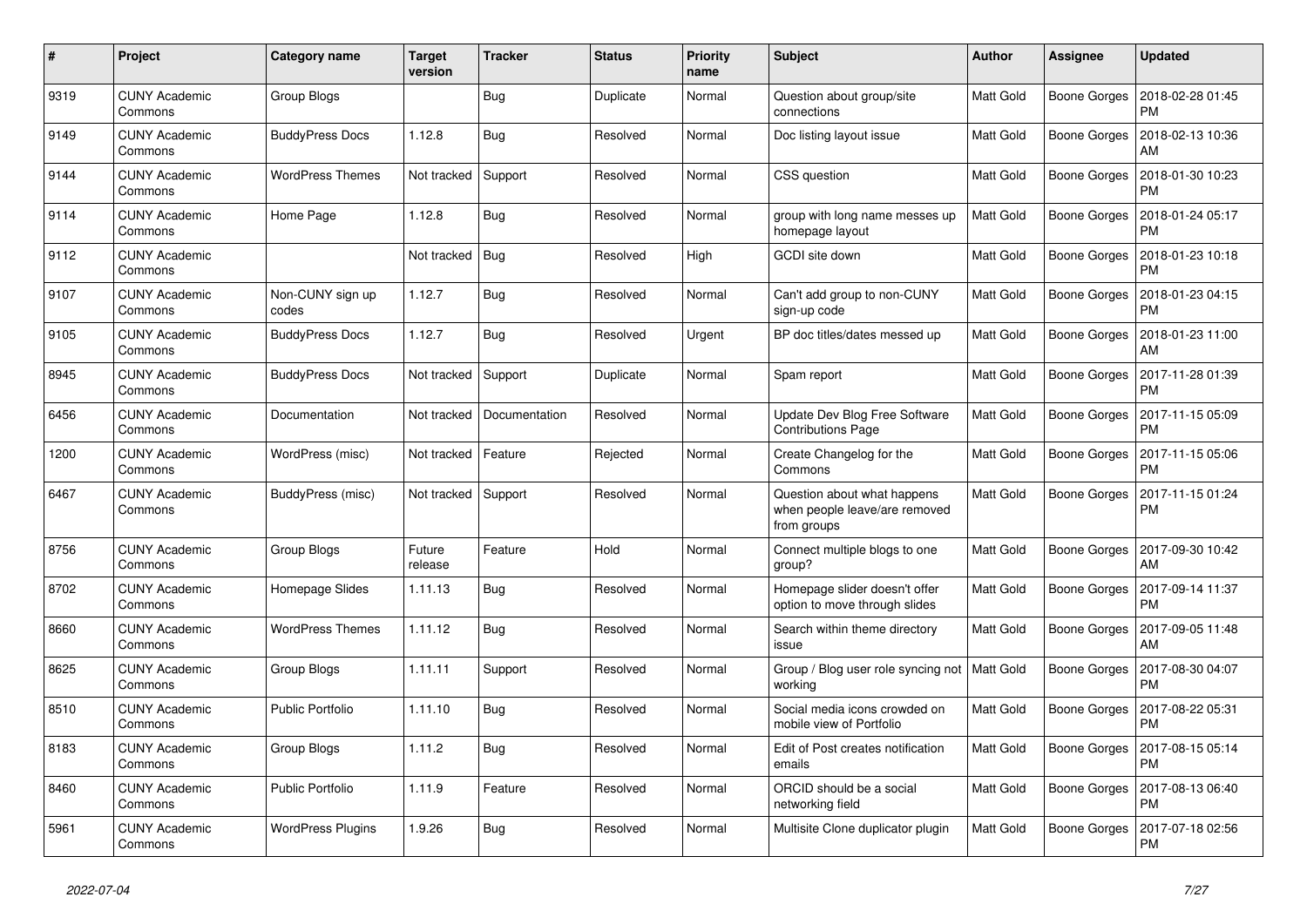| #    | Project                         | <b>Category name</b>    | <b>Target</b><br>version | <b>Tracker</b> | <b>Status</b> | <b>Priority</b><br>name | <b>Subject</b>                                                                     | <b>Author</b>    | <b>Assignee</b>     | <b>Updated</b>                |
|------|---------------------------------|-------------------------|--------------------------|----------------|---------------|-------------------------|------------------------------------------------------------------------------------|------------------|---------------------|-------------------------------|
| 8204 | <b>CUNY Academic</b><br>Commons | commonsinabox.org       | Not tracked              | Support        | Resolved      | Normal                  | How to create a group on<br>commonsinabox.org                                      | <b>Matt Gold</b> | <b>Boone Gorges</b> | 2017-05-26 02:50<br><b>PM</b> |
| 8161 | <b>CUNY Academic</b><br>Commons |                         |                          | Bug            | Rejected      | Normal                  | Contact form info sent to<br>Commons email                                         | <b>Matt Gold</b> | <b>Boone Gorges</b> | 2017-05-21 10:52<br><b>PM</b> |
| 7908 | <b>CUNY Academic</b><br>Commons | WordPress (misc)        | Not tracked              | Bug            | Resolved      | Low                     | Top nav inconsistent height issue                                                  | <b>Matt Gold</b> | <b>Boone Gorges</b> | 2017-04-04 09:45<br><b>PM</b> |
| 7907 | <b>CUNY Academic</b><br>Commons | WordPress (misc)        |                          | Bug            | Resolved      | High                    | Site header image shows up for<br>logged in user but not for logged<br>out user    | <b>Matt Gold</b> | <b>Boone Gorges</b> | 2017-04-04 03:16<br>PM        |
| 7823 | <b>CUNY Academic</b><br>Commons | Home Page               |                          | Feature        | Resolved      | High                    | animated gif on frontpage                                                          | <b>Matt Gold</b> | <b>Boone Gorges</b> | 2017-03-22 04:36<br>PM        |
| 7723 | <b>CUNY Academic</b><br>Commons | <b>Public Portfolio</b> |                          | Bug            | Rejected      | Normal                  | Profile brackets                                                                   | <b>Matt Gold</b> | <b>Boone Gorges</b> | 2017-02-27 04:00<br><b>PM</b> |
| 7689 | <b>CUNY Academic</b><br>Commons |                         |                          | Bug            | Duplicate     | Immediate               | <b>Commons in Blank State</b>                                                      | Matt Gold        | <b>Boone Gorges</b> | 2017-02-15 10:19<br><b>PM</b> |
| 7262 | <b>CUNY Academic</b><br>Commons | Home Page               | 1.10.6                   | Feature        | Resolved      | Normal                  | replace "take a tour" widget on<br>CAC homepage                                    | Matt Gold        | Boone Gorges        | 2016-12-28 03:34<br><b>PM</b> |
| 4980 | <b>CUNY Academic</b><br>Commons | Home Page               | Future<br>release        | Feature        | Assigned      | Normal                  | CAC Featured Content -- Adding<br>Randomization                                    | <b>Matt Gold</b> | <b>Boone Gorges</b> | 2016-12-12 03:01<br><b>PM</b> |
| 6992 | <b>CUNY Academic</b><br>Commons | Registration            | Not tracked              | Support        | Resolved      | High                    | User cannot activate account                                                       | <b>Matt Gold</b> | <b>Boone Gorges</b> | 2016-12-08 11:13<br>AM        |
| 6686 | <b>CUNY Academic</b><br>Commons | Group Invitations       | 1.10.3                   | Bug            | Resolved      | Normal                  | Problems with auto-complete on<br>Send Invites tab                                 | Matt Gold        | <b>Boone Gorges</b> | 2016-12-01 03:14<br><b>PM</b> |
| 6872 | <b>CUNY Academic</b><br>Commons | <b>Group Files</b>      | Not tracked              | Bug            | Resolved      | Normal                  | Seeing a red PHP warning                                                           | <b>Matt Gold</b> | <b>Boone Gorges</b> | 2016-11-29 02:39<br><b>PM</b> |
| 6773 | <b>CUNY Academic</b><br>Commons | Registration            |                          | Support        | Resolved      | Normal                  | tracking non-CUNY sign-up codes   Matt Gold                                        |                  | Boone Gorges        | 2016-11-17 01:15<br>AM        |
| 6680 | <b>CUNY Academic</b><br>Commons | Groups (misc)           | 1.10.2                   | Feature        | Resolved      | Normal                  | Make "All email" default on group<br>creation                                      | <b>Matt Gold</b> | Boone Gorges        | 2016-11-11 04:20<br><b>PM</b> |
| 5342 | <b>CUNY Academic</b><br>Commons | Registration            | 1.10                     | Feature        | Resolved      | Normal                  | Create auto-emails to people on<br>Unconfirmed list to nudge towards<br>completion | Matt Gold        | <b>Boone Gorges</b> | 2016-10-31 01:48<br><b>PM</b> |
| 6404 | <b>CUNY Academic</b><br>Commons | Registration            | 1.9.32                   | Feature        | Resolved      | Normal                  | Registration page text change                                                      | Matt Gold        | Boone Gorges        | 2016-10-25 01:47<br>PM        |
| 615  | <b>CUNY Academic</b><br>Commons | BuddyPress (misc)       |                          | Feature        | Rejected      | Low                     | "Enter" should trigger<br>autocomplete event                                       | <b>Matt Gold</b> | <b>Boone Gorges</b> | 2016-10-24 11:49<br>AM        |
| 506  | <b>CUNY Academic</b><br>Commons | BuddyPress (misc)       |                          | Feature        | Rejected      | Normal                  | <b>Attachments for Group</b><br><b>Announcement Posts</b>                          | <b>Matt Gold</b> | Boone Gorges        | 2016-10-24 11:20<br>AM        |
| 6413 | <b>CUNY Academic</b><br>Commons | WordPress - Media       |                          | <b>Bug</b>     | Duplicate     | Normal                  | Images not showing up                                                              | Matt Gold        | <b>Boone Gorges</b> | 2016-10-24 10:16<br>AM        |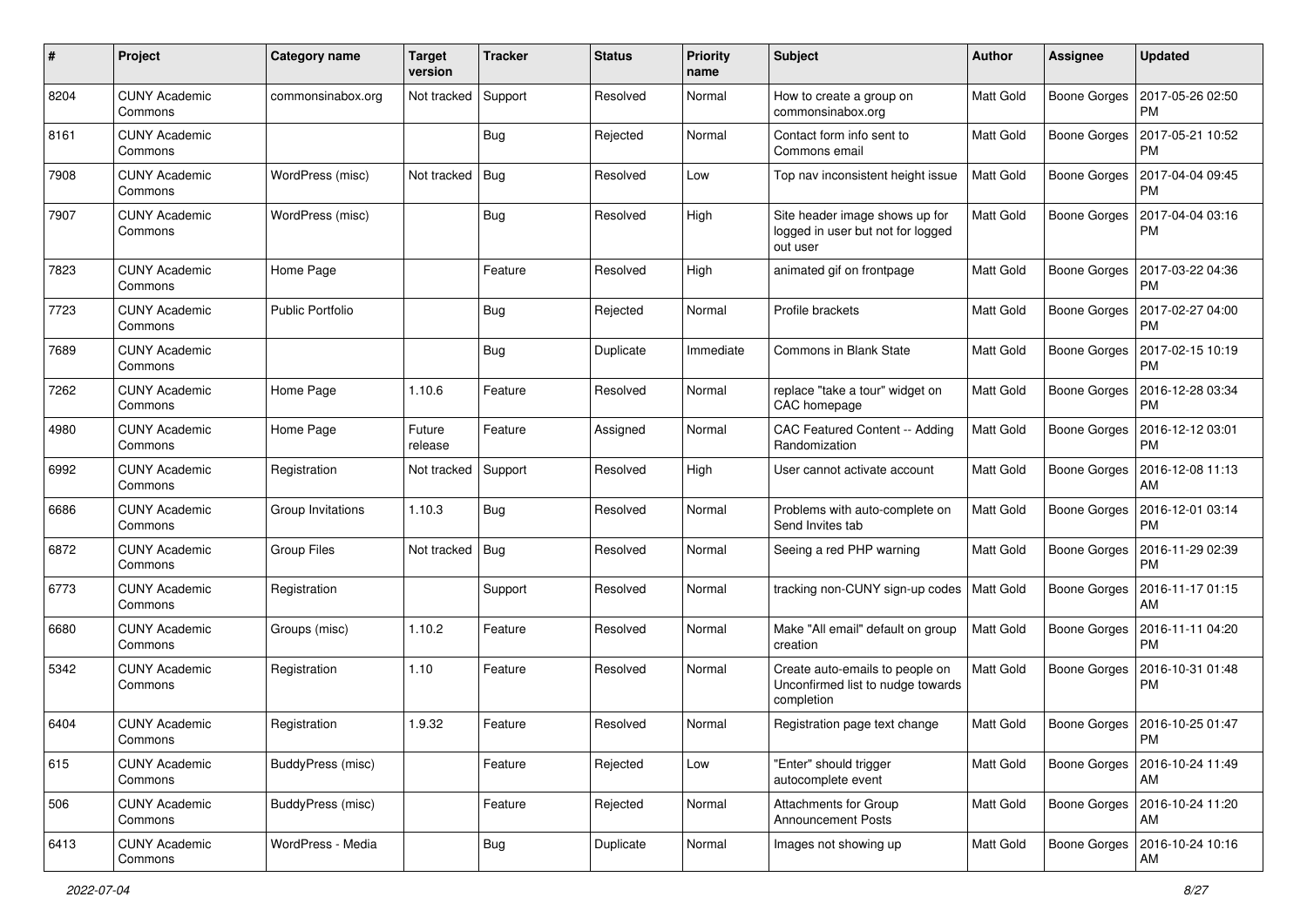| #    | Project                         | Category name            | Target<br>version | <b>Tracker</b> | <b>Status</b>        | <b>Priority</b><br>name | <b>Subject</b>                                                               | <b>Author</b>    | Assignee            | <b>Updated</b>                |
|------|---------------------------------|--------------------------|-------------------|----------------|----------------------|-------------------------|------------------------------------------------------------------------------|------------------|---------------------|-------------------------------|
| 6365 | <b>CUNY Academic</b><br>Commons | BuddyPress (misc)        | Not tracked       | Feature        | Duplicate            | Normal                  | Create Undergraduate Student<br>status/role on the CAC                       | <b>Matt Gold</b> | Boone Gorges        | 2016-10-20 11:38<br>AM        |
| 6350 | <b>CUNY Academic</b><br>Commons | Blogs (BuddyPress)       | 1.9.31            | <b>Bug</b>     | Resolved             | Normal                  | Editing blog posts results in<br>activity items                              | <b>Matt Gold</b> | Boone Gorges        | 2016-10-18 09:24<br><b>PM</b> |
| 2695 | <b>CUNY Academic</b><br>Commons | WordPress (misc)         | 1.10              | Feature        | Resolved             | Normal                  | Create Private File Uploads for<br><b>Blogs</b>                              | <b>Matt Gold</b> | <b>Boone Gorges</b> | 2016-10-18 09:45<br>AM        |
| 4903 | <b>CUNY Academic</b><br>Commons | Events                   | Future<br>release | Design/UX      | Assigned             | Normal                  | Improving visual appearance of<br>event calendars                            | <b>Matt Gold</b> | Boone Gorges        | 2016-10-13 11:51<br>AM        |
| 5696 | <b>CUNY Academic</b><br>Commons | Events                   | Future<br>release | Feature        | Assigned             | Normal                  | Events Calendar - display options<br>/ calendar aggregation                  | <b>Matt Gold</b> | Boone Gorges        | 2016-10-13 11:44<br>AM        |
| 6126 | <b>CUNY Academic</b><br>Commons | Wiki                     | Not tracked       | Bug            | Resolved             | Normal                  | <b>CUNY DHI Guide</b>                                                        | <b>Matt Gold</b> | Boone Gorges        | 2016-10-09 02:59<br><b>PM</b> |
| 6082 | <b>CUNY Academic</b><br>Commons | <b>WordPress Themes</b>  | 1.9.29            | <b>Bug</b>     | Resolved             | Immediate               | Sites down                                                                   | Matt Gold        | Boone Gorges        | 2016-09-23 03:32<br><b>PM</b> |
| 5954 | <b>CUNY Academic</b><br>Commons |                          | Not tracked       | Feature        | Resolved             | Normal                  | replace video on homepage with<br>featured sites/groups                      | <b>Matt Gold</b> | <b>Boone Gorges</b> | 2016-09-23 02:23<br><b>PM</b> |
| 6014 | <b>CUNY Academic</b><br>Commons | Publicity                | Future<br>release | Publicity      | Reporter<br>Feedback | Normal                  | Google search listing                                                        | Matt Gold        | Boone Gorges        | 2016-09-21 03:48<br><b>PM</b> |
| 5978 | <b>CUNY Academic</b><br>Commons | BuddyPress (misc)        | Not tracked       | Feature        | Resolved             | Normal                  | Add Undergraduate Student to<br>Checkable filters on People page             | Matt Gold        | <b>Boone Gorges</b> | 2016-09-04 09:48<br><b>PM</b> |
| 5977 | <b>CUNY Academic</b><br>Commons | Registration             | Not tracked       | Feature        | Resolved             | Normal                  | Add Undergraduate Student to list<br>of Profile choices upon<br>registration | Matt Gold        | Boone Gorges        | 2016-09-04 09:47<br><b>PM</b> |
| 5925 | <b>CUNY Academic</b><br>Commons | <b>WordPress Plugins</b> | 1.9.26            | Feature        | Resolved             | High                    | Add Github Embed plugin                                                      | <b>Matt Gold</b> | Boone Gorges        | 2016-08-24 12:56<br><b>PM</b> |
| 5890 | <b>CUNY Academic</b><br>Commons | <b>Commons Profile</b>   | 1.9.24            | <b>Bug</b>     | Resolved             | Normal                  | Commons user profile<br>erroneously indicates a group for<br>a member        | <b>Matt Gold</b> | Boone Gorges        | 2016-08-11 11:53<br>PM        |
| 5881 | <b>CUNY Academic</b><br>Commons | Groups (misc)            | 1.9.24            | Bug            | Resolved             | Normal                  | shown "Request membership"<br>button when admin/creator of<br>group          | <b>Matt Gold</b> | Boone Gorges        | 2016-08-11 10:56<br><b>PM</b> |
| 5879 | <b>CUNY Academic</b><br>Commons | Group Forums             | 1.10              | Feature        | Resolved             | Normal                  | Enable Group Forums By Default                                               | <b>Matt Gold</b> | Boone Gorges        | 2016-08-11 10:40<br><b>PM</b> |
| 5878 | <b>CUNY Academic</b><br>Commons | Group Blogs              | 1.10              | <b>Bug</b>     | Resolved             | Normal                  | Group Blog creation<br>improvements                                          | Matt Gold        | Boone Gorges        | 2016-08-10 09:36<br><b>PM</b> |
| 5823 | <b>CUNY Academic</b><br>Commons | Domain Mapping           | 1.9.22            | Support        | Resolved             | Normal                  | <b>Redirect CFR sites</b>                                                    | <b>Matt Gold</b> | Boone Gorges        | 2016-08-01 11:58<br><b>PM</b> |
| 5767 | <b>CUNY Academic</b><br>Commons | WordPress (misc)         | 1.9.20            | Feature        | Resolved             | Normal                  | Migrate the social paper cbox site<br>into the Commons                       | Matt Gold        | <b>Boone Gorges</b> | 2016-07-21 03:52<br><b>PM</b> |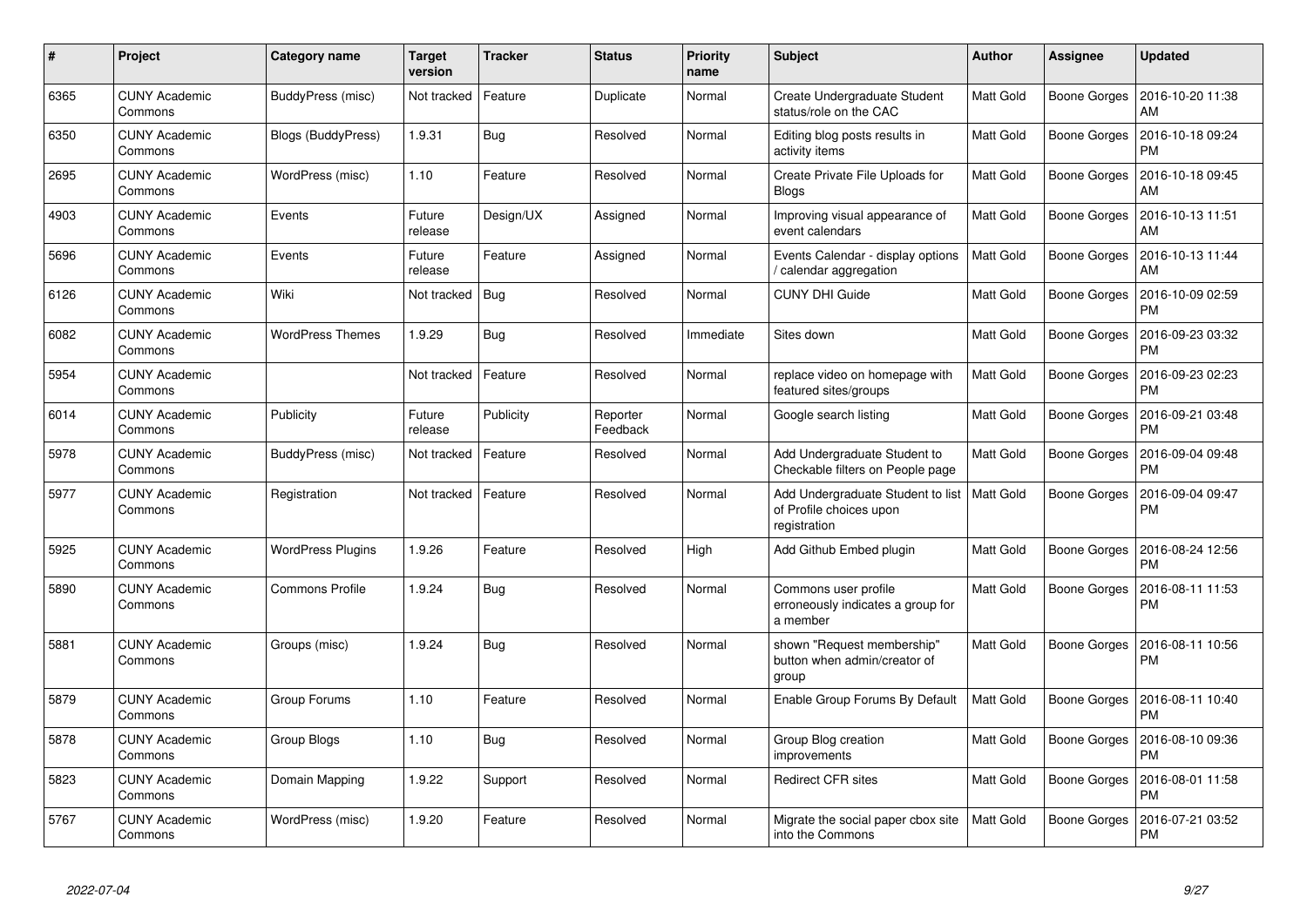| #    | Project                         | <b>Category name</b>     | <b>Target</b><br>version | <b>Tracker</b> | <b>Status</b> | <b>Priority</b><br>name | Subject                                                                             | <b>Author</b>    | <b>Assignee</b>     | <b>Updated</b>                |
|------|---------------------------------|--------------------------|--------------------------|----------------|---------------|-------------------------|-------------------------------------------------------------------------------------|------------------|---------------------|-------------------------------|
| 5738 | <b>CUNY Academic</b><br>Commons | Group Forums             |                          | <b>Bug</b>     | Rejected      | Normal                  | Forum post list formatting didn't<br>come through                                   | Matt Gold        | <b>Boone Gorges</b> | 2016-07-02 01:09<br><b>PM</b> |
| 5736 | <b>CUNY Academic</b><br>Commons | WordPress (misc)         | Not tracked              | Support        | Resolved      | Normal                  | Create GCDI dev site                                                                | Matt Gold        | <b>Boone Gorges</b> | 2016-06-27 04:23<br><b>PM</b> |
| 5516 | CUNY Academic<br>Commons        | Social Paper             | 1.9.19                   | <b>Bug</b>     | Rejected      | Normal                  | Adding a link to Social Paper<br>jumps position to top of page                      | <b>Matt Gold</b> | <b>Boone Gorges</b> | 2016-06-21 09:54<br><b>PM</b> |
| 5693 | <b>CUNY Academic</b><br>Commons | Social Paper             | Not tracked              | Publicity      | Resolved      | Normal                  | Social Paper Stats for grant report   Matt Gold                                     |                  | <b>Boone Gorges</b> | 2016-06-14 09:21<br><b>PM</b> |
| 5631 | <b>CUNY Academic</b><br>Commons | <b>WordPress Plugins</b> | 1.9.17                   | Feature        | Resolved      | Normal                  | WP Super Edit Plugin                                                                | <b>Matt Gold</b> | <b>Boone Gorges</b> | 2016-06-01 11:57<br><b>PM</b> |
| 335  | <b>CUNY Academic</b><br>Commons | Wiki                     |                          | <b>Bug</b>     | Rejected      | Normal                  | Link attribute on images is<br>stripped when MW pages are<br>edited                 | Matt Gold        | <b>Boone Gorges</b> | 2016-05-31 12:17<br><b>PM</b> |
| 5606 | <b>CUNY Academic</b><br>Commons | Group Forums             | Not tracked              | Feature        | Resolved      | Normal                  | Allow .txt files as forum post<br>attachments                                       | <b>Matt Gold</b> | <b>Boone Gorges</b> | 2016-05-24 07:37<br>AM        |
| 5556 | <b>CUNY Academic</b><br>Commons | WordPress (misc)         | 1.9.16                   | Bug            | Resolved      | Normal                  | Blog comment leads to<br>unauthorized post warning                                  | Matt Gold        | <b>Boone Gorges</b> | 2016-05-21 11:12<br><b>PM</b> |
| 5512 | <b>CUNY Academic</b><br>Commons | <b>WordPress Plugins</b> | 1.9.15                   | Feature        | Resolved      | Normal                  | Update premium plugin -- Google<br><b>Drive</b>                                     | Matt Gold        | <b>Boone Gorges</b> | 2016-05-11 11:12<br>PM        |
| 5504 | <b>CUNY Academic</b><br>Commons | <b>WordPress Plugins</b> |                          | Support        | Resolved      | Normal                  | Embedding CartoDB maps                                                              | <b>Matt Gold</b> | Boone Gorges        | 2016-04-30 10:49<br>AM        |
| 5486 | <b>CUNY Academic</b><br>Commons | <b>BuddyPress Docs</b>   | 1.9.15                   | <b>Bug</b>     | Resolved      | Low                     | Doc history not showing up                                                          | Matt Gold        | <b>Boone Gorges</b> | 2016-04-24 11:50<br>AM        |
| 5442 | <b>CUNY Academic</b><br>Commons | cuny.is                  | 1.9.14                   | Bug            | Resolved      | Normal                  | Shortlink creation problem                                                          | <b>Matt Gold</b> | <b>Boone Gorges</b> | 2016-04-12 11:03<br><b>PM</b> |
| 5097 | <b>CUNY Academic</b><br>Commons | Registration             | Not tracked              | Support        | Resolved      | Normal                  | Bulk account creation                                                               | <b>Matt Gold</b> | <b>Boone Gorges</b> | 2016-04-07 11:14<br>AM        |
| 4405 | <b>CUNY Academic</b><br>Commons | <b>Public Portfolio</b>  | 1.9.12                   | Bug            | Resolved      | Normal                  | New portfolio text not saving                                                       | <b>Matt Gold</b> | <b>Boone Gorges</b> | 2016-04-04 02:12<br><b>PM</b> |
| 5237 | <b>CUNY Academic</b><br>Commons | Email Invitations        | 1.9.8                    | Feature        | Resolved      | Normal                  | Remove restrictions on undergrad   Matt Gold<br>student email domains               |                  | Boone Gorges        | 2016-02-19 03:16<br><b>PM</b> |
| 5231 | <b>CUNY Academic</b><br>Commons | Registration             | 1.9.8                    | Feature        | Resolved      | Normal                  | Create role that allows community<br>facilitators to access the<br>Unconfirmed tool | Matt Gold        | <b>Boone Gorges</b> | 2016-02-19 01:31<br>AM        |
| 4180 | <b>CUNY Academic</b><br>Commons | WordPress (misc)         | Not tracked   Bug        |                | Resolved      | High                    | Cache issues: site deletion<br>process                                              | <b>Matt Gold</b> | <b>Boone Gorges</b> | 2016-02-07 10:05<br><b>PM</b> |
| 3489 | <b>CUNY Academic</b><br>Commons | commonsinabox.org        | Not tracked   Feature    |                | Resolved      | Normal                  | Tighten security on CBOX demo<br>site registration                                  | <b>Matt Gold</b> | <b>Boone Gorges</b> | 2016-01-26 04:32<br><b>PM</b> |
| 3518 | <b>CUNY Academic</b><br>Commons | WordPress (misc)         | Not tracked Support      |                | Rejected      | Normal                  | Moderated comment spam                                                              | Matt Gold        | <b>Boone Gorges</b> | 2016-01-26 03:26<br>PM        |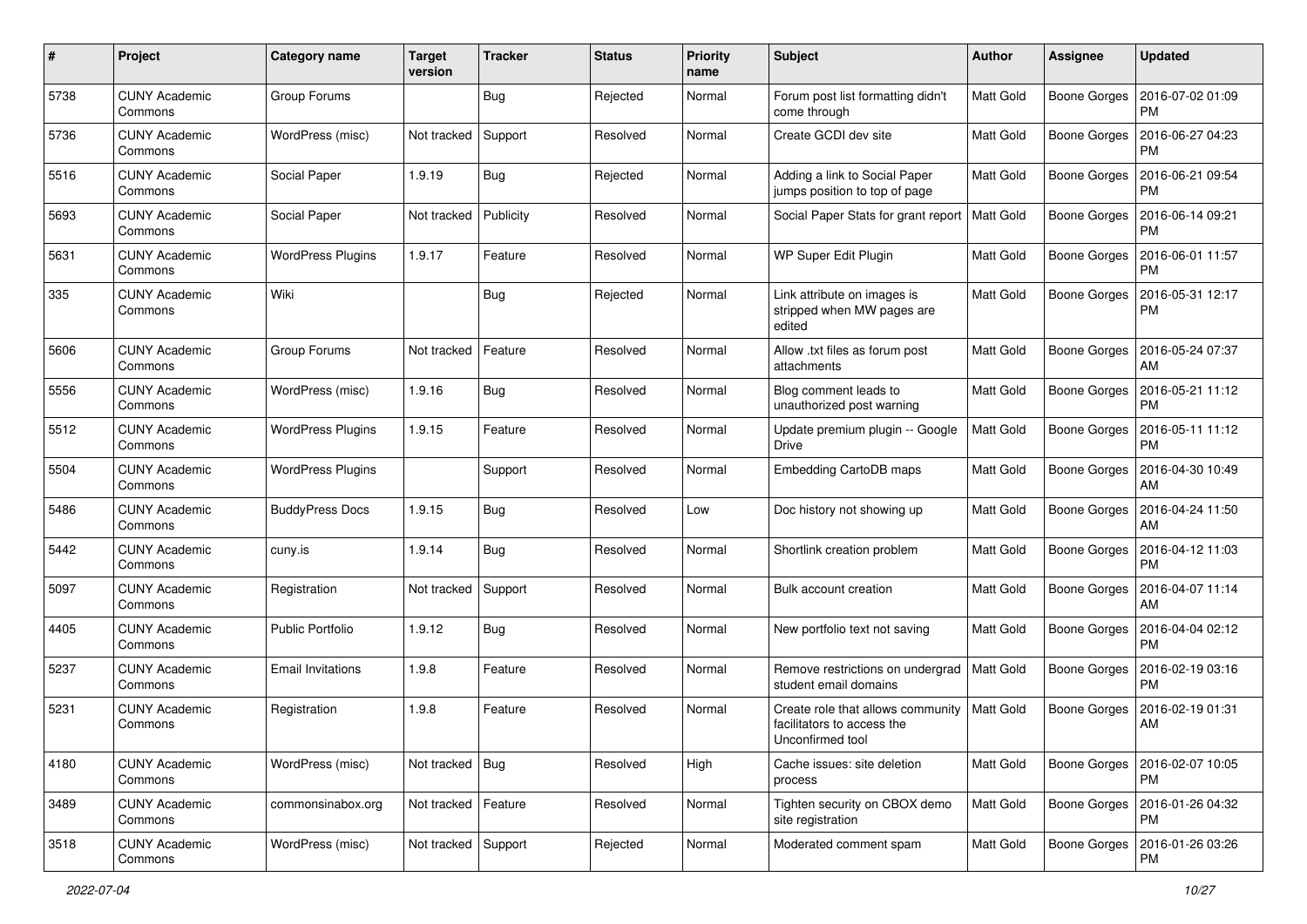| #    | Project                         | Category name            | Target<br>version | <b>Tracker</b> | <b>Status</b> | <b>Priority</b><br>name | <b>Subject</b>                                                     | <b>Author</b>    | Assignee            | <b>Updated</b>                |
|------|---------------------------------|--------------------------|-------------------|----------------|---------------|-------------------------|--------------------------------------------------------------------|------------------|---------------------|-------------------------------|
| 3437 | <b>CUNY Academic</b><br>Commons | Registration             | Not tracked       | Support        | Resolved      | Normal                  | Unconfirmed question                                               | <b>Matt Gold</b> | <b>Boone Gorges</b> | 2016-01-26 12:07<br><b>PM</b> |
| 3410 | <b>CUNY Academic</b><br>Commons | cuny.is                  | Not tracked       | Publicity      | Resolved      | Normal                  | DH Praxis cuny is request                                          | <b>Matt Gold</b> | <b>Boone Gorges</b> | 2016-01-26 12:03<br><b>PM</b> |
| 2355 | <b>CUNY Academic</b><br>Commons | commonsinabox.org        | Not tracked       | Feature        | Resolved      | Normal                  | Set up cbox.org                                                    | <b>Matt Gold</b> | <b>Boone Gorges</b> | 2016-01-26 12:34<br>AM        |
| 2271 | <b>CUNY Academic</b><br>Commons | commonsinabox.org        | Not tracked       | Feature        | Resolved      | Normal                  | CBOX forum posts include "notify<br>by email" checkbox             | Matt Gold        | Boone Gorges        | 2016-01-26 12:33<br>AM        |
| 2106 | <b>CUNY Academic</b><br>Commons | BuddyPress (misc)        | Not tracked       | Support        | Resolved      | Normal                  | Blog posts part of group activity<br>feed                          | Matt Gold        | <b>Boone Gorges</b> | 2016-01-26 12:30<br>AM        |
| 2084 | <b>CUNY Academic</b><br>Commons | WordPress (misc)         | Not tracked       | Support        | Rejected      | Normal                  | User reports redirect error                                        | Matt Gold        | <b>Boone Gorges</b> | 2016-01-26 12:27<br>AM        |
| 1177 | <b>CUNY Academic</b><br>Commons | WordPress (misc)         | Not tracked       | Support        | Rejected      | Normal                  | Member claims that a previously<br>created account has disappeared | <b>Matt Gold</b> | <b>Boone Gorges</b> | 2016-01-26 12:23<br>AM        |
| 1103 | <b>CUNY Academic</b><br>Commons | WordPress (misc)         | Not tracked       | Support        | Resolved      | Normal                  | Slideshare Embeds?                                                 | Matt Gold        | Boone Gorges        | 2016-01-26 12:21<br>AM        |
| 1095 | <b>CUNY Academic</b><br>Commons | <b>WordPress Plugins</b> | Not tracked       | Feature        | Rejected      | Normal                  | Install ComicPress Theme and<br>Plugin                             | <b>Matt Gold</b> | <b>Boone Gorges</b> | 2016-01-26 12:19<br>AM        |
| 812  | <b>CUNY Academic</b><br>Commons | WordPress Plugins        | Not tracked       | Feature        | Resolved      | Normal                  | Wiki Inc on the Main Commons<br>blog                               | <b>Matt Gold</b> | <b>Boone Gorges</b> | 2016-01-26 12:19<br>AM        |
| 708  | <b>CUNY Academic</b><br>Commons | WordPress (misc)         | Not tracked       | Support        | Rejected      | Normal                  | Question about Backup                                              | Matt Gold        | <b>Boone Gorges</b> | 2016-01-26 12:17<br>AM        |
| 157  | <b>CUNY Academic</b><br>Commons | BuddyPress (misc)        | Not tracked       | Feature        | Rejected      | Normal                  | Conduct a review of BuddyPress<br>plugins                          | Matt Gold        | <b>Boone Gorges</b> | 2016-01-26 12:16<br>AM        |
| 402  | <b>CUNY Academic</b><br>Commons | BuddyPress (misc)        | Not tracked       | Support        | Resolved      | Normal                  | Name Change Request                                                | <b>Matt Gold</b> | <b>Boone Gorges</b> | 2016-01-26 12:15<br>AM        |
| 2059 | <b>CUNY Academic</b><br>Commons | Domain Mapping           | 1.9.6             | Bug            | Resolved      | Low                     | Domain Mapping Issue                                               | Matt Gold        | <b>Boone Gorges</b> | 2016-01-25 11:54<br><b>PM</b> |
| 5014 | <b>CUNY Academic</b><br>Commons | Social Paper             | 1.9.1             | <b>Bug</b>     | Resolved      | Normal                  | Slow loading of new SP papers                                      | Matt Gold        | <b>Boone Gorges</b> | 2015-12-14 10:08<br>AM        |
| 5022 | <b>CUNY Academic</b><br>Commons | Wiki                     | 1.9.1             | Bug            | Resolved      | High                    | Main nav bar different on wiki<br>page                             | Matt Gold        | <b>Boone Gorges</b> | 2015-12-11 09:31<br><b>PM</b> |
| 5017 | <b>CUNY Academic</b><br>Commons | Social Paper             | 1.9.1             | Bug            | Resolved      | Normal                  | Paper Hub styling issue                                            | Matt Gold        | Boone Gorges        | 2015-12-11 03:36<br><b>PM</b> |
| 4923 | <b>CUNY Academic</b><br>Commons | WordPress (misc)         | Not tracked       | Support        | Resolved      | Normal                  | Comment posting censoring                                          | Matt Gold        | <b>Boone Gorges</b> | 2015-11-20 10:37<br><b>PM</b> |
| 291  | CUNY Academic<br>Commons        | BuddyPress (misc)        | Future<br>release | Feature        | Rejected      | Normal                  | Add Chat/IM functionality                                          | Matt Gold        | Boone Gorges        | 2015-11-12 01:36<br>AM        |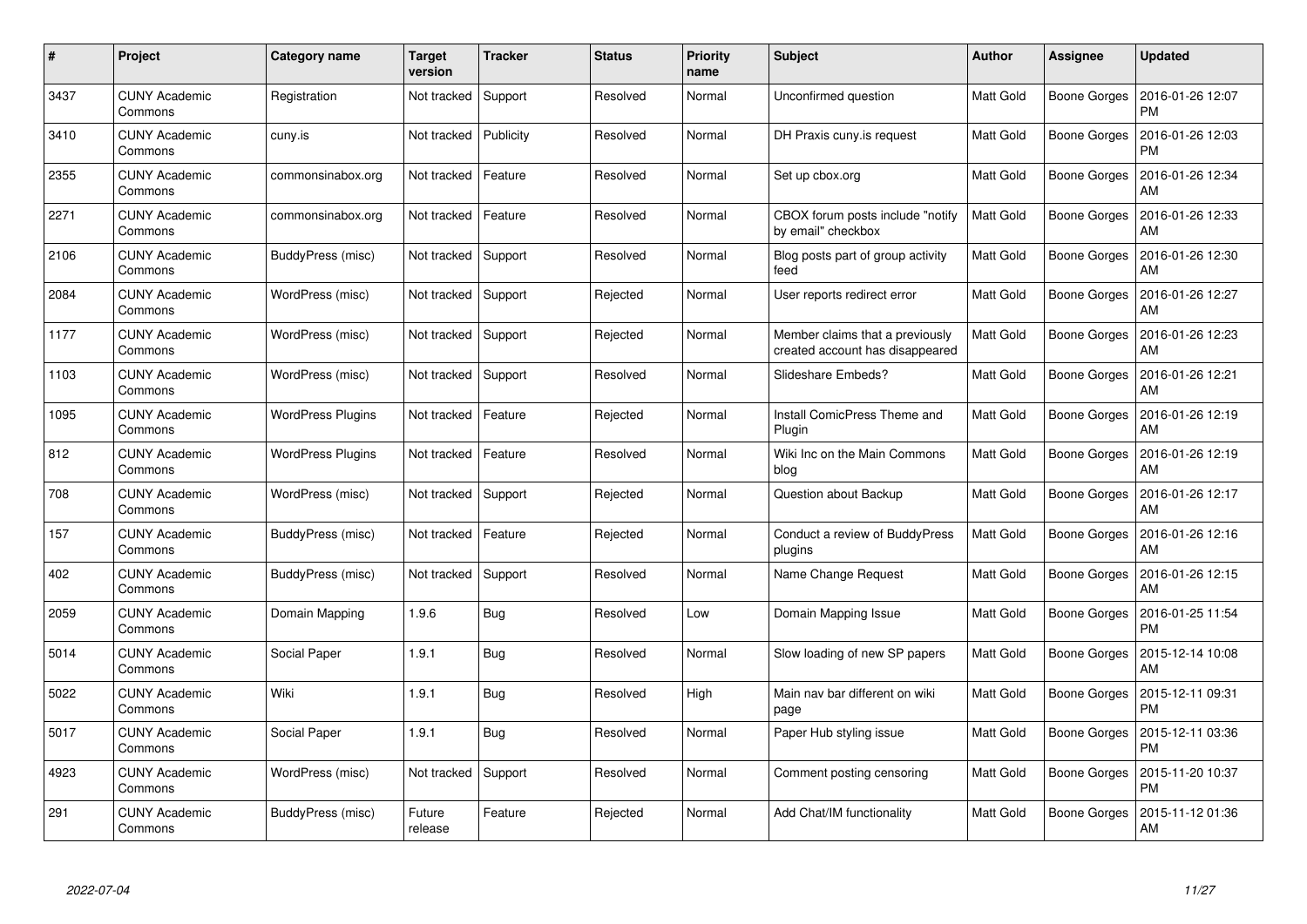| #    | Project                         | Category name              | <b>Target</b><br>version | <b>Tracker</b> | <b>Status</b> | <b>Priority</b><br>name | <b>Subject</b>                                                           | <b>Author</b>    | <b>Assignee</b>     | <b>Updated</b>                |
|------|---------------------------------|----------------------------|--------------------------|----------------|---------------|-------------------------|--------------------------------------------------------------------------|------------------|---------------------|-------------------------------|
| 120  | <b>CUNY Academic</b><br>Commons | BuddyPress (misc)          | 1.4                      | Feature        | Resolved      | Normal                  | <b>Consider Adding Privacy Options</b><br>Plugin for Profiles            | <b>Matt Gold</b> | <b>Boone Gorges</b> | 2015-11-12 01:02<br>AM        |
| 1187 | <b>CUNY Academic</b><br>Commons | <b>BuddyPress Docs</b>     | Future<br>release        | Feature        | Rejected      | Normal                  | <b>Personal Docs</b>                                                     | Matt Gold        | <b>Boone Gorges</b> | 2015-11-12 12:58<br>AM        |
| 554  | <b>CUNY Academic</b><br>Commons | BuddyPress (misc)          | Future<br>release        | Feature        | Assigned      | Normal                  | Add Trackback notifications to<br>site-wide activity feed                | <b>Matt Gold</b> | <b>Boone Gorges</b> | 2015-11-09 06:19<br><b>PM</b> |
| 287  | <b>CUNY Academic</b><br>Commons | WordPress (misc)           | Future<br>release        | Feature        | Assigned      | Normal                  | Create troubleshooting tool for<br>account sign-up                       | Matt Gold        | <b>Boone Gorges</b> | 2015-11-09 06:17<br><b>PM</b> |
| 2523 | <b>CUNY Academic</b><br>Commons | <b>BuddyPress Docs</b>     | Future<br>release        | Feature        | Assigned      | Normal                  | Allow Users to Upload Images to<br><b>BP</b> Docs                        | <b>Matt Gold</b> | <b>Boone Gorges</b> | 2015-11-09 06:14<br><b>PM</b> |
| 2013 | <b>CUNY Academic</b><br>Commons | <b>Public Portfolio</b>    | Future<br>release        | Feature        | Assigned      | Low                     | <b>Have Profile Privacy Options</b><br>show up only for filled-in fields | Matt Gold        | <b>Boone Gorges</b> | 2015-11-09 06:09<br><b>PM</b> |
| 1228 | <b>CUNY Academic</b><br>Commons | Groups (misc)              |                          | Feature        | Rejected      | Normal                  | Listserv-Like Group Email<br>Announcements for<br>Non-Members            | Matt Gold        | <b>Boone Gorges</b> | 2015-11-09 05:53<br><b>PM</b> |
| 1191 | <b>CUNY Academic</b><br>Commons | BuddyPress (misc)          |                          | Feature        | Rejected      | Normal                  | Integrate Zotero Libraries into<br>Individual and Group Profiles         | <b>Matt Gold</b> | <b>Boone Gorges</b> | 2015-11-09 05:46<br><b>PM</b> |
| 253  | <b>CUNY Academic</b><br>Commons | Groups (misc)              | Future<br>release        | Feature        | Duplicate     | Low                     | Group Keywords, Taxonomies,<br>and Suggestion Systems                    | <b>Matt Gold</b> | <b>Boone Gorges</b> | 2015-11-09 05:04<br><b>PM</b> |
| 1981 | <b>CUNY Academic</b><br>Commons | WordPress (misc)           |                          | Feature        | Rejected      | Normal                  | Create a WordPress-based<br>alternative to UserVoice                     | <b>Matt Gold</b> | <b>Boone Gorges</b> | 2015-11-09 02:50<br><b>PM</b> |
| 2707 | <b>CUNY Academic</b><br>Commons | Group Invitations          | 1.9                      | Feature        | Resolved      | Normal                  | Revise Group Invitation<br><b>Explanatory Text</b>                       | Matt Gold        | Boone Gorges        | 2015-11-09 01:00<br><b>PM</b> |
| 4816 | <b>CUNY Academic</b><br>Commons | Group Invitations          | 1.8.15                   | <b>Bug</b>     | Resolved      | High                    | Group invite email notifications<br>not received                         | Matt Gold        | <b>Boone Gorges</b> | 2015-10-26 11:56<br>AM        |
| 4802 | <b>CUNY Academic</b><br>Commons | Events                     | Not tracked              | Feature        | Resolved      | Normal                  | Calendar Display                                                         | <b>Matt Gold</b> | <b>Boone Gorges</b> | 2015-10-25 01:38<br><b>PM</b> |
| 4803 | <b>CUNY Academic</b><br>Commons | <b>WordPress Plugins</b>   | 1.8.14                   | Feature        | Resolved      | Normal                  | Update Slider Revolution Plugin                                          | <b>Matt Gold</b> | Boone Gorges        | 2015-10-22 03:26<br>AM        |
| 4798 | <b>CUNY Academic</b><br>Commons | DiRT Integration           | Not tracked              | Bug            | Resolved      | Normal                  | DiRT plugin seems to have<br>disappeared                                 | <b>Matt Gold</b> | Boone Gorges        | 2015-10-20 10:05<br><b>PM</b> |
| 4765 | <b>CUNY Academic</b><br>Commons | Group Forums               | 1.8.13                   | Bug            | Resolved      | Normal                  | Forum preview not showing HTML<br>tags                                   | <b>Matt Gold</b> | <b>Boone Gorges</b> | 2015-10-11 10:30<br><b>PM</b> |
| 4760 | <b>CUNY Academic</b><br>Commons | <b>Email Notifications</b> | Not tracked              | Bug            | Rejected      | Normal                  | email notification contains broken<br>image                              | <b>Matt Gold</b> | <b>Boone Gorges</b> | 2015-10-11 10:24<br><b>PM</b> |
| 4722 | <b>CUNY Academic</b><br>Commons | <b>BuddyPress Docs</b>     | Not tracked              | Bug            | Rejected      | Normal                  | Doc listing overflow issue                                               | <b>Matt Gold</b> | Boone Gorges        | 2015-10-11 10:09<br><b>PM</b> |
| 3788 | <b>CUNY Academic</b><br>Commons | cuny.is                    | 1.8.11                   | Bug            | Resolved      | Normal                  | CUNY.is default links?                                                   | Matt Gold        | <b>Boone Gorges</b> | 2015-09-25 12:53<br>AM        |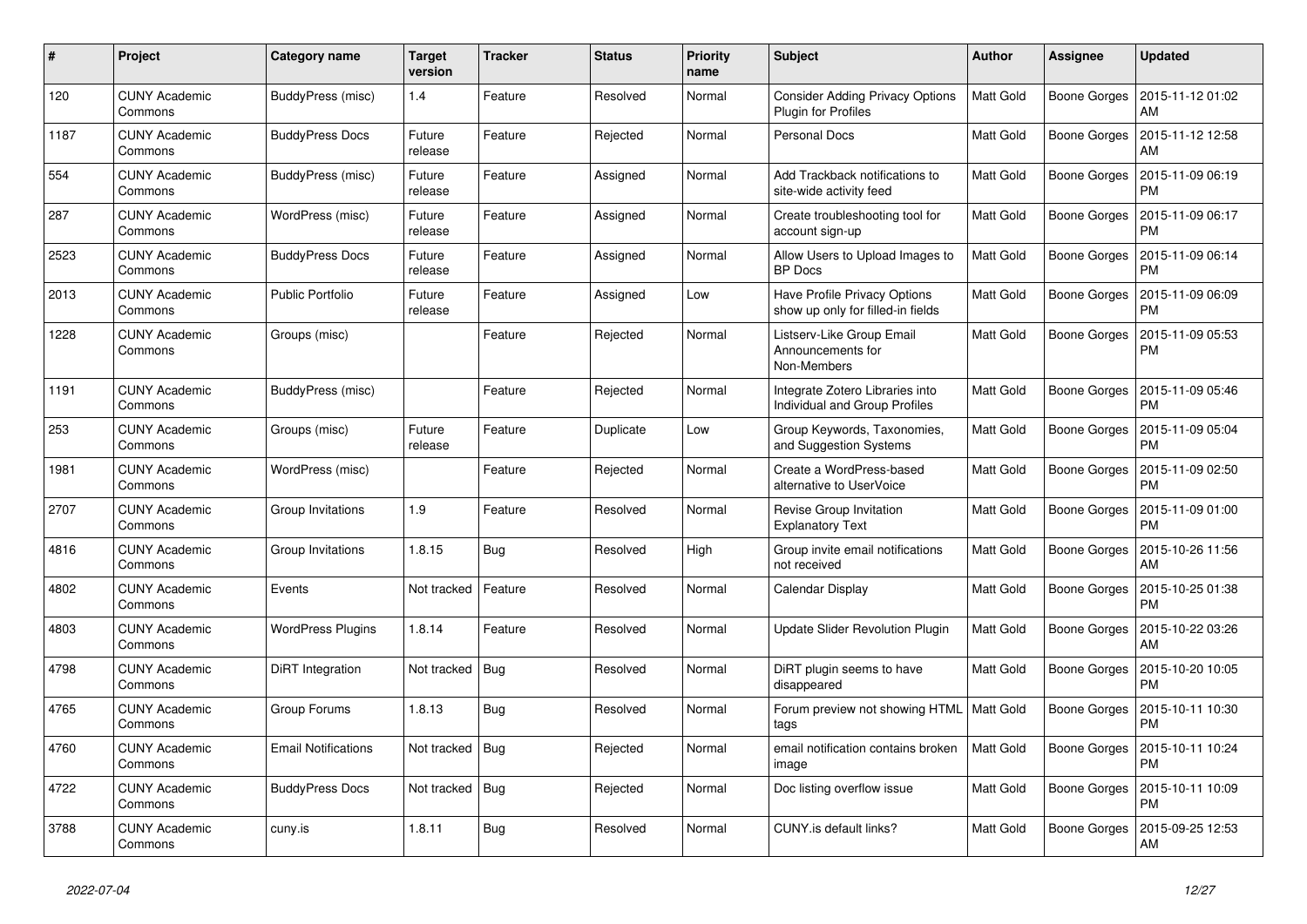| #    | Project                         | Category name           | <b>Target</b><br>version | <b>Tracker</b> | <b>Status</b> | Priority<br>name | Subject                                                                     | Author           | <b>Assignee</b>     | <b>Updated</b>                               |
|------|---------------------------------|-------------------------|--------------------------|----------------|---------------|------------------|-----------------------------------------------------------------------------|------------------|---------------------|----------------------------------------------|
| 4663 | <b>CUNY Academic</b><br>Commons | Events                  |                          | Feature        | Duplicate     | Normal           | Add ICS download link to events<br>email notification                       | Matt Gold        | Boone Gorges        | 2015-09-22 08:10<br><b>PM</b>                |
| 4660 | <b>CUNY Academic</b><br>Commons | Events                  | Not tracked              | <b>Bug</b>     | Resolved      | High             | Creating new event leads to<br>whitescreen                                  | Matt Gold        | Boone Gorges        | 2015-09-22 05:56<br><b>PM</b>                |
| 4641 | <b>CUNY Academic</b><br>Commons |                         | Not tracked              | <b>Bug</b>     | Resolved      | Normal           | Reply by email going to the wrong<br>address                                | Matt Gold        | Boone Gorges        | 2015-09-21 04:05<br><b>PM</b>                |
| 4639 | <b>CUNY Academic</b><br>Commons | Home Page               | Not tracked              | Bug            | Resolved      | Urgent           | Front page slider stopped working                                           | <b>Matt Gold</b> | <b>Boone Gorges</b> | 2015-09-21 03:44<br><b>PM</b>                |
| 4640 | <b>CUNY Academic</b><br>Commons |                         |                          | <b>Bug</b>     | Resolved      | Normal           | Group forum problem                                                         | <b>Matt Gold</b> | Boone Gorges        | 2015-09-21 03:44<br><b>PM</b>                |
| 4564 | <b>CUNY Academic</b><br>Commons | Server                  |                          | <b>Bug</b>     | Rejected      | Low              | Registration page blocked on<br>private browser windows                     | Matt Gold        | Boone Gorges        | 2015-09-06 05:02<br><b>PM</b>                |
| 4472 | <b>CUNY Academic</b><br>Commons | <b>Public Portfolio</b> | 1.8.9                    | Bug            | Resolved      | Normal           | Search links showing up on<br>profiles                                      | Matt Gold        | Boone Gorges        | 2015-08-24 04:06<br>PM                       |
| 4403 | <b>CUNY Academic</b><br>Commons | <b>Public Portfolio</b> |                          | <b>Bug</b>     | Duplicate     | Normal           | Redesign social media accounts<br>section of portfolio editing<br>interface | Matt Gold        | Boone Gorges        | 2015-08-10 04:08<br><b>PM</b>                |
| 4367 | <b>CUNY Academic</b><br>Commons | DiRT Integration        | 1.8.6                    | <b>Bug</b>     | Resolved      | Normal           | Thumbnail images broken on<br>DiRT tool listing                             | <b>Matt Gold</b> | Boone Gorges        | 2015-08-02 12:55<br>AM                       |
| 4315 | <b>CUNY Academic</b><br>Commons | WordPress (misc)        | Not tracked              | <b>Bug</b>     | Resolved      | Normal           | Authentication request                                                      | <b>Matt Gold</b> | Boone Gorges        | 2015-07-21 05:55<br><b>PM</b>                |
| 4202 | <b>CUNY Academic</b><br>Commons | <b>WordPress Themes</b> | 1.8.4                    | Feature        | Resolved      | Normal           | Upload new version of premium<br>Bridge theme                               | Matt Gold        | <b>Boone Gorges</b> | 2015-07-02 10:12<br>AM                       |
| 4187 | <b>CUNY Academic</b><br>Commons | <b>WordPress Themes</b> | 1.8.4                    | Feature        | Resolved      | Normal           | Upload new version of premium<br>Planar theme                               | Matt Gold        | Boone Gorges        | 2015-07-02 10:11<br>AM                       |
| 4238 | <b>CUNY Academic</b><br>Commons | Events                  | Future<br>release        | Feature        | Assigned      | Normal           | Copy Events to Other Groups?                                                | Matt Gold        | Boone Gorges        | 2015-07-02 10:08<br>AM                       |
| 4197 | <b>CUNY Academic</b><br>Commons | User Experience         | 1.8.4                    | <b>Bug</b>     | Resolved      | Normal           | Open help link in same window                                               | <b>Matt Gold</b> |                     | Boone Gorges   2015-06-26 03:01<br><b>PM</b> |
| 4196 | <b>CUNY Academic</b><br>Commons |                         |                          | <b>Bug</b>     | Rejected      | High             | News feed weirdness                                                         | Matt Gold        | Boone Gorges        | 2015-06-25 03:41<br><b>PM</b>                |
| 4155 | <b>CUNY Academic</b><br>Commons | Group Forums            |                          | <b>Bug</b>     | Duplicate     | Normal           | Don't see forum search                                                      | <b>Matt Gold</b> | Boone Gorges        | 2015-06-16 12:32<br><b>PM</b>                |
| 3625 | <b>CUNY Academic</b><br>Commons | WordPress (misc)        |                          | <b>Bug</b>     | Rejected      | Normal           | Unable to manually create<br>account for non-CUNY (gmail)<br>user           | Matt Gold        |                     | Boone Gorges   2015-06-01 03:09<br><b>PM</b> |
| 4057 | <b>CUNY Academic</b><br>Commons | <b>BuddyPress Docs</b>  | 1.8.1                    | <b>Bug</b>     | Resolved      | Normal           | Canceling edit mode of BP Doc<br>reloads editing screen                     | Matt Gold        |                     | Boone Gorges   2015-06-01 03:08<br>PM        |
| 3587 | <b>CUNY Academic</b><br>Commons | My Commons              | 1.8.1                    | <b>Bug</b>     | Resolved      | Normal           | Force SSL issue                                                             | Matt Gold        |                     | Boone Gorges   2015-06-01 11:39<br>AM        |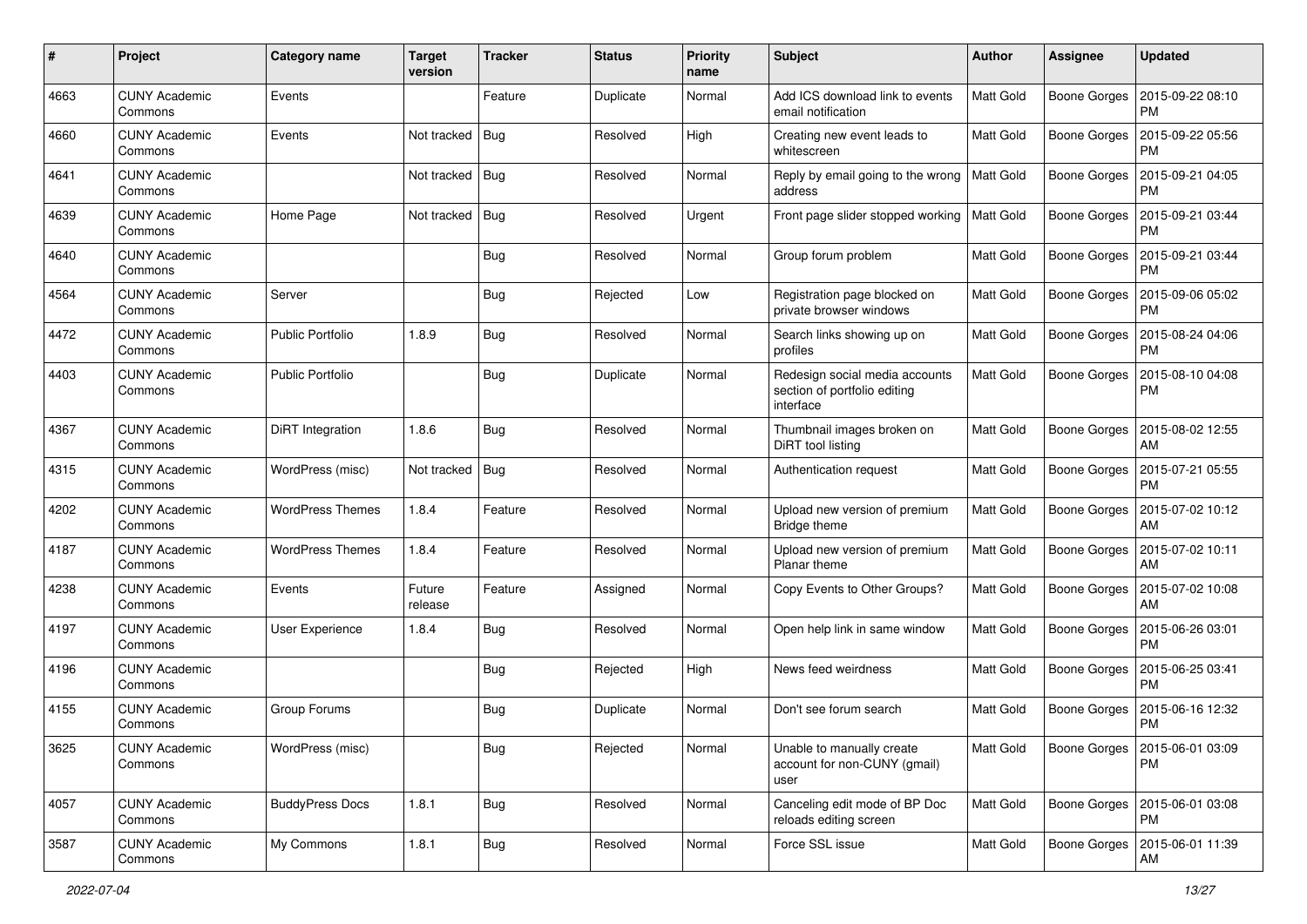| #    | Project                         | Category name              | <b>Target</b><br>version | <b>Tracker</b> | <b>Status</b> | <b>Priority</b><br>name | <b>Subject</b>                                                                                  | <b>Author</b>    | Assignee            | <b>Updated</b>                |
|------|---------------------------------|----------------------------|--------------------------|----------------|---------------|-------------------------|-------------------------------------------------------------------------------------------------|------------------|---------------------|-------------------------------|
| 4053 | <b>CUNY Academic</b><br>Commons | Events                     | Future<br>release        | Feature        | Assigned      | Normal                  | Create new tab for past events                                                                  | Matt Gold        | Boone Gorges        | 2015-05-12 02:10<br><b>PM</b> |
| 4039 | <b>CUNY Academic</b><br>Commons | <b>Group Files</b>         | 1.7.21                   | Feature        | Resolved      | Normal                  | Redirect to login when<br>non-logged-in user tries to view<br>file from private group           | <b>Matt Gold</b> | Boone Gorges        | 2015-05-11 11:30<br>AM        |
| 2765 | <b>CUNY Academic</b><br>Commons | Toolbar                    | 1.8                      | Bug            | Resolved      | Normal                  | Scrolling/layer issue on admin bar                                                              | <b>Matt Gold</b> | Boone Gorges        | 2015-05-05 03:48<br><b>PM</b> |
| 3991 | <b>CUNY Academic</b><br>Commons | Toolbar                    | 1.7.19                   | <b>Bug</b>     | Resolved      | Normal                  | WP-Admin Bar positioning error<br>on mobile devices                                             | Matt Gold        | <b>Boone Gorges</b> | 2015-04-21 02:30<br><b>PM</b> |
| 4004 | <b>CUNY Academic</b><br>Commons | Group Forums               | Not tracked              | Support        | Resolved      | High                    | "Duplicate topic detected" error<br>message when posting to group<br>forum                      | <b>Matt Gold</b> | Boone Gorges        | 2015-04-20 10:21<br>AM        |
| 3995 | <b>CUNY Academic</b><br>Commons | BuddyPress (misc)          | Not tracked              | Bug            | Resolved      | Normal                  | Possible People Page filter error                                                               | Matt Gold        | <b>Boone Gorges</b> | 2015-04-16 07:51<br>AM        |
| 275  | <b>CUNY Academic</b><br>Commons | <b>WordPress Plugins</b>   |                          | Feature        | Deferred      | Normal                  | Develop Document Repository<br><b>Plugin for Wordpress</b>                                      | Matt Gold        | Boone Gorges        | 2015-04-01 09:27<br><b>PM</b> |
| 3342 | <b>CUNY Academic</b><br>Commons | <b>Email Notifications</b> |                          | <b>Bug</b>     | Duplicate     | Normal                  | Group Invitation Email Links<br>Incorrect/Non-Working                                           | Matt Gold        | Boone Gorges        | 2015-04-01 09:04<br><b>PM</b> |
| 3308 | <b>CUNY Academic</b><br>Commons | Group Invitations          | Future<br>release        | Feature        | Assigned      | Normal                  | Allow members to rescind group<br>invitations                                                   | <b>Matt Gold</b> | Boone Gorges        | 2015-04-01 08:53<br><b>PM</b> |
| 3759 | <b>CUNY Academic</b><br>Commons | WordPress (misc)           | Future<br>release        | Feature        | Assigned      | Normal                  | Review Interface for Adding Users<br>to Blogs                                                   | <b>Matt Gold</b> | Boone Gorges        | 2015-03-24 05:52<br><b>PM</b> |
| 3942 | <b>CUNY Academic</b><br>Commons | Redmine                    | Not tracked              | Documentation  | Resolved      | Normal                  | <b>Preferred Redmine Statuses</b>                                                               | <b>Matt Gold</b> | Boone Gorges        | 2015-03-21 09:25<br><b>PM</b> |
| 3165 | <b>CUNY Academic</b><br>Commons | <b>Email Notifications</b> |                          | <b>Bug</b>     | Rejected      | Normal                  | HTML notification of post with<br>attachments didn't include<br>mention of/links to attachments | <b>Matt Gold</b> | Boone Gorges        | 2015-03-21 09:05<br><b>PM</b> |
| 3042 | <b>CUNY Academic</b><br>Commons | <b>Public Portfolio</b>    | Future<br>release        | Feature        | Assigned      | Normal                  | Browsing member interests                                                                       | Matt Gold        | Boone Gorges        | 2015-03-21 09:04<br><b>PM</b> |
| 3933 | <b>CUNY Academic</b><br>Commons | DiRT Integration           | Not tracked              | Bug            | Rejected      | Normal                  | DiRT Directory 'tool' directory<br>shows blank page                                             | Matt Gold        | Boone Gorges        | 2015-03-20 08:47<br>AM        |
| 3932 | <b>CUNY Academic</b><br>Commons | commonsinabox.org          | Not tracked              | Publicity      | Resolved      | Normal                  | Replace Islamic History<br>Commons screenshot                                                   | <b>Matt Gold</b> | Boone Gorges        | 2015-03-19 09:39<br><b>PM</b> |
| 3910 | <b>CUNY Academic</b><br>Commons | Home Page                  | 1.7.15.2                 | <b>Bug</b>     | Resolved      | High                    | Home Page Display Errors                                                                        | Matt Gold        | Boone Gorges        | 2015-03-17 10:21<br>AM        |
| 3914 | <b>CUNY Academic</b><br>Commons | <b>WordPress Plugins</b>   | 1.7.15.1                 | Feature        | Resolved      | High                    | Upgrade Yoast's SEO plugin                                                                      | Matt Gold        | Boone Gorges        | 2015-03-13 05:30<br><b>PM</b> |
| 3865 | <b>CUNY Academic</b><br>Commons | Design                     | 1.7.15                   | <b>Bug</b>     | Resolved      | Normal                  | DiRT Tools listing in Group ><br>Manage                                                         | Matt Gold        | Boone Gorges        | 2015-03-12 10:35<br>AM        |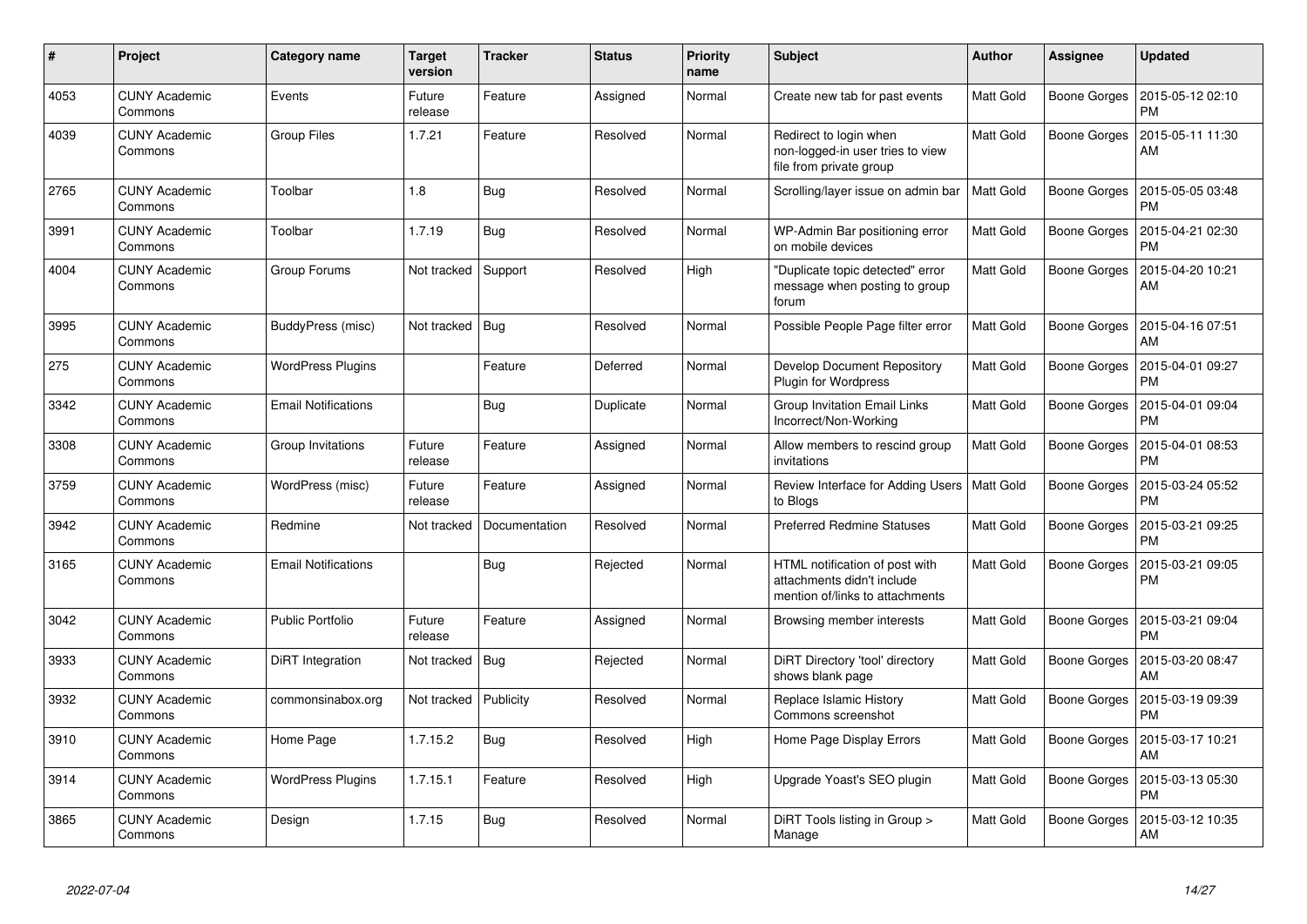| $\pmb{\#}$ | Project                         | <b>Category name</b>       | <b>Target</b><br>version | <b>Tracker</b> | <b>Status</b> | <b>Priority</b><br>name | <b>Subject</b>                                                       | <b>Author</b>    | Assignee            | <b>Updated</b>                |
|------------|---------------------------------|----------------------------|--------------------------|----------------|---------------|-------------------------|----------------------------------------------------------------------|------------------|---------------------|-------------------------------|
| 3866       | <b>CUNY Academic</b><br>Commons | <b>Email Notifications</b> | 1.7.15                   | <b>Bug</b>     | Resolved      | Normal                  | Email notification does not<br>indicate presence of an<br>attachment | Matt Gold        | Boone Gorges        | 2015-03-12 10:35<br>AM        |
| 3864       | <b>CUNY Academic</b><br>Commons | DiRT Integration           | 1.7.15                   | Bug            | Resolved      | Normal                  | DiRT Tools Group sidebar label<br>display                            | <b>Matt Gold</b> | Boone Gorges        | 2015-03-11 09:30<br><b>PM</b> |
| 3898       | <b>CUNY Academic</b><br>Commons | Server                     |                          | System Upgrade | Resolved      | Urgent                  | commons down                                                         | Matt Gold        | Boone Gorges        | 2015-03-11 09:50<br>AM        |
| 3859       | <b>CUNY Academic</b><br>Commons | Group Forums               | 1.7.14                   | <b>Bug</b>     | Resolved      | Normal                  | Group Forum Button Layout                                            | Matt Gold        | Boone Gorges        | 2015-03-05 10:57<br>AM        |
| 3823       | <b>CUNY Academic</b><br>Commons | commonsinabox.org          | Not tracked              | Bug            | Resolved      | Normal                  | CBOX styling issue                                                   | Matt Gold        | Boone Gorges        | 2015-02-23 03:33<br><b>PM</b> |
| 3769       | <b>CUNY Academic</b><br>Commons | <b>Public Portfolio</b>    | 1.7.12                   | <b>Bug</b>     | Resolved      | Normal                  | Completion mouseover on editing<br>version of profile is blank       | <b>Matt Gold</b> | Boone Gorges        | 2015-02-12 09:13<br>AM        |
| 3799       | <b>CUNY Academic</b><br>Commons | cuny.is                    | 1.7.12                   | <b>Bug</b>     | Resolved      | Normal                  | cuny.is issue                                                        | Matt Gold        | <b>Boone Gorges</b> | 2015-02-10 09:07<br><b>PM</b> |
| 1562       | <b>CUNY Academic</b><br>Commons | <b>WordPress Plugins</b>   | Future<br>release        | Feature        | Assigned      | Low                     | Play with NYT Collaborative<br><b>Authoring Tool</b>                 | Matt Gold        | Boone Gorges        | 2015-01-05 08:47<br><b>PM</b> |
| 658        | <b>CUNY Academic</b><br>Commons | <b>WordPress Plugins</b>   | Future<br>release        | Feature        | Assigned      | Normal                  | Rebulid Sitewide Tag Suggestion                                      | <b>Matt Gold</b> | Boone Gorges        | 2015-01-05 08:47<br><b>PM</b> |
| 3717       | <b>CUNY Academic</b><br>Commons | Groups (misc)              | 1.7.7                    | Bug            | Resolved      | Normal                  | Member invitations to Group<br>Members error alert                   | Matt Gold        | <b>Boone Gorges</b> | 2014-12-22 02:25<br><b>PM</b> |
| 3714       | <b>CUNY Academic</b><br>Commons | cuny.is                    | 1.7.7                    | Feature        | Resolved      | Normal                  | cuny.is access                                                       | Matt Gold        | Boone Gorges        | 2014-12-22 02:19<br><b>PM</b> |
| 3688       | <b>CUNY Academic</b><br>Commons | <b>BuddyPress Docs</b>     | 1.7.6                    | Bug            | Resolved      | Normal                  | Doc creation didn't create email<br>notification                     | <b>Matt Gold</b> | Boone Gorges        | 2014-12-12 08:57<br>AM        |
| 3692       | <b>CUNY Academic</b><br>Commons | commonsinabox.org          | Not tracked              | Feature        | Resolved      | Normal                  | Tighten registration security on<br>commonsinabox.org                | Matt Gold        | Boone Gorges        | 2014-12-03 03:06<br><b>PM</b> |
| 3672       | <b>CUNY Academic</b><br>Commons | <b>WordPress Plugins</b>   | 1.7.4                    | Feature        | Resolved      | Normal                  | Force captcha on existing contact<br>forms                           | Matt Gold        | Boone Gorges        | 2014-11-21 12:20<br><b>PM</b> |
| 3659       | <b>CUNY Academic</b><br>Commons | Home Page                  | 1.7.4                    | Feature        | Resolved      | Normal                  | Remove UserVoice                                                     | <b>Matt Gold</b> | Boone Gorges        | 2014-11-21 10:53<br>AM        |
| 3676       | <b>CUNY Academic</b><br>Commons | WordPress (misc)           | 1.7.4                    | Feature        | Resolved      | High                    | Update WP to 4.0.1                                                   | Matt Gold        | Boone Gorges        | 2014-11-21 10:49<br>AM        |
| 3654       | <b>CUNY Academic</b><br>Commons | Group Forums               | 1.7.4                    | <b>Bug</b>     | Resolved      | Normal                  | can only attached one file to a<br>forum post                        | <b>Matt Gold</b> | Boone Gorges        | 2014-11-21 10:42<br>AM        |
| 3655       | <b>CUNY Academic</b><br>Commons | Group Forums               | Not tracked              | Bug            | Resolved      | High                    | xlsx attachments not allowed in<br>forums                            | <b>Matt Gold</b> | Boone Gorges        | 2014-11-21 10:41<br>AM        |
| 3648       | <b>CUNY Academic</b><br>Commons | cuny.is                    | Not tracked   Bug        |                | Resolved      | High                    | cuny.is request                                                      | <b>Matt Gold</b> | Boone Gorges        | 2014-11-11 06:54<br><b>PM</b> |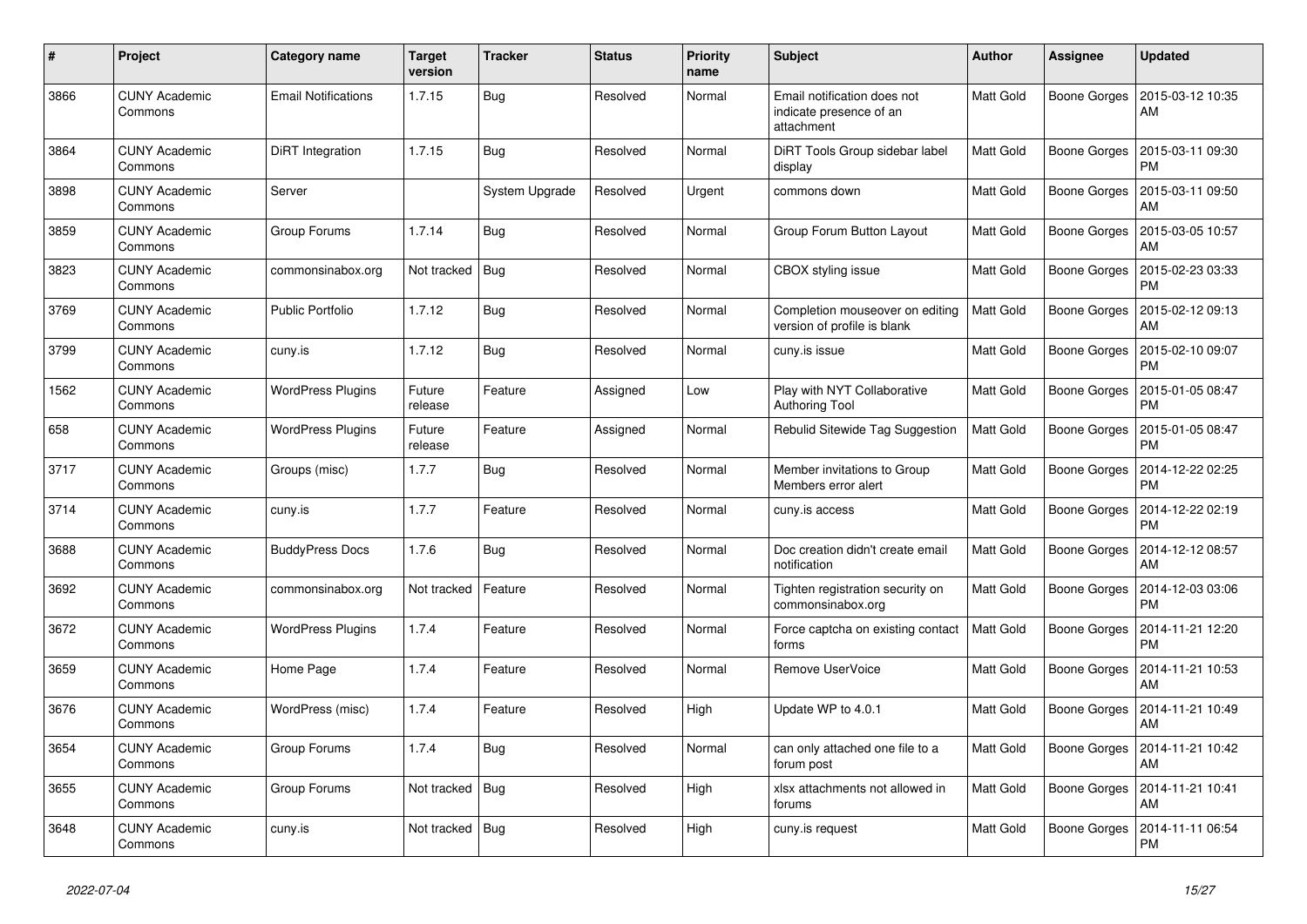| #    | Project                         | <b>Category name</b>       | <b>Target</b><br>version | <b>Tracker</b> | <b>Status</b> | <b>Priority</b><br>name | Subject                                                                          | <b>Author</b>    | <b>Assignee</b>     | <b>Updated</b>                               |
|------|---------------------------------|----------------------------|--------------------------|----------------|---------------|-------------------------|----------------------------------------------------------------------------------|------------------|---------------------|----------------------------------------------|
| 3642 | <b>CUNY Academic</b><br>Commons |                            |                          | Bug            | Rejected      | Normal                  | Group search hanging                                                             | Matt Gold        | <b>Boone Gorges</b> | 2014-11-10 12:50<br><b>PM</b>                |
| 3559 | <b>CUNY Academic</b><br>Commons | Group Forums               | 1.7.2                    | Design/UX      | Resolved      | Normal                  | Forum Styling                                                                    | Matt Gold        | <b>Boone Gorges</b> | 2014-11-02 03:18<br><b>PM</b>                |
| 3589 | <b>CUNY Academic</b><br>Commons | Group Invitations          | 1.7.2                    | Bug            | Resolved      | Normal                  | User not appearing in group<br>invitation autocomplete                           | Matt Gold        | <b>Boone Gorges</b> | 2014-11-01 02:58<br><b>PM</b>                |
| 3588 | <b>CUNY Academic</b><br>Commons | Groups (misc)              | 1.7.2                    | Bug            | Resolved      | Normal                  | Hidden group not appearing in<br>search results                                  | <b>Matt Gold</b> | <b>Boone Gorges</b> | 2014-11-01 02:57<br><b>PM</b>                |
| 3614 | <b>CUNY Academic</b><br>Commons | Home Page                  | 1.7.2                    | Bug            | Resolved      | Normal                  | Homepage member widget filter<br>feature not working                             | <b>Matt Gold</b> | <b>Boone Gorges</b> | 2014-11-01 02:24<br>PM                       |
| 3599 | <b>CUNY Academic</b><br>Commons | <b>BuddyPress Docs</b>     | 1.7.2                    | Bug            | Resolved      | Normal                  | Silent BP Docs edits                                                             | Matt Gold        | Boone Gorges        | 2014-11-01 02:20<br><b>PM</b>                |
| 3598 | <b>CUNY Academic</b><br>Commons | Reply By Email             |                          | Bug            | Resolved      | Urgent                  | RBE message not posted                                                           | Matt Gold        | Boone Gorges        | 2014-10-27 09:34<br><b>PM</b>                |
| 3561 | <b>CUNY Academic</b><br>Commons | Group Forums               | 1.7.1                    | Feature        | Resolved      | Normal                  | Add Post New Topics link to top of   Matt Gold<br>forums                         |                  | <b>Boone Gorges</b> | 2014-10-21 06:48<br>PM                       |
| 3362 | <b>CUNY Academic</b><br>Commons | <b>Public Portfolio</b>    | 1.7.1                    | Bug            | Resolved      | Normal                  | Default display of profiles with no<br>info added                                | Matt Gold        | <b>Boone Gorges</b> | 2014-10-21 02:44<br><b>PM</b>                |
| 3563 | <b>CUNY Academic</b><br>Commons | Reply By Email             | Not tracked              | <b>Bug</b>     | Resolved      | High                    | RBE posting lags                                                                 | Matt Gold        | <b>Boone Gorges</b> | 2014-10-21 11:33<br>AM                       |
| 3581 | <b>CUNY Academic</b><br>Commons | <b>BuddyPress Docs</b>     | 1.7.1                    | Bug            | Resolved      | Normal                  | <b>BuddyPress Docs Line Break</b><br>issue                                       | <b>Matt Gold</b> | <b>Boone Gorges</b> | 2014-10-20 02:56<br><b>PM</b>                |
| 3557 | <b>CUNY Academic</b><br>Commons | My Commons                 | 1.7.1                    | Bug            | Resolved      | Urgent                  | Fix typo on My Commons overlay                                                   | <b>Matt Gold</b> | <b>Boone Gorges</b> | 2014-10-15 11:02<br><b>PM</b>                |
| 2757 | <b>CUNY Academic</b><br>Commons | Group Files                | 1.7                      | Feature        | Resolved      | Normal                  | Create "Download All"<br>Capabilities for Files in a Folder                      | <b>Matt Gold</b> | Boone Gorges        | 2014-10-14 03:09<br><b>PM</b>                |
| 3544 | <b>CUNY Academic</b><br>Commons | Group Files                | 1.7                      | Bug            | Resolved      | Normal                  | Files list upload button placement<br>after upload                               | <b>Matt Gold</b> | Boone Gorges        | 2014-10-10 09:09<br>AM                       |
| 3012 | <b>CUNY Academic</b><br>Commons | <b>Public Portfolio</b>    | 1.7                      | Design/UX      | Resolved      | Low                     | Create automated nudges for<br>people who have not filled in<br>profiles         | Matt Gold        | <b>Boone Gorges</b> | 2014-10-09 02:51<br><b>PM</b>                |
| 3045 | <b>CUNY Academic</b><br>Commons | <b>Public Portfolio</b>    | 1.7                      | Feature        | Resolved      | Normal                  | Create 'clear formatting' button for<br>profile editor                           | <b>Matt Gold</b> | <b>Boone Gorges</b> | 2014-10-08 03:53<br><b>PM</b>                |
| 3177 | <b>CUNY Academic</b><br>Commons | <b>Group Forums</b>        | 1.7                      | Feature        | Resolved      | Normal                  | Upgrade bbPress to 2.x                                                           | <b>Matt Gold</b> |                     | Boone Gorges   2014-09-30 01:35<br><b>PM</b> |
| 3418 | <b>CUNY Academic</b><br>Commons | <b>Email Notifications</b> | 1.7                      | Feature        | Resolved      | Normal                  | Revisions/Additions to email<br>notifications about group<br>membership requests | Matt Gold        | <b>Boone Gorges</b> | 2014-09-30 01:14<br><b>PM</b>                |
| 3325 | <b>CUNY Academic</b><br>Commons | Publicity                  | Not tracked Publicity    |                | Resolved      | Low                     | Create page documenting CAC<br>contributions to WP/BP core                       | Matt Gold        | <b>Boone Gorges</b> | 2014-09-26 06:37<br><b>PM</b>                |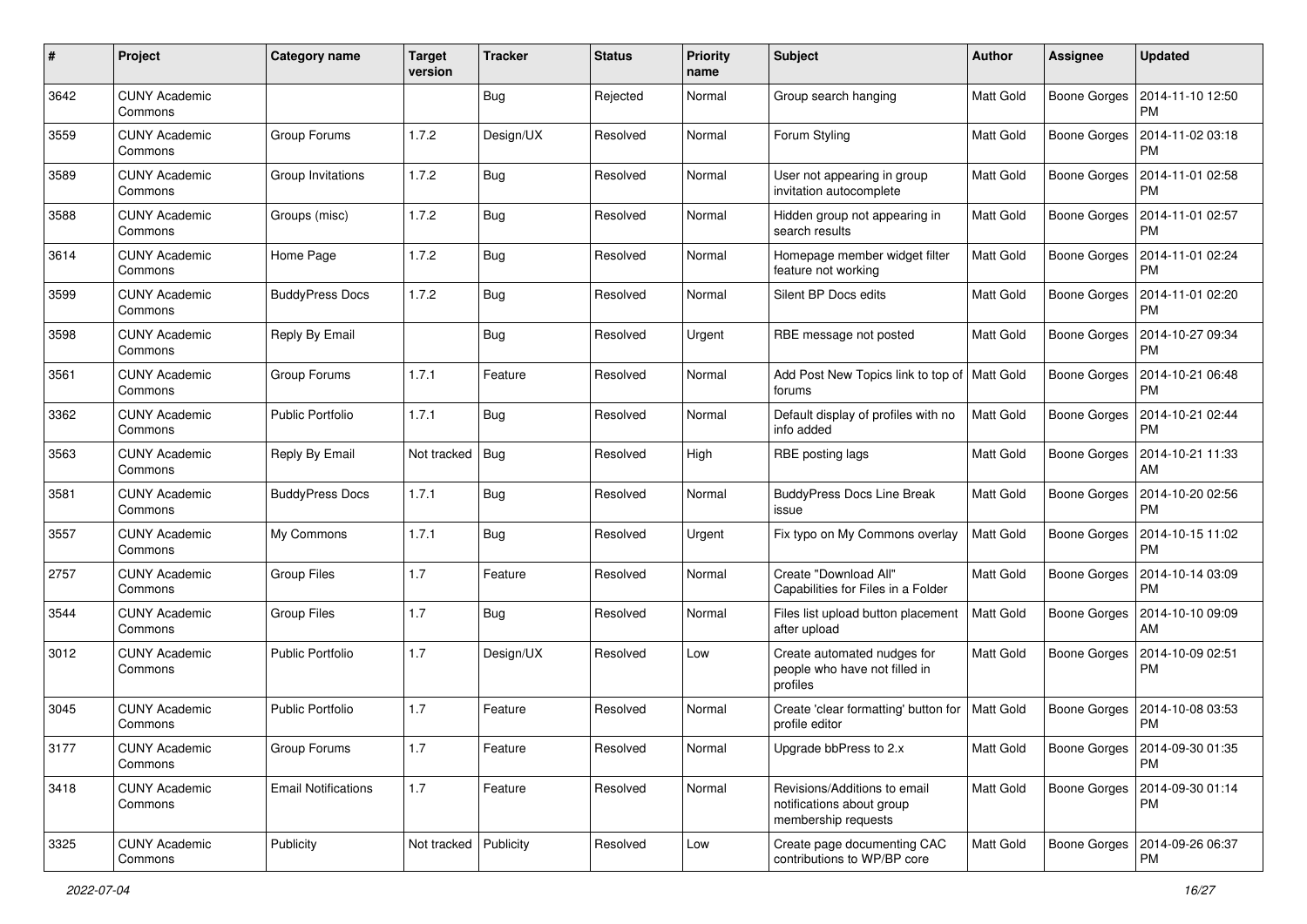| #    | Project                         | Category name              | <b>Target</b><br>version | <b>Tracker</b> | <b>Status</b>       | <b>Priority</b><br>name | Subject                                                                                            | <b>Author</b>    | <b>Assignee</b>     | <b>Updated</b>                               |
|------|---------------------------------|----------------------------|--------------------------|----------------|---------------------|-------------------------|----------------------------------------------------------------------------------------------------|------------------|---------------------|----------------------------------------------|
| 3223 | <b>CUNY Academic</b><br>Commons | <b>Public Portfolio</b>    | 1.7                      | Bug            | Resolved            | Low                     | Alter Profile Editing Unsaved Text<br><b>Warning Feature</b>                                       | Matt Gold        | <b>Boone Gorges</b> | 2014-09-22 09:18<br><b>PM</b>                |
| 3449 | <b>CUNY Academic</b><br>Commons | Groups (misc)              | 1.7                      | Bug            | Resolved            | Normal                  | Make Default Option for "Create<br>Forum" in Group Creation<br>Process "Yes"                       | <b>Matt Gold</b> | <b>Boone Gorges</b> | 2014-09-22 08:39<br>PM                       |
| 3480 | <b>CUNY Academic</b><br>Commons | WordPress (misc)           | Not tracked              | Bug            | Resolved            | High                    | Games site shows up as<br>archived/suspended                                                       | <b>Matt Gold</b> | Boone Gorges        | 2014-09-21 09:34<br><b>PM</b>                |
| 2223 | <b>CUNY Academic</b><br>Commons | <b>WordPress Plugins</b>   | Future<br>release        | Feature        | Assigned            | Low                     | Add Participad to the CUNY<br><b>Academic Commons</b>                                              | Matt Gold        | <b>Boone Gorges</b> | 2014-09-17 10:03<br><b>PM</b>                |
| 3450 | <b>CUNY Academic</b><br>Commons | cuny.is                    | Not tracked              | Outreach       | Resolved            | Normal                  | two cuny.is requests                                                                               | Matt Gold        | <b>Boone Gorges</b> | 2014-09-08 03:46<br><b>PM</b>                |
| 3452 | <b>CUNY Academic</b><br>Commons | <b>WordPress Plugins</b>   |                          | Support        | Resolved            | Normal                  | Github/Markdown Plugins and<br>Questions                                                           | <b>Matt Gold</b> | Boone Gorges        | 2014-09-08 10:27<br>AM                       |
| 3420 | <b>CUNY Academic</b><br>Commons | <b>Email Notifications</b> | 1.6.14                   | Bug            | Resolved            | Normal                  | Membership approval link in email<br>notifications                                                 | Matt Gold        | Boone Gorges        | 2014-09-01 09:31<br><b>PM</b>                |
| 3419 | <b>CUNY Academic</b><br>Commons | Group Invitations          | 1.6.14                   | Bug            | Testing<br>Required | Normal                  | Neatening the display of<br>messages on group requests                                             | Matt Gold        | Boone Gorges        | 2014-09-01 09:29<br><b>PM</b>                |
| 3427 | <b>CUNY Academic</b><br>Commons | <b>Email Notifications</b> |                          | Bug            | Rejected            | Normal                  | Multiple email notifications<br>received                                                           | Matt Gold        | <b>Boone Gorges</b> | 2014-08-30 05:02<br><b>PM</b>                |
| 3343 | <b>CUNY Academic</b><br>Commons | BuddyPress (misc)          | 1.6.11                   | Bug            | Resolved            | Low                     | Minor Email display error                                                                          | Matt Gold        | Boone Gorges        | 2014-08-01 10:01<br>AM                       |
| 3344 | <b>CUNY Academic</b><br>Commons | Layout                     | 1.6.11                   | Bug            | Resolved            | Normal                  | Double display of menu on profile<br>settings                                                      | Matt Gold        | Boone Gorges        | 2014-08-01 09:58<br>AM                       |
| 3345 | <b>CUNY Academic</b><br>Commons | Layout                     | 1.6.11                   | Bug            | Resolved            | Normal                  | Text/Icon Styling Error/Overlap on<br>Profile pages                                                | Matt Gold        | Boone Gorges        | 2014-08-01 09:05<br>AM                       |
| 3324 | <b>CUNY Academic</b><br>Commons | <b>Public Portfolio</b>    | 1.6.10                   | Bug            | Resolved            | Normal                  | Incorrect display of send<br>message/mention on portfolio<br>page                                  | <b>Matt Gold</b> | Boone Gorges        | 2014-07-22 09:06<br><b>PM</b>                |
| 3307 | <b>CUNY Academic</b><br>Commons | Group Invitations          |                          | Bug            | Rejected            | Normal                  | Group Invites Sent before clicking<br>"send invites"                                               | <b>Matt Gold</b> | Boone Gorges        | 2014-07-14 11:09<br>AM                       |
| 3306 | <b>CUNY Academic</b><br>Commons | Group Invitations          | Not tracked              | Support        | Resolved            | Normal                  | <b>Rescind Group Invitation</b>                                                                    | Matt Gold        | Boone Gorges        | 2014-07-10 08:55<br>AM                       |
| 3293 | <b>CUNY Academic</b><br>Commons | BuddyPress (misc)          |                          | Bug            | Rejected            | Normal                  | 'Page Not Found' Message<br>Received After Clicking on<br>View/Reply Link in Email<br>Notification | Matt Gold        |                     | Boone Gorges   2014-07-02 08:47<br>PM        |
| 3282 | <b>CUNY Academic</b><br>Commons | Groups (misc)              | 1.7                      | Feature        | Resolved            | Normal                  | Search/sort users within group                                                                     | Matt Gold        |                     | Boone Gorges   2014-06-25 09:16<br><b>PM</b> |
| 3249 | <b>CUNY Academic</b><br>Commons | Reply By Email             | Not tracked   Bug        |                | Resolved            | Normal                  | Restart reply by email                                                                             | Matt Gold        | Boone Gorges        | 2014-06-04 03:50<br>PM                       |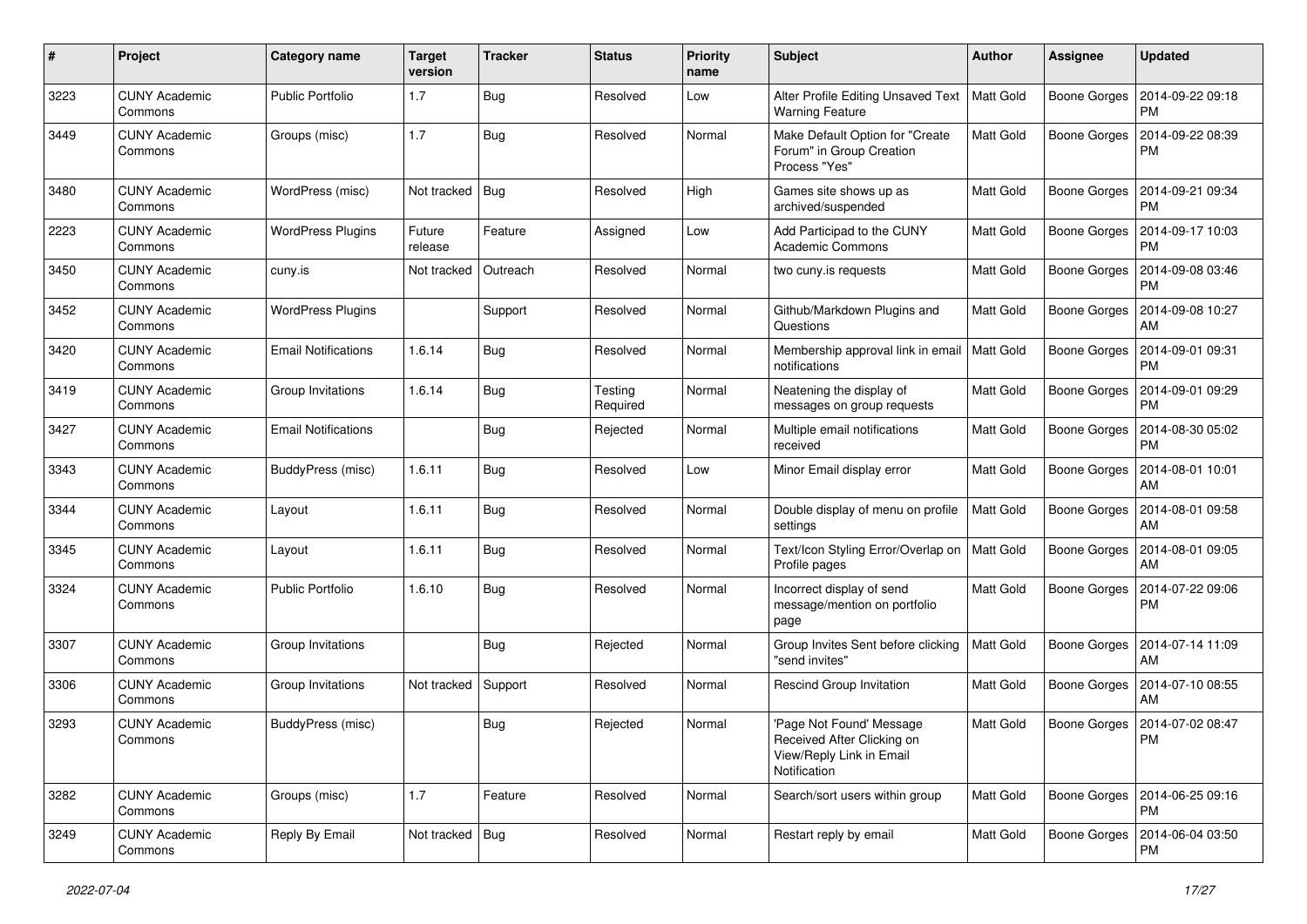| #    | Project                         | Category name            | Target<br>version | <b>Tracker</b> | <b>Status</b> | <b>Priority</b><br>name | <b>Subject</b>                                                        | <b>Author</b>    | Assignee            | <b>Updated</b>                |
|------|---------------------------------|--------------------------|-------------------|----------------|---------------|-------------------------|-----------------------------------------------------------------------|------------------|---------------------|-------------------------------|
| 3244 | <b>CUNY Academic</b><br>Commons | cuny.is                  | Not tracked       | Publicity      | Resolved      | Normal                  | <b>CUNY.is link</b>                                                   | <b>Matt Gold</b> | <b>Boone Gorges</b> | 2014-05-29 08:22<br><b>PM</b> |
| 3226 | <b>CUNY Academic</b><br>Commons | Groups (misc)            | 1.6.4.1           | <b>Bug</b>     | Resolved      | Normal                  | Group home: content pushed<br>below sidebar                           | <b>Matt Gold</b> | <b>Boone Gorges</b> | 2014-05-23 09:55<br>AM        |
| 1127 | <b>CUNY Academic</b><br>Commons | WordPress Themes         | 1.6.4             | Bug            | Resolved      | Normal                  | <b>Update WooThemes</b>                                               | Matt Gold        | <b>Boone Gorges</b> | 2014-05-21 11:04<br><b>PM</b> |
| 3220 | <b>CUNY Academic</b><br>Commons | <b>Public Portfolio</b>  | Future<br>release | Feature        | Assigned      | Normal                  | Add indent/outdent option to<br>Formatting Buttons on Profile<br>Page | <b>Matt Gold</b> | <b>Boone Gorges</b> | 2014-05-21 10:39<br><b>PM</b> |
| 3217 | <b>CUNY Academic</b><br>Commons | <b>Public Portfolio</b>  |                   | Bug            | Resolved      | Normal                  | Issue with Link button on Profile<br>Fields                           | Matt Gold        | <b>Boone Gorges</b> | 2014-05-21 10:29<br><b>PM</b> |
| 2706 | <b>CUNY Academic</b><br>Commons | BuddyPress (misc)        | 1.6.4             | Bug            | Resolved      | Normal                  | Problem sending group invitations   Matt Gold                         |                  | <b>Boone Gorges</b> | 2014-05-18 11:36<br>AM        |
| 3190 | <b>CUNY Academic</b><br>Commons | BuddyPress (misc)        | 1.6.3             | Bug            | Resolved      | Normal                  | Mention link on Member Profile<br>Leads to SiteWide activity stream   | <b>Matt Gold</b> | <b>Boone Gorges</b> | 2014-05-12 02:53<br><b>PM</b> |
| 3205 | <b>CUNY Academic</b><br>Commons | <b>Commons Profile</b>   | 1.6.3             | Bug            | Resolved      | High                    | Email profile field not showing up                                    | <b>Matt Gold</b> | <b>Boone Gorges</b> | 2014-05-12 02:18<br><b>PM</b> |
| 2950 | <b>CUNY Academic</b><br>Commons | commonsinabox.org        | Not tracked       | Bug            | Resolved      | Normal                  | Layout broken on<br>commonsinabox.org forum 404                       | <b>Matt Gold</b> | <b>Boone Gorges</b> | 2014-05-06 02:59<br><b>PM</b> |
| 3203 | <b>CUNY Academic</b><br>Commons | commonsinabox.org        | Not tracked       | Feature        | Resolved      | Low                     | Upgrade CBOX demo site                                                | Matt Gold        | <b>Boone Gorges</b> | 2014-05-06 02:45<br><b>PM</b> |
| 3075 | <b>CUNY Academic</b><br>Commons | Server                   | Not tracked       | Bua            | Rejected      | Normal                  | Commons running slow?                                                 | Matt Gold        | <b>Boone Gorges</b> | 2014-05-06 01:45<br><b>PM</b> |
| 2959 | <b>CUNY Academic</b><br>Commons | WordPress (misc)         | Not tracked       | Bug            | Resolved      | Normal                  | <b>CUNY Academic Commons SEO</b><br>issues                            | Matt Gold        | <b>Boone Gorges</b> | 2014-05-06 01:43<br><b>PM</b> |
| 3202 | <b>CUNY Academic</b><br>Commons | WordPress (misc)         | Not tracked       | Support        | Resolved      | Normal                  | Replicate site content for staging<br>site                            | Matt Gold        | Boone Gorges        | 2014-05-06 11:02<br>AM        |
| 3180 | <b>CUNY Academic</b><br>Commons | Group Files              | 1.6.2             | Bug            | Resolved      | Normal                  | Silent Edit of File Title Produces<br><b>Email Notification</b>       | Matt Gold        | <b>Boone Gorges</b> | 2014-05-01 11:19<br><b>PM</b> |
| 2519 | <b>CUNY Academic</b><br>Commons | BuddyPress (misc)        |                   | <b>Bug</b>     | Rejected      | Low                     | User doesn't show up in site<br>search                                | <b>Matt Gold</b> | <b>Boone Gorges</b> | 2014-05-01 08:33<br><b>PM</b> |
| 2231 | <b>CUNY Academic</b><br>Commons | commonsinabox.org        | Not tracked       | <b>Bug</b>     | Resolved      | Normal                  | Fix Header issue on<br>Commonsinabox.org                              | Matt Gold        | <b>Boone Gorges</b> | 2014-05-01 07:51<br><b>PM</b> |
| 1658 | <b>CUNY Academic</b><br>Commons | WordPress (misc)         |                   | Bug            | Rejected      | Normal                  | Zeteo Journal Redirect Error                                          | Matt Gold        | <b>Boone Gorges</b> | 2014-05-01 03:38<br><b>PM</b> |
| 1543 | <b>CUNY Academic</b><br>Commons | Toolbar                  |                   | <b>Bug</b>     | Rejected      | Normal                  | Spacing on "My Groups"<br>Dropdown                                    | Matt Gold        | <b>Boone Gorges</b> | 2014-05-01 03:28<br><b>PM</b> |
| 765  | <b>CUNY Academic</b><br>Commons | <b>WordPress Plugins</b> |                   | Bug            | Rejected      | Low                     | Subscribe2 Weirdness                                                  | Matt Gold        | <b>Boone Gorges</b> | 2014-05-01 09:43<br>AM        |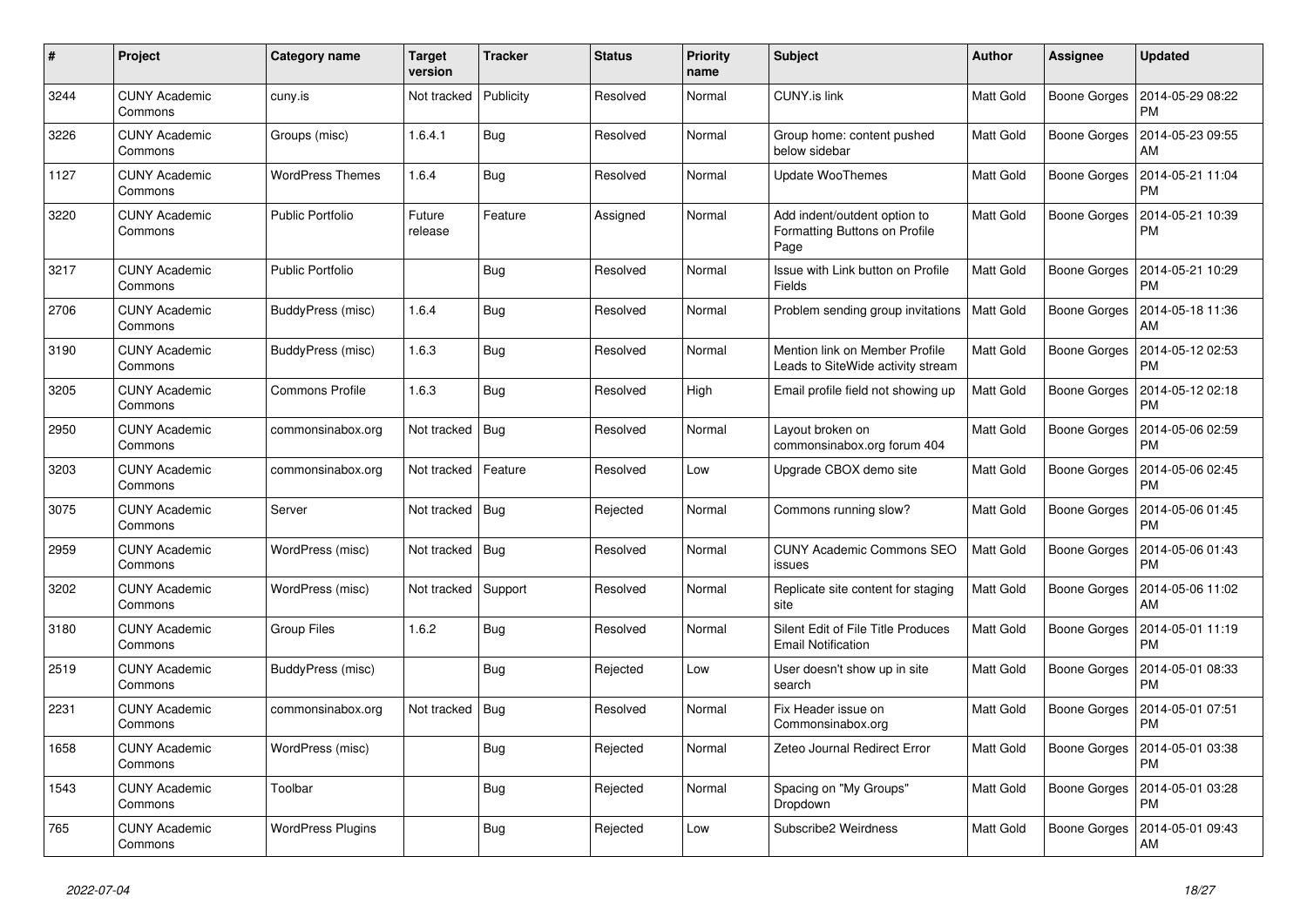| #    | <b>Project</b>                  | Category name           | Target<br>version | <b>Tracker</b> | <b>Status</b> | <b>Priority</b><br>name | <b>Subject</b>                                                                      | <b>Author</b>    | <b>Assignee</b>     | <b>Updated</b>                |
|------|---------------------------------|-------------------------|-------------------|----------------|---------------|-------------------------|-------------------------------------------------------------------------------------|------------------|---------------------|-------------------------------|
| 256  | <b>CUNY Academic</b><br>Commons | BuddyPress (misc)       | Not tracked       | Bug            | Resolved      | High                    | Security warnings on site                                                           | <b>Matt Gold</b> | Boone Gorges        | 2014-05-01 09:23<br>AM        |
| 244  | <b>CUNY Academic</b><br>Commons | BuddyPress (misc)       |                   | <b>Bug</b>     | Rejected      | Low                     | Some notifications persist after<br>being clicked                                   | <b>Matt Gold</b> | <b>Boone Gorges</b> | 2014-05-01 09:20<br>AM        |
| 3152 | <b>CUNY Academic</b><br>Commons | WordPress (misc)        |                   | <b>Bug</b>     | Rejected      | Normal                  | Cookie/Session weirdness                                                            | <b>Matt Gold</b> | Boone Gorges        | 2014-04-27 02:41<br><b>PM</b> |
| 3150 | <b>CUNY Academic</b><br>Commons | Group Forums            | 1.6.1             | <b>Bug</b>     | Resolved      | Low                     | 'Post New Topic" Button Shows<br>Up for Non-Logged in Users on<br>Group Forum Pages | <b>Matt Gold</b> | Boone Gorges        | 2014-04-21 04:49<br><b>PM</b> |
| 3124 | <b>CUNY Academic</b><br>Commons | Design                  | 1.6               | <b>Bug</b>     | Resolved      | Normal                  | Create small version of horizontal<br>logo image to include in HTML<br>Emails       | <b>Matt Gold</b> | Boone Gorges        | 2014-04-01 03:40<br><b>PM</b> |
| 3119 | <b>CUNY Academic</b><br>Commons | cdev.gc.cuny.edu        | Not tracked       | Feature        | Resolved      | Low                     | Sync CDEV Data                                                                      | <b>Matt Gold</b> | Boone Gorges        | 2014-04-01 10:21<br>AM        |
| 1098 | <b>CUNY Academic</b><br>Commons | Blogs (BuddyPress)      | 1.6               | Feature        | Resolved      | Low                     | Create way for people to search<br>through authors on blog listings                 | Matt Gold        | Boone Gorges        | 2014-03-31 07:01<br><b>PM</b> |
| 589  | <b>CUNY Academic</b><br>Commons | Group Forums            | 1.6               | Feature        | Resolved      | Normal                  | Preview of Forum Posts                                                              | <b>Matt Gold</b> | Boone Gorges        | 2014-03-27 03:11<br><b>PM</b> |
| 3131 | <b>CUNY Academic</b><br>Commons | Reply By Email          | Not tracked       | Bug            | Resolved      | Normal                  | Deactivated/Reactivated RBE                                                         | <b>Matt Gold</b> | Boone Gorges        | 2014-03-25 01:11<br><b>PM</b> |
| 3126 | <b>CUNY Academic</b><br>Commons | <b>WordPress Themes</b> | Not tracked       | Feature        | Resolved      | Normal                  | Network enable recently added<br>themes                                             | Matt Gold        | Boone Gorges        | 2014-03-24 10:24<br>AM        |
| 2833 | <b>CUNY Academic</b><br>Commons | <b>Group Files</b>      | 1.6               | <b>Bug</b>     | Resolved      | Normal                  | Allow silent file deletions                                                         | <b>Matt Gold</b> | Boone Gorges        | 2014-03-21 03:50<br><b>PM</b> |
| 1542 | <b>CUNY Academic</b><br>Commons | <b>BuddyPress Docs</b>  | 1.6               | <b>Bug</b>     | Resolved      | Normal                  | <b>Group Docs Locked</b>                                                            | Matt Gold        | Boone Gorges        | 2014-03-21 03:38<br><b>PM</b> |
| 2192 | <b>CUNY Academic</b><br>Commons | Group Files             | 1.6               | Feature        | Resolved      | Normal                  | Allow members to replace files                                                      | <b>Matt Gold</b> | <b>Boone Gorges</b> | 2014-03-21 03:37<br><b>PM</b> |
| 3097 | <b>CUNY Academic</b><br>Commons | Groups (misc)           | Future<br>release | Bug            | Rejected      | Normal                  | Page not found error encountered<br>after requesting membership in a<br>group       | <b>Matt Gold</b> | Boone Gorges        | 2014-03-19 03:03<br><b>PM</b> |
| 3100 | <b>CUNY Academic</b><br>Commons | <b>WordPress Themes</b> | 1.5.20            | <b>Bug</b>     | Resolved      | Normal                  | <b>Add Customizr Theme</b>                                                          | <b>Matt Gold</b> | Boone Gorges        | 2014-03-11 10:35<br><b>PM</b> |
| 3080 | <b>CUNY Academic</b><br>Commons | <b>Group Files</b>      | Future<br>release | Feature        | Assigned      | Low                     | Create a system to keep track of<br>file changes                                    | Matt Gold        | Boone Gorges        | 2014-02-26 10:04<br><b>PM</b> |
| 3079 | <b>CUNY Academic</b><br>Commons | cuny.is                 | Not tracked       | Bug            | Resolved      | Urgent                  | cuny.is request                                                                     | Matt Gold        | Boone Gorges        | 2014-02-26 07:47<br><b>PM</b> |
| 3058 | <b>CUNY Academic</b><br>Commons | BuddyPress (misc)       | 1.5.18.1          | Bug            | Resolved      | Urgent                  | Main navigation bar not working                                                     | <b>Matt Gold</b> | Boone Gorges        | 2014-02-21 09:28<br><b>AM</b> |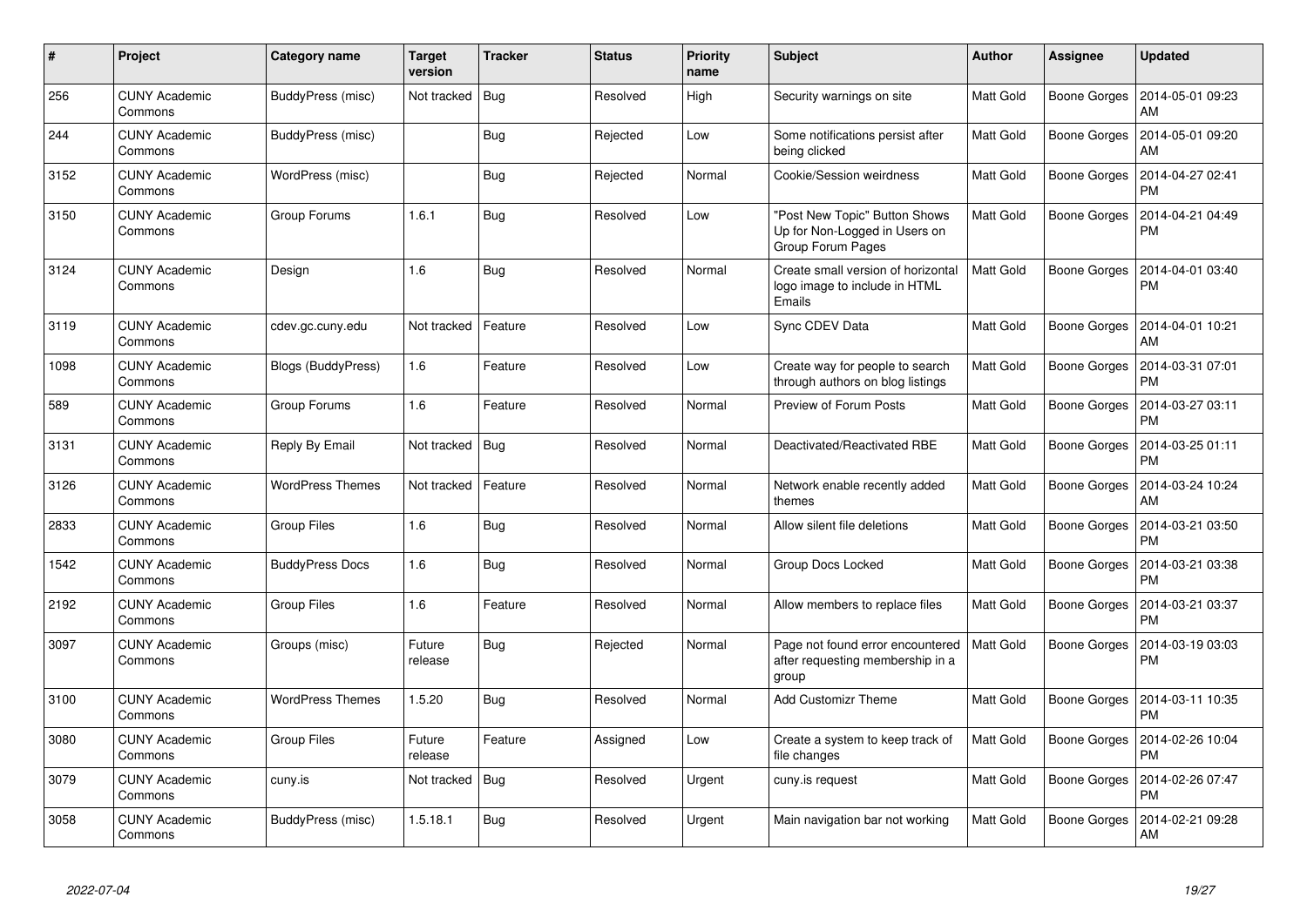| #    | Project                         | Category name           | <b>Target</b><br>version | <b>Tracker</b> | <b>Status</b> | Priority<br>name | Subject                                                                               | <b>Author</b>    | <b>Assignee</b>     | <b>Updated</b>                               |
|------|---------------------------------|-------------------------|--------------------------|----------------|---------------|------------------|---------------------------------------------------------------------------------------|------------------|---------------------|----------------------------------------------|
| 3057 | <b>CUNY Academic</b><br>Commons | Reply By Email          | Not tracked              | Bug            | Resolved      | Urgent           | Double RBE Posts                                                                      | Matt Gold        | <b>Boone Gorges</b> | 2014-02-20 10:14<br>PM                       |
| 2736 | <b>CUNY Academic</b><br>Commons | <b>Public Portfolio</b> | 1.6                      | Feature        | Resolved      | Normal           | Enable Rich Text for Profile Fields                                                   | <b>Matt Gold</b> | <b>Boone Gorges</b> | 2014-02-20 07:52<br><b>PM</b>                |
| 3046 | <b>CUNY Academic</b><br>Commons | cuny.is                 | Not tracked              | <b>Bug</b>     | Resolved      | Urgent           | Create CUNY.IS                                                                        | Matt Gold        | <b>Boone Gorges</b> | 2014-02-18 06:55<br><b>PM</b>                |
| 2976 | <b>CUNY Academic</b><br>Commons | BuddyPress (misc)       | 1.5.16                   | Feature        | Resolved      | Normal           | Allow users to permanently<br>dismiss notification of new profiles<br>on profile page | <b>Matt Gold</b> | <b>Boone Gorges</b> | 2014-02-01 02:56<br><b>PM</b>                |
| 2960 | <b>CUNY Academic</b><br>Commons | WordPress (misc)        | 1.5.16                   | Bug            | Resolved      | Normal           | Add WP Accessibility Plugin                                                           | <b>Matt Gold</b> | <b>Boone Gorges</b> | 2014-02-01 02:55<br><b>PM</b>                |
| 2979 | <b>CUNY Academic</b><br>Commons | BuddyPress (misc)       |                          | Bug            | Resolved      | Normal           | Frame error in Invite Anyone                                                          | <b>Matt Gold</b> | <b>Boone Gorges</b> | 2014-01-29 03:53<br><b>PM</b>                |
| 2975 | <b>CUNY Academic</b><br>Commons | WordPress (misc)        | Not tracked              | Feature        | Resolved      | Normal           | cuny.is shortlink request                                                             | <b>Matt Gold</b> | <b>Boone Gorges</b> | 2014-01-24 12:29<br>AM                       |
| 2948 | <b>CUNY Academic</b><br>Commons | WordPress (misc)        | Not tracked              | Feature        | Resolved      | Normal           | Allow epub file uploads to blogs                                                      | <b>Matt Gold</b> | <b>Boone Gorges</b> | 2014-01-02 02:58<br><b>PM</b>                |
| 2944 | <b>CUNY Academic</b><br>Commons | BuddyPress (misc)       | 1.5.13                   | Bug            | Resolved      | Normal           | Long load time on send invites<br>group pages                                         | Matt Gold        | <b>Boone Gorges</b> | 2014-01-02 02:50<br>PM                       |
| 2942 | <b>CUNY Academic</b><br>Commons | WordPress (misc)        | Not tracked              | Feature        | Resolved      | Normal           | Create cuny.is redirect for Digital<br>GC site                                        | <b>Matt Gold</b> | <b>Boone Gorges</b> | 2013-12-20 08:54<br>AM                       |
| 2922 | <b>CUNY Academic</b><br>Commons | BuddyPress (misc)       |                          | Bug            | Rejected      | Normal           | Unconfirmed Plugin error - user<br>could not be activated                             | Matt Gold        | Boone Gorges        | 2013-12-10 04:47<br><b>PM</b>                |
| 2918 | <b>CUNY Academic</b><br>Commons | WordPress (misc)        | 1.5.11                   | Bug            | Resolved      | Normal           | Add Sensitive WP Theme                                                                | <b>Matt Gold</b> | <b>Boone Gorges</b> | 2013-12-03 03:17<br><b>PM</b>                |
| 2906 | <b>CUNY Academic</b><br>Commons | BuddyPress (misc)       | 1.5.10                   | Bug            | Resolved      | Normal           | Unable to delete file attachment<br>from forum post                                   | <b>Matt Gold</b> | <b>Boone Gorges</b> | 2013-12-01 09:35<br>PM                       |
| 2903 | <b>CUNY Academic</b><br>Commons | commonsinabox.org       | Not tracked              | Bug            | Resolved      | Normal           | Turning off activity commenting on   Matt Gold<br>commonsinabox.org?                  |                  | <b>Boone Gorges</b> | 2013-11-29 03:43<br><b>PM</b>                |
| 2892 | <b>CUNY Academic</b><br>Commons | BuddyPress (misc)       |                          | <b>Bug</b>     | Rejected      | High             | Commons homepage - blog<br>column                                                     | <b>Matt Gold</b> | <b>Boone Gorges</b> | 2013-11-14 01:00<br><b>PM</b>                |
| 2866 | <b>CUNY Academic</b><br>Commons | WordPress (misc)        |                          | <b>Bug</b>     | Resolved      | Normal           | UserVoice Widget changes                                                              | <b>Matt Gold</b> | <b>Boone Gorges</b> | 2013-11-05 04:50<br><b>PM</b>                |
| 2845 | <b>CUNY Academic</b><br>Commons | BuddyPress (misc)       | 1.5.7                    | Bug            | Resolved      | Normal           | Anchor errors with bp activity<br>items created from associated<br>blog postings      | <b>Matt Gold</b> |                     | Boone Gorges   2013-11-01 08:15<br><b>PM</b> |
| 2857 | <b>CUNY Academic</b><br>Commons | BuddyPress (misc)       | Not tracked Bug          |                | Resolved      | Normal           | Double posting via RBE                                                                | <b>Matt Gold</b> | Boone Gorges        | 2013-11-01 02:55<br><b>PM</b>                |
| 2847 | <b>CUNY Academic</b><br>Commons | WordPress (misc)        | 1.5.7                    | Feature        | Resolved      | Normal           | Add Archive.org WP Plugin                                                             | Matt Gold        | <b>Boone Gorges</b> | 2013-11-01 02:41<br>PM                       |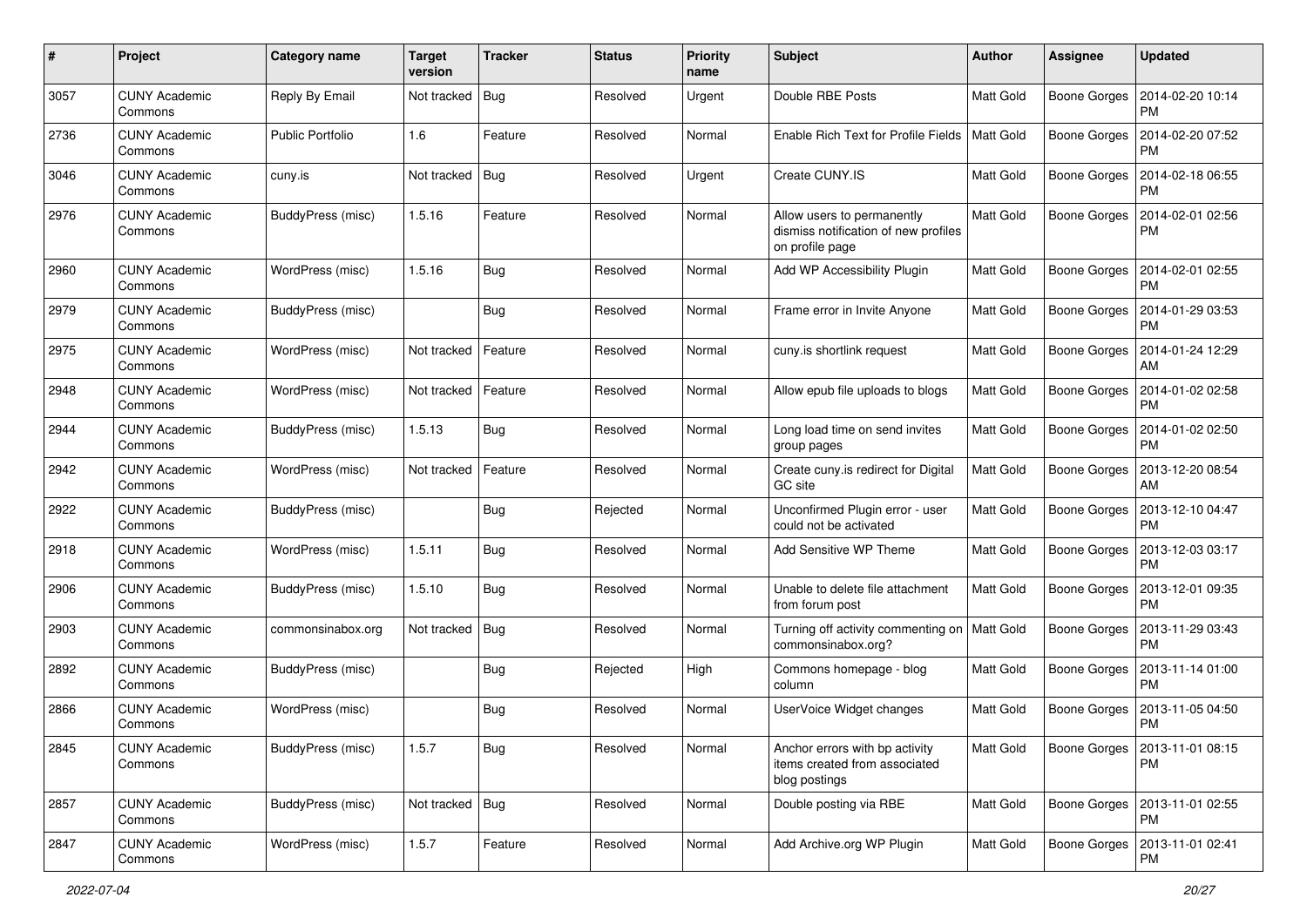| #    | Project                         | Category name     | <b>Target</b><br>version | <b>Tracker</b> | <b>Status</b> | <b>Priority</b><br>name | <b>Subject</b>                                                                          | <b>Author</b>    | Assignee            | <b>Updated</b>                |
|------|---------------------------------|-------------------|--------------------------|----------------|---------------|-------------------------|-----------------------------------------------------------------------------------------|------------------|---------------------|-------------------------------|
| 2858 | <b>CUNY Academic</b><br>Commons | BuddyPress (misc) | 1.5.7                    | Bug            | Resolved      | Normal                  | […] redux                                                                               | <b>Matt Gold</b> | <b>Boone Gorges</b> | 2013-10-30 10:08<br><b>PM</b> |
| 2839 | <b>CUNY Academic</b><br>Commons | WordPress (misc)  | 1.5.6                    | Feature        | Resolved      | Normal                  | <b>Add Storify Plugin</b>                                                               | <b>Matt Gold</b> | <b>Boone Gorges</b> | 2013-10-26 07:21<br><b>PM</b> |
| 2830 | <b>CUNY Academic</b><br>Commons | BuddyPress (misc) | Not tracked              | Support        | Resolved      | Normal                  | User question: "How do I stop the<br>automatic underlining of things in<br>my profile?" | Matt Gold        | <b>Boone Gorges</b> | 2013-10-15 03:32<br><b>PM</b> |
| 2806 | <b>CUNY Academic</b><br>Commons | WordPress (misc)  | 1.5.5                    | Feature        | Rejected      | Normal                  | <b>Add Bones Theme</b>                                                                  | <b>Matt Gold</b> | <b>Boone Gorges</b> | 2013-10-11 11:28<br>AM        |
| 2786 | <b>CUNY Academic</b><br>Commons | BuddyPress (misc) | 1.5.3                    | Bug            | Resolved      | Normal                  | Move position of close window<br>checkbox on overlay                                    | <b>Matt Gold</b> | Boone Gorges        | 2013-09-19 12:07<br><b>PM</b> |
| 2785 | <b>CUNY Academic</b><br>Commons | BuddyPress (misc) | Not tracked              | Bug            | Resolved      | Normal                  | Don't see cuny is shortlink for<br>myself                                               | Matt Gold        | <b>Boone Gorges</b> | 2013-09-12 10:56<br>AM        |
| 2776 | <b>CUNY Academic</b><br>Commons | BuddyPress (misc) | 1.5.2                    | Bug            | Resolved      | Normal                  | Change Name of SPS in College<br>list                                                   | <b>Matt Gold</b> | <b>Boone Gorges</b> | 2013-09-11 08:19<br><b>PM</b> |
| 2770 | <b>CUNY Academic</b><br>Commons | WordPress (misc)  |                          | <b>Bug</b>     | Resolved      | Normal                  | Create Access to Network Admin<br>from new Admin Bar                                    | Matt Gold        | <b>Boone Gorges</b> | 2013-09-10 12:31<br><b>PM</b> |
| 2771 | <b>CUNY Academic</b><br>Commons | BuddyPress (misc) | 1.5.2                    | Feature        | Resolved      | Normal                  | Change Brief Descriptor Text<br>Color Again                                             | <b>Matt Gold</b> | <b>Boone Gorges</b> | 2013-09-10 06:07<br>AM        |
| 2780 | <b>CUNY Academic</b><br>Commons | WordPress (misc)  |                          | Feature        | Resolved      | Normal                  | Shortlink request                                                                       | Matt Gold        | <b>Boone Gorges</b> | 2013-09-09 11:38<br>AM        |
| 2775 | <b>CUNY Academic</b><br>Commons | BuddyPress (misc) | 1.5.1.1                  | Bug            | Resolved      | High                    | Add Lehman College to List of<br><b>Colleges in Profiles</b>                            | Matt Gold        | <b>Boone Gorges</b> | 2013-09-06 04:40<br><b>PM</b> |
| 2730 | <b>CUNY Academic</b><br>Commons | BuddyPress (misc) |                          | <b>Bug</b>     | Duplicate     | Normal                  | Limits on Publications Entry Field                                                      | <b>Matt Gold</b> | <b>Boone Gorges</b> | 2013-08-29 09:36<br>AM        |
| 2763 | <b>CUNY Academic</b><br>Commons | BuddyPress (misc) |                          | <b>Bug</b>     | Rejected      | Normal                  | Send Invites Page Hang                                                                  | Matt Gold        | <b>Boone Gorges</b> | 2013-08-29 09:33<br>AM        |
| 2755 | <b>CUNY Academic</b><br>Commons | BuddyPress (misc) | 1.5.1                    | <b>Bug</b>     | Resolved      | Normal                  | Alphabetize list of colleges in<br>positions drop-down                                  | Matt Gold        | Boone Gorges        | 2013-08-29 09:30<br>AM        |
| 2738 | <b>CUNY Academic</b><br>Commons | BuddyPress (misc) | 1.5.0.2                  | Bug            | Resolved      | High                    | Users Unable to Change Email<br><b>Address in Settings</b>                              | <b>Matt Gold</b> | <b>Boone Gorges</b> | 2013-08-28 09:05<br><b>PM</b> |
| 2713 | <b>CUNY Academic</b><br>Commons | BuddyPress (misc) | 1.5.1                    | Feature        | Resolved      | Normal                  | Lighten Brief Descriptor Text<br>Color                                                  | <b>Matt Gold</b> | <b>Boone Gorges</b> | 2013-08-28 12:58<br><b>PM</b> |
| 2732 | <b>CUNY Academic</b><br>Commons | BuddyPress (misc) | 1.5.1                    | Feature        | Resolved      | Normal                  | Return users to profile public view<br>after editing save                               | Matt Gold        | <b>Boone Gorges</b> | 2013-08-28 12:53<br><b>PM</b> |
| 2711 | <b>CUNY Academic</b><br>Commons | BuddyPress (misc) | 1.5.1                    | Feature        | Resolved      | Normal                  | Add Change Avatar Link/Interface<br>to Profile Editing Page                             | <b>Matt Gold</b> | <b>Boone Gorges</b> | 2013-08-28 12:40<br><b>PM</b> |
| 2735 | <b>CUNY Academic</b><br>Commons | BuddyPress (misc) | 1.5.1                    | Bug            | Resolved      | Normal                  | Profile Incorrectly Shortens About<br>You Field                                         | <b>Matt Gold</b> | <b>Boone Gorges</b> | 2013-08-28 11:36<br>AM        |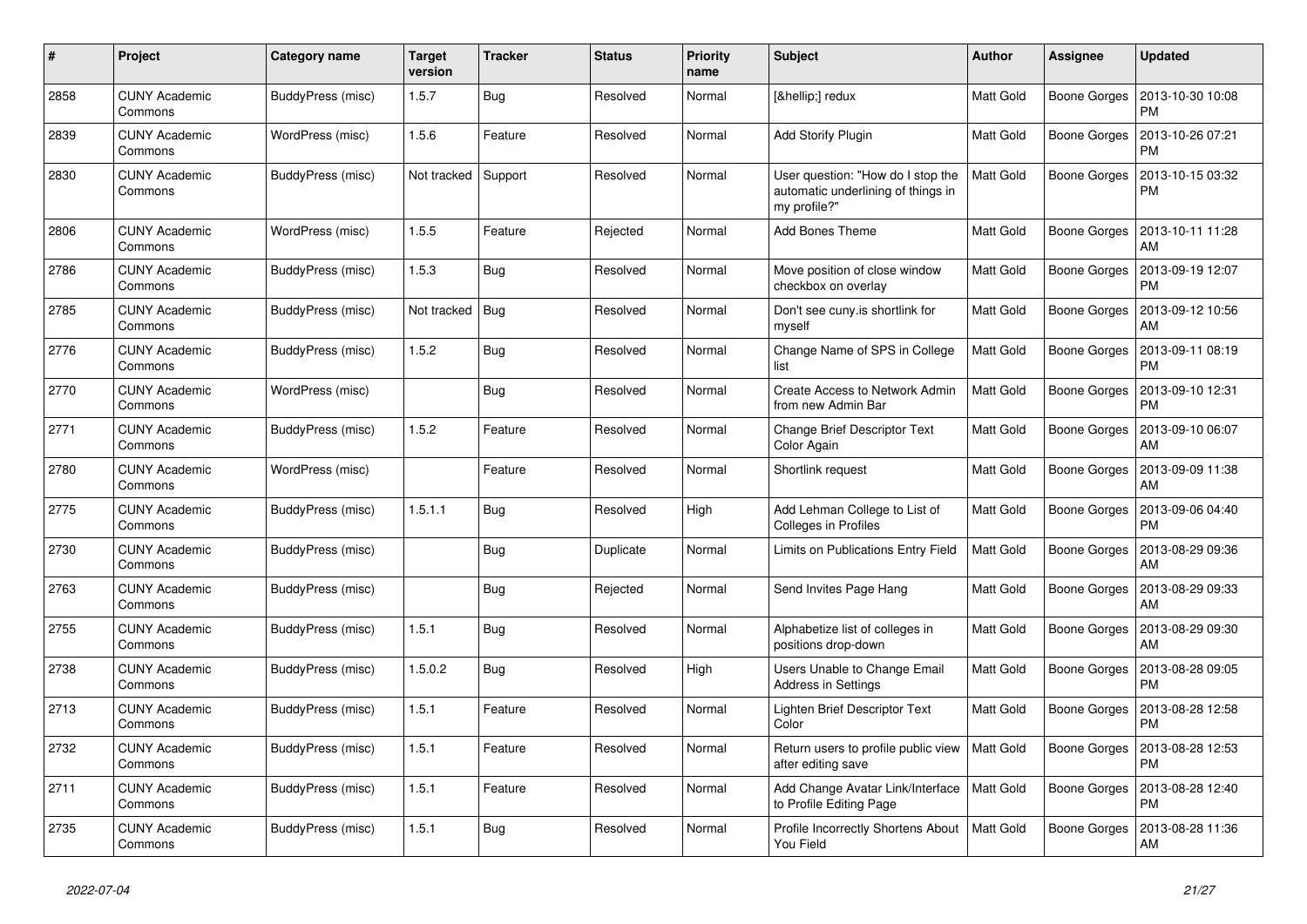| #    | Project                         | Category name     | Target<br>version | <b>Tracker</b> | <b>Status</b> | <b>Priority</b><br>name | <b>Subject</b>                                                                     | <b>Author</b>    | Assignee            | <b>Updated</b>                |
|------|---------------------------------|-------------------|-------------------|----------------|---------------|-------------------------|------------------------------------------------------------------------------------|------------------|---------------------|-------------------------------|
| 2761 | <b>CUNY Academic</b><br>Commons | WordPress (misc)  |                   | Bug            | Duplicate     | Low                     | Resize profile avatar on blog<br>dashboard                                         | <b>Matt Gold</b> | Boone Gorges        | 2013-08-28 08:43<br>AM        |
| 2737 | <b>CUNY Academic</b><br>Commons | BuddyPress (misc) | 1.5.0.2           | <b>Bug</b>     | Resolved      | Urgent                  | CAC Not allowing CUNY<br>Addresses to Register                                     | Matt Gold        | Boone Gorges        | 2013-08-26 05:43<br><b>PM</b> |
| 2729 | <b>CUNY Academic</b><br>Commons | BuddyPress (misc) | 1.5.0.2           | Bug            | Resolved      | Urgent                  | Update Positions to Include<br><b>Missing Colleges</b>                             | <b>Matt Gold</b> | <b>Boone Gorges</b> | 2013-08-26 09:54<br>AM        |
| 2731 | <b>CUNY Academic</b><br>Commons | BuddyPress (misc) | Not tracked       | Support        | Resolved      | Normal                  | <b>Profile Positions Question</b>                                                  | <b>Matt Gold</b> | Boone Gorges        | 2013-08-26 08:41<br>AM        |
| 2712 | <b>CUNY Academic</b><br>Commons | BuddyPress (misc) | 1.5.0.1           | Bug            | Resolved      | Normal                  | Font Size in BP Profile Menu<br>Should be Larger                                   | <b>Matt Gold</b> | Boone Gorges        | 2013-08-23 04:36<br><b>PM</b> |
| 2714 | <b>CUNY Academic</b><br>Commons | BuddyPress (misc) | 1.5.0.1           | Bug            | Resolved      | Normal                  | Font and Font Size Inconsistent in<br><b>Commons Profile</b>                       | <b>Matt Gold</b> | Boone Gorges        | 2013-08-23 04:17<br><b>PM</b> |
| 2697 | <b>CUNY Academic</b><br>Commons | WordPress (misc)  | 1.5               | Feature        | Resolved      | Normal                  | <b>Add WP Document Revisions</b><br>Plugin                                         | <b>Matt Gold</b> | Boone Gorges        | 2013-08-22 11:28<br>AM        |
| 2694 | <b>CUNY Academic</b><br>Commons | commonsinabox.org | Not tracked       | Feature        | Resolved      | Normal                  | CBOX - Redirect to previous page<br>on login                                       | <b>Matt Gold</b> | Boone Gorges        | 2013-08-11 12:32<br><b>PM</b> |
| 2654 | <b>CUNY Academic</b><br>Commons | commonsinabox.org | Not tracked       | Bug            | Resolved      | Normal                  | Forum creation step in group<br>setup doesn't stick                                | Matt Gold        | Boone Gorges        | 2013-08-11 11:51<br>AM        |
| 2066 | <b>CUNY Academic</b><br>Commons | BuddyPress (misc) | 1.5               | Feature        | Resolved      | Low                     | Public Blog Posts Associated with<br>Private Groups showing up in<br>Sitewide feed | <b>Matt Gold</b> | <b>Boone Gorges</b> | 2013-08-09 08:24<br><b>PM</b> |
| 2651 | <b>NYCDH Community Site</b>     |                   |                   | Bug            | Rejected      | Normal                  | BP Doc save button returns users<br>to doc directory instead of to<br>group        | <b>Matt Gold</b> | Boone Gorges        | 2013-08-02 12:47<br><b>PM</b> |
| 2360 | <b>CUNY Academic</b><br>Commons | BuddyPress (misc) | 1.5               | Feature        | Resolved      | Low                     | Confirmation before File Deletion                                                  | Matt Gold        | Boone Gorges        | 2013-08-01 09:08<br><b>PM</b> |
| 2101 | <b>CUNY Academic</b><br>Commons | BuddyPress (misc) | 1.5               | Feature        | Resolved      | Low                     | Provide Site Admins Access to<br>Send Invites Menus                                | Matt Gold        | <b>Boone Gorges</b> | 2013-08-01 09:07<br><b>PM</b> |
| 2684 | <b>CUNY Academic</b><br>Commons | WordPress (misc)  |                   | Bug            | Rejected      | Normal                  | Authentication/Cookie problems                                                     | <b>Matt Gold</b> | Boone Gorges        | 2013-07-25 10:09<br><b>PM</b> |
| 2564 | <b>CUNY Academic</b><br>Commons | WordPress (misc)  | 1.4.32            | Bug            | Resolved      | High                    | Editing blog posts connected to<br>groups creates activity<br>item/notification    | <b>Matt Gold</b> | <b>Boone Gorges</b> | 2013-07-17 08:39<br>AM        |
| 2661 | <b>CUNY Academic</b><br>Commons | WordPress (misc)  | 1.4.31            | Feature        | Resolved      | Normal                  | Install Password-Protected Plugin                                                  | Matt Gold        | Boone Gorges        | 2013-07-11 11:44<br>AM        |
| 2653 | <b>CUNY Academic</b><br>Commons | WordPress (misc)  | 1.4.31            | Feature        | Resolved      | Normal                  | Add AR2 beta theme                                                                 | Matt Gold        | Boone Gorges        | 2013-07-11 11:42<br>AM        |
| 2640 | <b>CUNY Academic</b><br>Commons | WordPress (misc)  | 1.4.31            | Feature        | Resolved      | Normal                  | Plugin Request: Page Excerpt                                                       | Matt Gold        | <b>Boone Gorges</b> | 2013-07-10 11:30<br>AM        |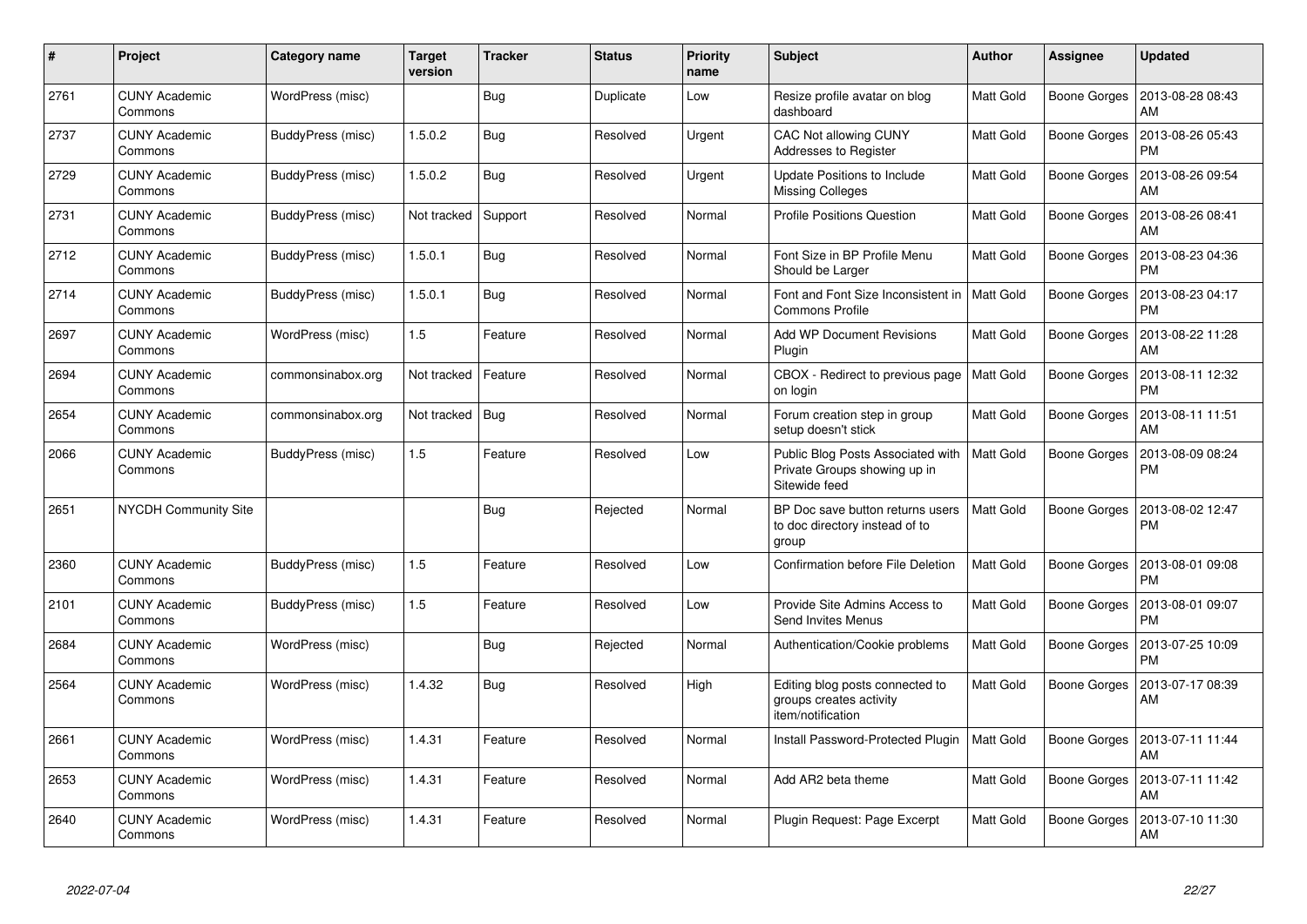| #    | Project                         | Category name     | <b>Target</b><br>version | <b>Tracker</b> | <b>Status</b> | <b>Priority</b><br>name | <b>Subject</b>                                                         | <b>Author</b>    | <b>Assignee</b>     | <b>Updated</b>                |
|------|---------------------------------|-------------------|--------------------------|----------------|---------------|-------------------------|------------------------------------------------------------------------|------------------|---------------------|-------------------------------|
| 2618 | <b>NYCDH Community Site</b>     |                   |                          | Bug            | Assigned      | Low                     | Mark blogs as spam when created   Matt Gold<br>by users marked as spam |                  | Boone Gorges        | 2013-06-09 11:38<br><b>PM</b> |
| 2595 | <b>CUNY Academic</b><br>Commons | BuddyPress (misc) | 1.4.29                   | Bug            | Resolved      | Low                     | Group invitation script                                                | Matt Gold        | Boone Gorges        | 2013-06-02 04:06<br><b>PM</b> |
| 2596 | <b>CUNY Academic</b><br>Commons | BuddyPress (misc) |                          | <b>Bug</b>     | Rejected      | Normal                  | Homepage Recent blog posts<br>widget display                           | <b>Matt Gold</b> | <b>Boone Gorges</b> | 2013-05-23 10:50<br><b>PM</b> |
| 2538 | <b>CUNY Academic</b><br>Commons | WordPress (misc)  | 1.4.25                   | <b>Bug</b>     | Resolved      | High                    | Add security plugins                                                   | Matt Gold        | <b>Boone Gorges</b> | 2013-04-22 10:37<br>AM        |
| 2520 | <b>CUNY Academic</b><br>Commons | WordPress (misc)  | 1.4.22                   | Bug            | Resolved      | Normal                  | Add Edit Flow Plugin                                                   | <b>Matt Gold</b> | <b>Boone Gorges</b> | 2013-03-20 02:01<br><b>PM</b> |
| 2517 | <b>CUNY Academic</b><br>Commons | WordPress (misc)  | 1.4.22                   | Bug            | Resolved      | Normal                  | <b>Add Constant Contact Plugin</b>                                     | <b>Matt Gold</b> | Boone Gorges        | 2013-03-20 01:53<br>PM        |
| 2343 | <b>CUNY Academic</b><br>Commons | commonsinabox.org | Not tracked              | Bug            | Rejected      | Normal                  | Double Notifications from<br>commonsinabox.org                         | <b>Matt Gold</b> | <b>Boone Gorges</b> | 2013-03-20 01:45<br><b>PM</b> |
| 2380 | <b>CUNY Academic</b><br>Commons | commonsinabox.org |                          | Bug            | Resolved      | High                    | Add search to<br>Commonsinabox.org                                     | Matt Gold        | <b>Boone Gorges</b> | 2013-03-20 11:41<br>AM        |
| 2483 | <b>CUNY Academic</b><br>Commons | WordPress (misc)  | 1.4.21                   | Feature        | Resolved      | Normal                  | Advanced iFrame plugin request                                         | <b>Matt Gold</b> | <b>Boone Gorges</b> | 2013-03-11 03:06<br><b>PM</b> |
| 2429 | <b>CUNY Academic</b><br>Commons | WordPress (misc)  |                          | <b>Bug</b>     | Rejected      | Normal                  | Add User Switching Plugin?                                             | Matt Gold        | <b>Boone Gorges</b> | 2013-02-28 10:51<br>AM        |
| 2468 | <b>CUNY Academic</b><br>Commons | BuddyPress (misc) | Not tracked              | Support        | Resolved      | Normal                  | Group files total and individual<br>size limit?                        | <b>Matt Gold</b> | <b>Boone Gorges</b> | 2013-02-20 10:31<br><b>PM</b> |
| 2388 | <b>CUNY Academic</b><br>Commons | commonsinabox.org | Not tracked              | Support        | Resolved      | Normal                  | Prevent .zip attachments from<br>being added to cbox.org               | Matt Gold        | <b>Boone Gorges</b> | 2013-02-13 02:54<br><b>PM</b> |
| 2415 | <b>CUNY Academic</b><br>Commons | BuddyPress (misc) | 1.4.19                   | <b>Bug</b>     | Resolved      | Normal                  | Remove "Popular" link on<br>homepage members widget                    | <b>Matt Gold</b> | Boone Gorges        | 2013-02-12 10:05<br>РM        |
| 2387 | <b>CUNY Academic</b><br>Commons | BuddyPress (misc) | 1.4.19                   | Bug            | Resolved      | Low                     | File upload notifications contain<br>escape characters                 | <b>Matt Gold</b> | <b>Boone Gorges</b> | 2013-02-11 02:21<br><b>PM</b> |
| 2251 | <b>CUNY Academic</b><br>Commons | BuddyPress (misc) | 1.4.13                   | <b>Bug</b>     | Resolved      | Low                     | From address of forum<br>notifications                                 | Matt Gold        | <b>Boone Gorges</b> | 2013-02-03 01:56<br><b>PM</b> |
| 2385 | <b>CUNY Academic</b><br>Commons | BuddyPress (misc) | 1.4.18                   | <b>Bug</b>     | Resolved      | Normal                  | Sitewide nav bar not appearing                                         | <b>Matt Gold</b> | <b>Boone Gorges</b> | 2013-01-24 10:21<br>AM        |
| 2366 | <b>CUNY Academic</b><br>Commons | WordPress (misc)  | 1.4.16                   | Feature        | Resolved      | Low                     | Remove Kingsize plugin                                                 | <b>Matt Gold</b> | Boone Gorges        | 2013-01-08 04:23<br><b>PM</b> |
| 2346 | <b>CUNY Academic</b><br>Commons | WordPress (misc)  | 1.4.16                   | Feature        | Resolved      | Normal                  | Add Enable Media Replace Plugin                                        | Matt Gold        | <b>Boone Gorges</b> | 2013-01-08 03:53<br><b>PM</b> |
| 2361 | CUNY Academic<br>Commons        | WordPress (misc)  | 1.4.15                   | Feature        | Resolved      | Urgent                  | Add KingSize Theme                                                     | <b>Matt Gold</b> | Boone Gorges        | 2013-01-02 11:41<br>AM        |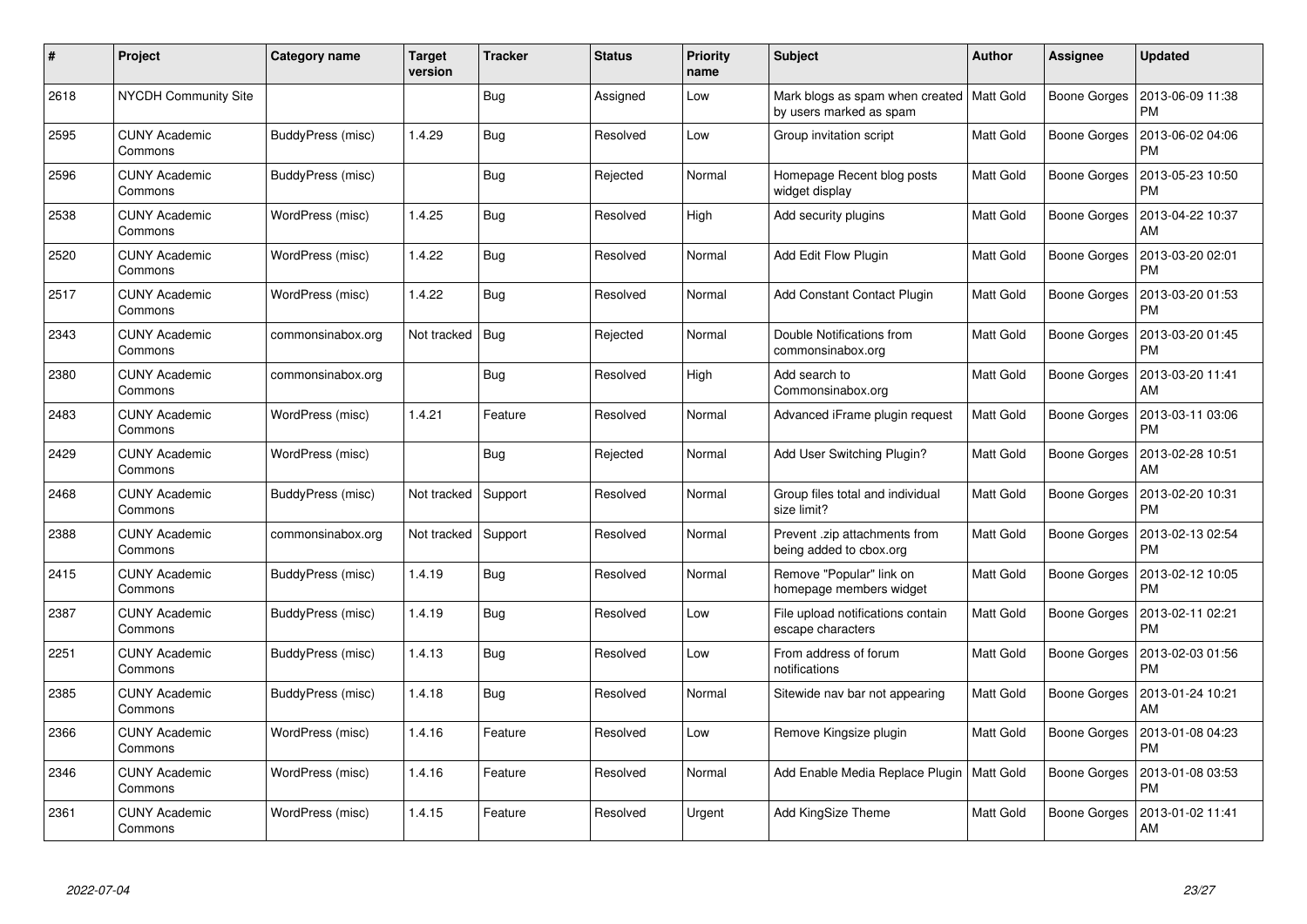| #    | Project                         | Category name     | Target<br>version | <b>Tracker</b> | <b>Status</b> | <b>Priority</b><br>name | <b>Subject</b>                                                                   | <b>Author</b>    | Assignee            | <b>Updated</b>                |
|------|---------------------------------|-------------------|-------------------|----------------|---------------|-------------------------|----------------------------------------------------------------------------------|------------------|---------------------|-------------------------------|
| 2363 | <b>CUNY Academic</b><br>Commons | WordPress (misc)  | 1.4.16            | Bug            | Resolved      | Normal                  | HTTP Error 500 (Internal Server<br>Error) on GC DSL blog                         | <b>Matt Gold</b> | <b>Boone Gorges</b> | 2013-01-02 10:10<br>AM        |
| 2351 | <b>CUNY Academic</b><br>Commons | commonsinabox.org | Not tracked       | Support        | Resolved      | Normal                  | Spam User/Forum post on CBOX                                                     | <b>Matt Gold</b> | <b>Boone Gorges</b> | 2012-12-20 10:02<br>AM        |
| 2090 | <b>CUNY Academic</b><br>Commons | BuddyPress (misc) |                   | Feature        | Rejected      | Normal                  | Create Course Group Template<br>that includes notifications of new<br>blog posts | <b>Matt Gold</b> | <b>Boone Gorges</b> | 2012-12-18 10:59<br>AM        |
| 2349 | <b>CUNY Academic</b><br>Commons | commonsinabox.org |                   | Bug            | Resolved      | High                    | CBOX header image position off                                                   | <b>Matt Gold</b> | <b>Boone Gorges</b> | 2012-12-15 10:21<br><b>PM</b> |
| 2089 | <b>CUNY Academic</b><br>Commons | WordPress (misc)  | 1.4.13            | Bug            | Rejected      | Normal                  | Possible blog email notification<br>issue                                        | <b>Matt Gold</b> | <b>Boone Gorges</b> | 2012-12-11 06:59<br><b>PM</b> |
| 2288 | <b>CUNY Academic</b><br>Commons | commonsinabox.org |                   | Bug            | Rejected      | Normal                  | […] issue occurring on<br>commonsinabox.org                                      | Matt Gold        | Boone Gorges        | 2012-12-11 01:17<br>AM        |
| 2295 | <b>CUNY Academic</b><br>Commons | commonsinabox.org |                   | <b>Bug</b>     | Rejected      | Normal                  | Glitch in CBOX Logo                                                              | Matt Gold        | <b>Boone Gorges</b> | 2012-12-11 01:08<br>AM        |
| 2283 | <b>CUNY Academic</b><br>Commons | commonsinabox.org |                   | Feature        | Resolved      | Normal                  | Update commonsinabox.org                                                         | <b>Matt Gold</b> | <b>Boone Gorges</b> | 2012-11-20 08:13<br><b>PM</b> |
| 2284 | <b>CUNY Academic</b><br>Commons | commonsinabox.org |                   | Bug            | Rejected      | Normal                  | cbox.org forum link error from<br>profile page                                   | <b>Matt Gold</b> | <b>Boone Gorges</b> | 2012-11-20 08:02<br><b>PM</b> |
| 2279 | <b>CUNY Academic</b><br>Commons | commonsinabox.org | Not tracked       | Bug            | Resolved      | Low                     | CBOX mention system rewrites<br>twitter links                                    | Matt Gold        | <b>Boone Gorges</b> | 2012-11-20 07:41<br><b>PM</b> |
| 2270 | <b>CUNY Academic</b><br>Commons | commonsinabox.org | Not tracked       | Bua            | Rejected      | Normal                  | CBOX group sign up - default<br>email setting                                    | Matt Gold        | <b>Boone Gorges</b> | 2012-11-20 03:51<br><b>PM</b> |
| 2275 | <b>CUNY Academic</b><br>Commons | commonsinabox.org | Not tracked       | Bug            | Resolved      | Normal                  | <b>CBOX</b> support requests                                                     | <b>Matt Gold</b> | <b>Boone Gorges</b> | 2012-11-20 02:05<br><b>PM</b> |
| 2274 | <b>CUNY Academic</b><br>Commons | commonsinabox.org | Not tracked       | Bug            | Rejected      | Normal                  | CBOX - group names on group<br>pages                                             | <b>Matt Gold</b> | <b>Boone Gorges</b> | 2012-11-20 02:05<br><b>PM</b> |
| 2269 | <b>CUNY Academic</b><br>Commons | commonsinabox.org | Not tracked       | Bug            | Rejected      | Normal                  | Replace Default CBOX Icon for<br>Groups                                          | Matt Gold        | Boone Gorges        | 2012-11-20 01:53<br><b>PM</b> |
| 2265 | <b>CUNY Academic</b><br>Commons |                   | Not tracked       | Bug            | Rejected      | Normal                  | "Need Support" widget in cbox<br>documentation                                   | <b>Matt Gold</b> | <b>Boone Gorges</b> | 2012-11-20 01:07<br><b>PM</b> |
| 2280 | <b>CUNY Academic</b><br>Commons | commonsinabox.org | Not tracked       | Bug            | Resolved      | High                    | Forum links not working                                                          | Matt Gold        | <b>Boone Gorges</b> | 2012-11-20 12:33<br><b>PM</b> |
| 2264 | <b>CUNY Academic</b><br>Commons | commonsinabox.org |                   | Bug            | Rejected      | Normal                  | Update CBOX logo on welcome<br>message                                           | <b>Matt Gold</b> | Boone Gorges        | 2012-11-19 02:46<br>AM        |
| 2266 | <b>CUNY Academic</b><br>Commons | commonsinabox.org |                   | <b>Bug</b>     | Resolved      | Normal                  | Demo slider                                                                      | <b>Matt Gold</b> | Boone Gorges        | 2012-11-18 11:26<br><b>PM</b> |
| 2267 | <b>CUNY Academic</b><br>Commons |                   |                   | Bug            | Resolved      | Normal                  | Change "Cbox" to "CBOX" in<br>Dashboard Menu                                     | <b>Matt Gold</b> | <b>Boone Gorges</b> | 2012-11-18 11:01<br><b>PM</b> |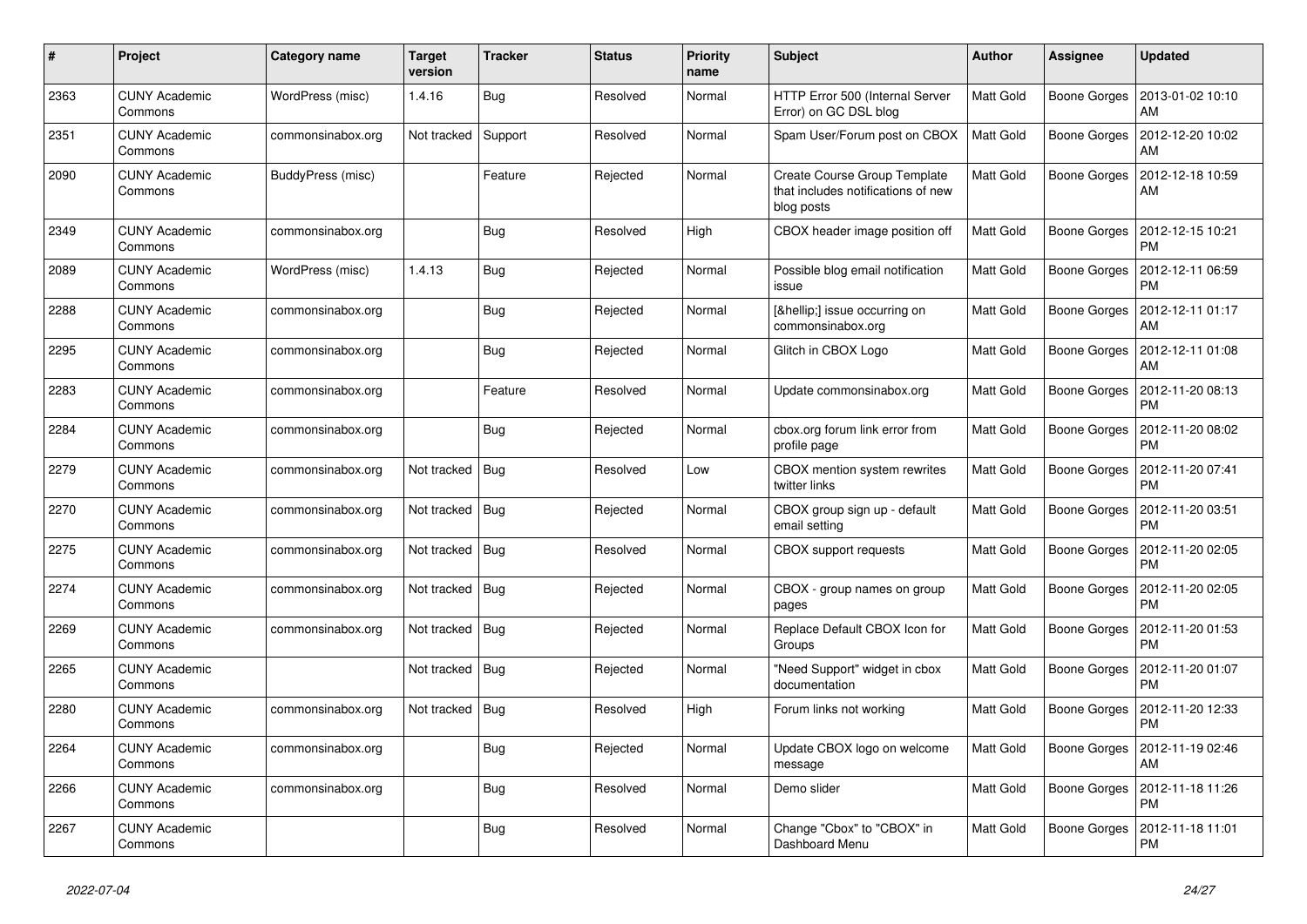| #    | <b>Project</b>                  | Category name     | Target<br>version | <b>Tracker</b> | <b>Status</b> | <b>Priority</b><br>name | <b>Subject</b>                                                                      | <b>Author</b>    | Assignee            | <b>Updated</b>                |
|------|---------------------------------|-------------------|-------------------|----------------|---------------|-------------------------|-------------------------------------------------------------------------------------|------------------|---------------------|-------------------------------|
| 2268 | <b>CUNY Academic</b><br>Commons |                   |                   | <b>Bug</b>     | Rejected      | Normal                  | Add CBOX icon to dashboard<br>menu?                                                 | <b>Matt Gold</b> | Boone Gorges        | 2012-11-18 10:58<br><b>PM</b> |
| 2262 | <b>CUNY Academic</b><br>Commons | commonsinabox.org |                   | Feature        | Resolved      | Normal                  | Add new favicon to<br>commonsinabox.org                                             | <b>Matt Gold</b> | <b>Boone Gorges</b> | 2012-11-18 10:51<br><b>PM</b> |
| 2250 | <b>CUNY Academic</b><br>Commons | WordPress (misc)  |                   | <b>Bug</b>     | Rejected      | Normal                  | Livestreaming page error                                                            | Matt Gold        | Boone Gorges        | 2012-11-15 11:35<br>AM        |
| 2241 | <b>CUNY Academic</b><br>Commons | WordPress (misc)  | Not tracked       | Feature        | Resolved      | Normal                  | New premium themes                                                                  | Matt Gold        | <b>Boone Gorges</b> | 2012-11-11 10:09<br><b>PM</b> |
| 2203 | <b>CUNY Academic</b><br>Commons | WordPress (misc)  | 1.4.9             | Feature        | Resolved      | Normal                  | Enable uploading of sav files                                                       | <b>Matt Gold</b> | Boone Gorges        | 2012-11-03 04:37<br><b>PM</b> |
| 2184 | <b>CUNY Academic</b><br>Commons | BuddyPress (misc) | 1.4.9             | Support        | Resolved      | Normal                  | Adjust Invite Directions to include<br>info about max invites                       | <b>Matt Gold</b> | Boone Gorges        | 2012-11-03 04:23<br><b>PM</b> |
| 1939 | <b>CUNY Academic</b><br>Commons | WordPress (misc)  | Not tracked       | Feature        | Resolved      | Low                     | <b>Give Community Facilitators</b><br>Access to Image Credits Page                  | <b>Matt Gold</b> | Boone Gorges        | 2012-11-01 11:33<br><b>PM</b> |
| 2210 | <b>CUNY Academic</b><br>Commons | WordPress (misc)  | 1.4.9             | Bug            | Resolved      | Normal                  | Add Twenty Twelve Theme                                                             | <b>Matt Gold</b> | Boone Gorges        | 2012-11-01 10:26<br>AM        |
| 2221 | <b>CUNY Academic</b><br>Commons | BuddyPress (misc) |                   | <b>Bug</b>     | Duplicate     | Low                     | Spacing error on BP Doc<br>comments                                                 | <b>Matt Gold</b> | <b>Boone Gorges</b> | 2012-10-30 10:03<br>AM        |
| 2183 | <b>CUNY Academic</b><br>Commons | BuddyPress (misc) | Not tracked       | Support        | Resolved      | Normal                  | Limit on group membership                                                           | Matt Gold        | Boone Gorges        | 2012-10-12 03:40<br><b>PM</b> |
| 2169 | <b>CUNY Academic</b><br>Commons | BuddyPress (misc) | Not tracked       | Feature        | Resolved      | Normal                  | Increase Maximum Number of<br>Invite Anyone Invites                                 | <b>Matt Gold</b> | Boone Gorges        | 2012-10-04 07:36<br>AM        |
| 2053 | <b>CUNY Academic</b><br>Commons | BuddyPress (misc) | 1.4.6             | Feature        | Resolved      | Normal                  | RBE on BP Docs                                                                      | <b>Matt Gold</b> | <b>Boone Gorges</b> | 2012-10-01 04:14<br><b>PM</b> |
| 2129 | <b>CUNY Academic</b><br>Commons | BuddyPress (misc) | 1.4.6             | Bug            | Resolved      | Low                     | […]                                                                                 | Matt Gold        | Boone Gorges        | 2012-09-30 09:53<br>AM        |
| 2121 | <b>CUNY Academic</b><br>Commons | BuddyPress (misc) | 1.4.6             | Bug            | Resolved      | Low                     | Email notification of forum post<br>omits hyperlinked word                          | <b>Matt Gold</b> | Boone Gorges        | 2012-09-30 09:05<br>AM        |
| 1997 | <b>CUNY Academic</b><br>Commons | BuddyPress (misc) | 1.4.6             | Bug            | Resolved      | Normal                  | Forum post notification didn't<br>indicate image attachments                        | <b>Matt Gold</b> | <b>Boone Gorges</b> | 2012-09-23 05:03<br><b>PM</b> |
| 2111 | <b>CUNY Academic</b><br>Commons | Redmine           | 1.5               | Feature        | Duplicate     | Low                     | Connect Commons updates to<br><b>Redmine Tickets</b>                                | <b>Matt Gold</b> | Boone Gorges        | 2012-09-09 08:09<br>AM        |
| 2099 | <b>CUNY Academic</b><br>Commons | WordPress (misc)  | Not tracked       | Bug            | Resolved      | Normal                  | <b>Gallery Slide Widget Reset</b>                                                   | <b>Matt Gold</b> | Boone Gorges        | 2012-09-04 06:26<br><b>PM</b> |
| 2068 | <b>CUNY Academic</b><br>Commons | WordPress (misc)  | Not tracked       | Support        | Resolved      | Urgent                  | User Blog Not Accessible                                                            | <b>Matt Gold</b> | <b>Boone Gorges</b> | 2012-08-28 07:35<br><b>PM</b> |
| 2057 | <b>CUNY Academic</b><br>Commons | BuddyPress (misc) | 1.4.3             | Bug            | Resolved      | Normal                  | Newest/Active/Popular Filters Not<br>working on Homepage List of<br>Groups, Members | Matt Gold        | Boone Gorges        | 2012-08-23 03:18<br><b>PM</b> |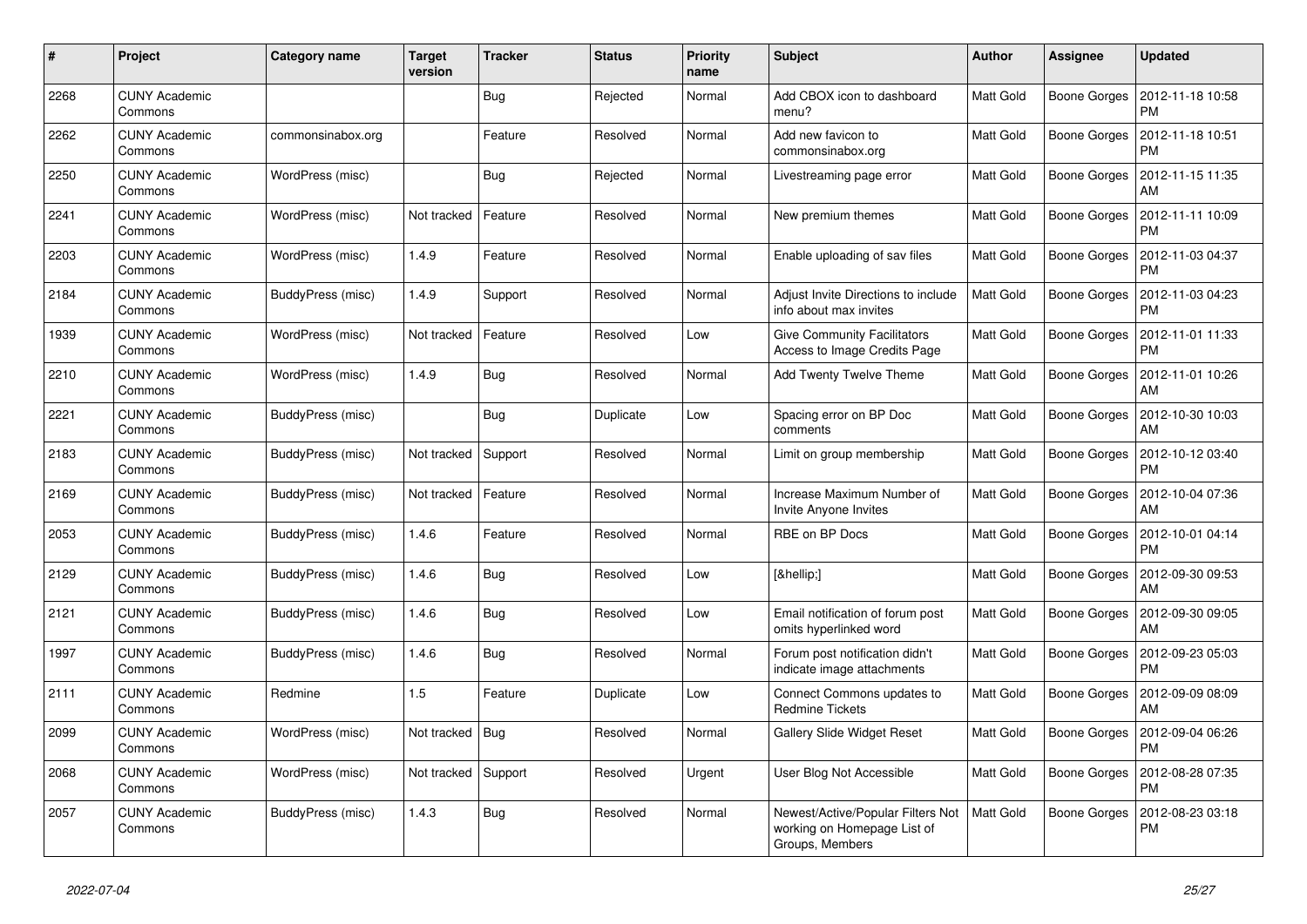| #    | Project                         | Category name     | Target<br>version | <b>Tracker</b> | <b>Status</b> | <b>Priority</b><br>name | <b>Subject</b>                                                                 | <b>Author</b>    | Assignee            | <b>Updated</b>                |
|------|---------------------------------|-------------------|-------------------|----------------|---------------|-------------------------|--------------------------------------------------------------------------------|------------------|---------------------|-------------------------------|
| 2055 | <b>CUNY Academic</b><br>Commons | WordPress (misc)  | 1.4.3             | Bug            | Resolved      | High                    | Non-CUNY Sign-Ups not enabled                                                  | <b>Matt Gold</b> | <b>Boone Gorges</b> | 2012-08-23 12:51<br><b>PM</b> |
| 2058 | <b>CUNY Academic</b><br>Commons | WordPress (misc)  | 1.4.6             | <b>Bug</b>     | Rejected      | Normal                  | Page shift on clicking Log in box                                              | Matt Gold        | <b>Boone Gorges</b> | 2012-08-20 05:53<br><b>PM</b> |
| 2052 | <b>CUNY Academic</b><br>Commons | BuddyPress (misc) |                   | Bug            | Rejected      | Normal                  | RBE Not Enabled?                                                               | Matt Gold        | Boone Gorges        | 2012-08-18 09:16<br><b>PM</b> |
| 1220 | <b>CUNY Academic</b><br>Commons | BuddyPress (misc) |                   | Feature        | Duplicate     | Normal                  | Create native WordPress version<br>of UserVoice integrated into the<br>Commons | Matt Gold        | Boone Gorges        | 2012-08-15 01:15<br><b>PM</b> |
| 2045 | <b>CUNY Academic</b><br>Commons | BuddyPress (misc) |                   | Bug            | Duplicate     | Normal                  | Double Post/RBE Notification                                                   | <b>Matt Gold</b> | Boone Gorges        | 2012-08-15 08:53<br>AM        |
| 2040 | <b>CUNY Academic</b><br>Commons | BuddyPress (misc) | 1.4.2             | <b>Bug</b>     | Resolved      | Normal                  | RBE on BP Docs Edits?                                                          | <b>Matt Gold</b> | <b>Boone Gorges</b> | 2012-08-14 08:13<br>AM        |
| 2041 | <b>CUNY Academic</b><br>Commons | BuddyPress (misc) | 1.4.2             | Bug            | Resolved      | Low                     | Vertical Alignment on BP Doc<br>"delete" hoverlink                             | <b>Matt Gold</b> | <b>Boone Gorges</b> | 2012-08-13 10:54<br><b>PM</b> |
| 2043 | <b>CUNY Academic</b><br>Commons | WordPress (misc)  | 1.4.2             | <b>Bug</b>     | Rejected      | Low                     | Site Title Character Limit?                                                    | <b>Matt Gold</b> | <b>Boone Gorges</b> | 2012-08-13 01:02<br><b>PM</b> |
| 2033 | <b>CUNY Academic</b><br>Commons | BuddyPress (misc) |                   | Feature        | Rejected      | Normal                  | Allow status update to be deleted<br>directly from profile page                | <b>Matt Gold</b> | Boone Gorges        | 2012-08-10 04:51<br><b>PM</b> |
| 2019 | <b>CUNY Academic</b><br>Commons | WordPress (misc)  | 1.4               | <b>Bug</b>     | Resolved      | High                    | Unable to Add New User to Blog                                                 | Matt Gold        | Boone Gorges        | 2012-08-08 04:21<br><b>PM</b> |
| 2015 | <b>CUNY Academic</b><br>Commons | WordPress (misc)  | 1.4               | Feature        | Resolved      | Low                     | <b>Add Minimatica Theme</b>                                                    | <b>Matt Gold</b> | Boone Gorges        | 2012-08-06 01:33<br><b>PM</b> |
| 2018 | <b>CUNY Academic</b><br>Commons | WordPress (misc)  | 1.4               | <b>Bug</b>     | Resolved      | High                    | WP Nav Bar Overflow                                                            | Matt Gold        | Boone Gorges        | 2012-08-06 12:58<br><b>PM</b> |
| 1199 | <b>CUNY Academic</b><br>Commons | BuddyPress (misc) | 1.4               | Feature        | Resolved      | Normal                  | Add Option for Open Text Field to<br>BP Profile Checkbox Fields                | <b>Matt Gold</b> | Boone Gorges        | 2012-08-01 05:23<br><b>PM</b> |
| 1467 | <b>CUNY Academic</b><br>Commons | Upgrades          |                   | <b>Bug</b>     | Rejected      | Normal                  | Have UserVoice Show "Report a<br>Bug" on pop-up                                | <b>Matt Gold</b> | Boone Gorges        | 2012-08-01 03:37<br><b>PM</b> |
| 1504 | <b>CUNY Academic</b><br>Commons | BuddyPress (misc) | 1.4               | Feature        | Resolved      | Normal                  | Allow members to choose multiple<br>colleges on Profile pages                  | Matt Gold        | Boone Gorges        | 2012-08-01 03:34<br><b>PM</b> |
| 1623 | <b>CUNY Academic</b><br>Commons | WordPress (misc)  | 1.4               | Feature        | Resolved      | Low                     | Install Anthologize                                                            | <b>Matt Gold</b> | <b>Boone Gorges</b> | 2012-08-01 03:25<br><b>PM</b> |
| 1999 | <b>CUNY Academic</b><br>Commons | WordPress (misc)  | 1.4               | Feature        | Resolved      | Normal                  | <b>Update Registration Page</b>                                                | <b>Matt Gold</b> | Boone Gorges        | 2012-08-01 08:11<br>AM        |
| 2007 | <b>CUNY Academic</b><br>Commons | WordPress (misc)  | 1.3.17            | Feature        | Resolved      | Normal                  | Add Events Manager Plugin                                                      | <b>Matt Gold</b> | Boone Gorges        | 2012-07-30 09:19<br>AM        |
| 1990 | <b>CUNY Academic</b><br>Commons | BuddyPress (misc) | 1.3.17            | Bug            | Resolved      | Low                     | In Forum post list, member avatar<br>partially obscures member name            | <b>Matt Gold</b> | Boone Gorges        | 2012-07-29 08:42<br><b>PM</b> |